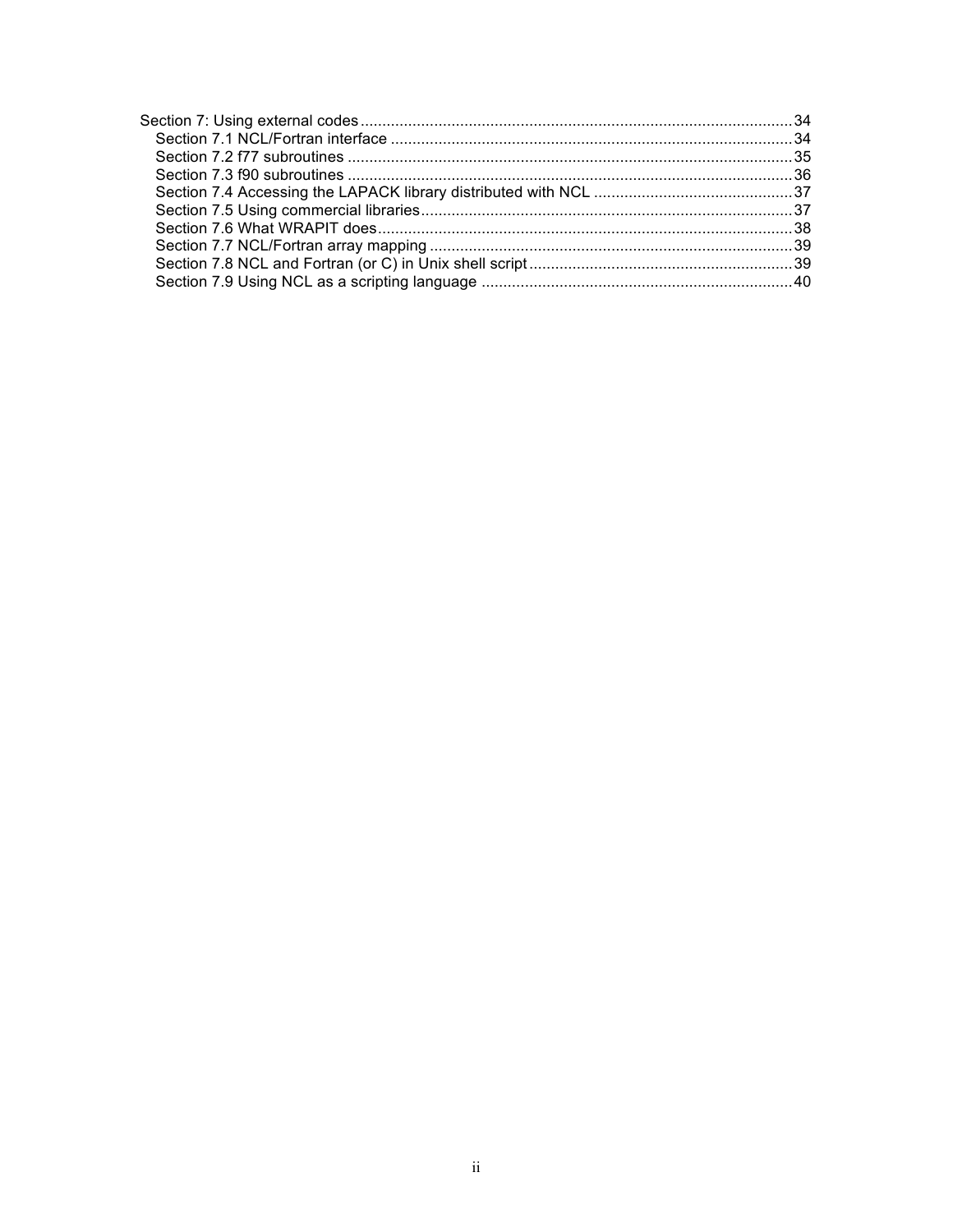## **Section 1: Introduction**

The NCAR Command Language (NCL) is an interpreted programming language, specifically designed for the access, analysis, and visualization of data. NCL has many features common to modern programming languages: variables (numeric and nonnumeric types), operators, expressions, conditional statements, loops, and functions and procedures. The most complete and current documentation for NCL is the Reference Manual located at:

http://www.ncl.ucar.edu/Document/Manuals/Ref\_Manual/

NCL may already be installed on your local system. If not, NCL binaries and source code are free and are available for the most common Linux/Unix, MacOSX and Cygwin (Windows) operating systems. Click "Download" at:

http://www.ncl.ucar.edu/

## **Section 1.1 Setting the user path**

In order to run NCL, you must set your NCARG\_ROOT environment variable to the *root* location of where the NCL software is installed. You also need to make sure that the directory where the NCL executables reside is in your search path. It is best to do this from one of your .\* files in your home directory. If you are not sure which shell you are running, you can do an "echo \$SHELL".

One of the most common errors after NCL installation is that the NCARG\_ROOT environment variable has not been set or has been set incorrectly. If NCL resides in  $(sav)$  /usr/local, the following setting would be appropriate:

From C-shell (csh):

setenv NCARG\_ROOT /usr/local setenv PATH \$NCARG\_ROOT:\${PATH}

From bash, ksh:

```
export NCARG_ROOT=/usr/local
export PATH=/usr/local/bin:$PATH
```
If an error is encountered, please see the following for more details:

http://www.ncl.ucar.edu/FAQ/#err\_msgs\_002

## **Section 1.2 Executing NCL**

NCL may be executed interactively. NCL is case sensitive, and all statements require a return to terminate a statement. NCL's interactive environment is not as sophisticated as some other tools but it is adequate for simple tasks. Note that it is possible to save the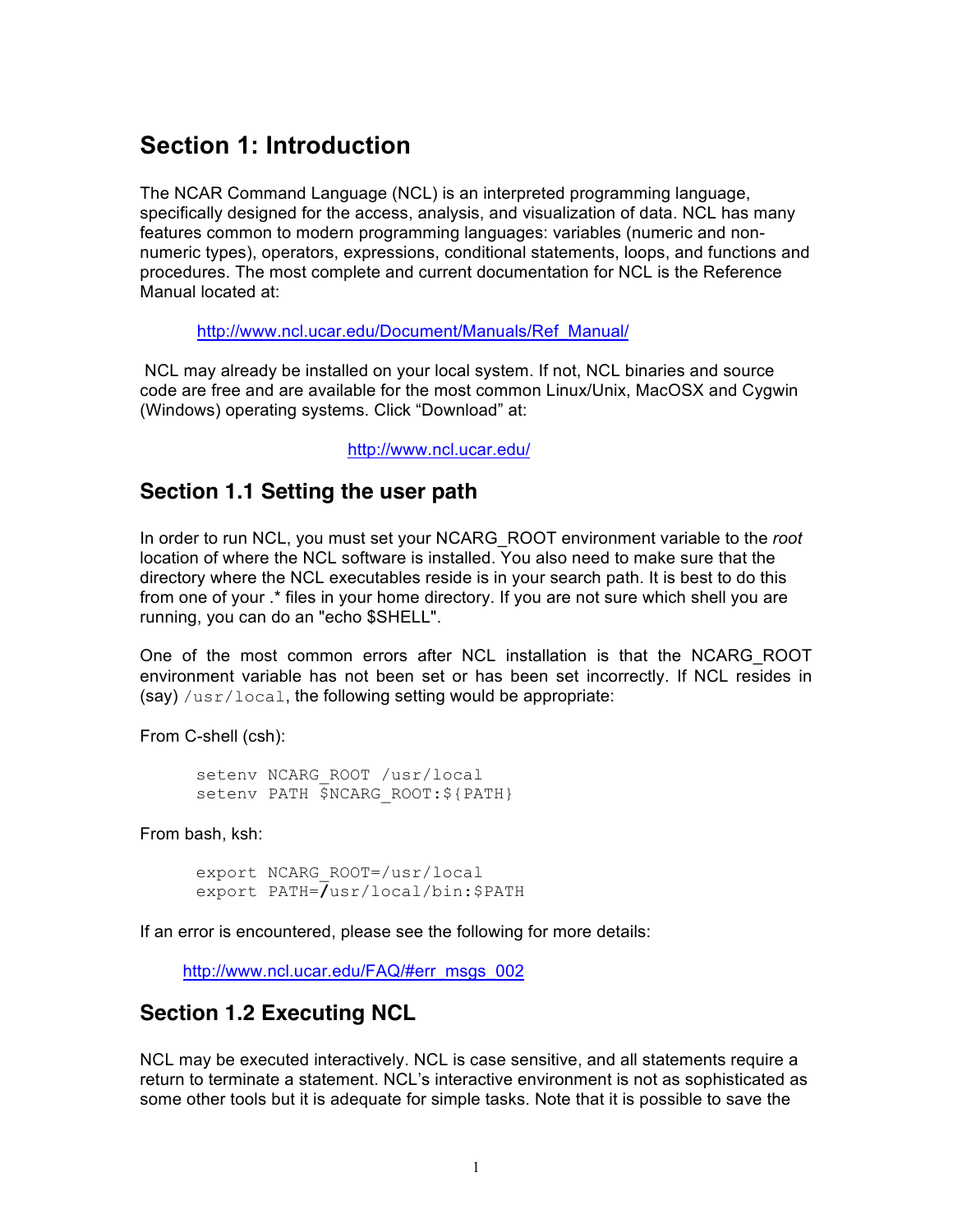statements entered using the optional **record** and **stop record** statements (Section 2.6).

#### **Interactive mode:**

```
ncl <return>
 record "savefile" ; optional (this is not commonly used)
  statement(s)
  stop record ; only if record is present
quit
```
**Batch mode:** When a script containing a sequence of prewritten NCL statements is executed it is called batch-mode. Batch-mode scripts often have a "**.ncl**" suffix. However, this is a convention only and is not required. The batch-mode script may be invoked at the command line via:

```
ncl foo.ncl
ncl foo.ncl>&! foo.out [C-Shell; output sent to foo.out]
ncl foo.ncl>&! foo.out & [C-Shell; run in background]
ncl < foo.ncl [acceptable but not often used]
```
NCL allows the user to specify several options on the command line that may alter NCL's behavior. Using "ncl –h" will display currently supported options. See Section 6.

External NCL functions/procedures (Section 5) and shared objects (Section 7) can be accessed in interactive or batch mode via:

```
load "myfoo.ncl"
load "$HOME/myscripts/funct.ncl"
external DEMO "/tmp/Path/myfoo.so"
```
## **Section 2: Language**

## **Section 2.1 Symbols**

NCL has a suite of syntax symbols that facilitate assorted tasks. Commonly used syntax symbols include:

- **;** begins a comment. Text to the right of **;** is ignored.
- /; … ;/ Block comment; all text/lines bracketed are ignored (available in V6.4.0)
- **=** assignment
- **:=** reassignment (available in V6.1.2)
- **@** create or reference attributes
- **!** create or reference named dimensions
- **&** create or reference a coordinate variable
- **{...}** used for coordinate subscripting
- **\$** enclose strings when importing/exporting variables via **addfile**
- **[...]** subscript variables of type **list**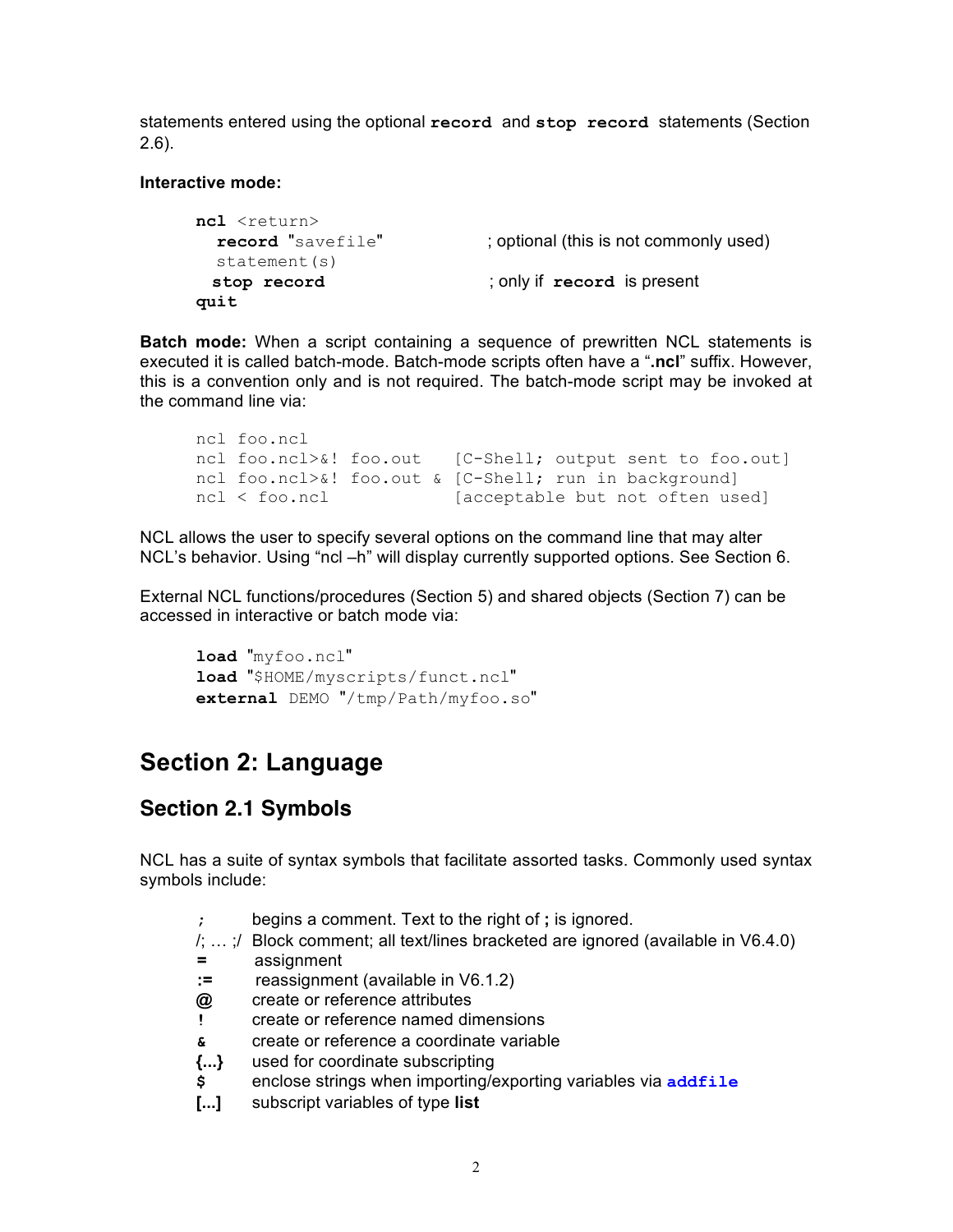- **(/.../)** construct an array
- **:** used in array syntax
- **|** used as a separator for named dimensions
- **\** continue statement for spanning multiple lines
- **::** used as separator when calling external codes
- -> used for variable input/output with supported data formats
- => used to access netCDF-4/HDF5 groups

## **Section 2.2 Data types**

**Numeric:** double (64 bit), float (32 bit), long (32 or 64 bit), integer (32 bit), short (16 bit), byte (8 bits), complex is not supported. NCL v6.0.0 was expanded to include many additional numeric types. This was done to be consistent with the numeric types supported by netCDF4 and HDF5.

**Non-numeric:** string, character, graphic, file, logical, list.

Please see a complete description of NCL's data types at

http://www.ncl.ucar.edu/Document/Manuals/Ref\_Manual/NclDataTypes.shtml

## **Section 2.3 Reserved keywords**

**begin, break, byte, character, continue, create, defaultapp, do, double, else, end, enumeric, external, False, file, float, function, getvalues, graphic, if, integer, int64, list, load, local, logical, long, \_Missing, Missing, new, noparent, numeric, procedure, quit, Quit, QUIT, record, return, setvalues, short, string, then, True, undef, while** and all built-in function and procedure names. A current list of all NCL keywords is at:

http://www.ncl.ucar.edu/Document/Manuals/Ref\_Manual/NclKeywords.shtml

## **Section 2.4 Expressions**

Precedence rules can be circumvented by use of parentheses "(...)" around expressions. NCL does not operate on any array element set to **\_FillValue** (see section 2.13).

#### **Algebraic operators:**

- **+** addition (+ is an overloaded operator; also used for string concatenation)
- **-** subtraction
- **\*** multiplication
- **^** exponent
- **%** modulus, integers only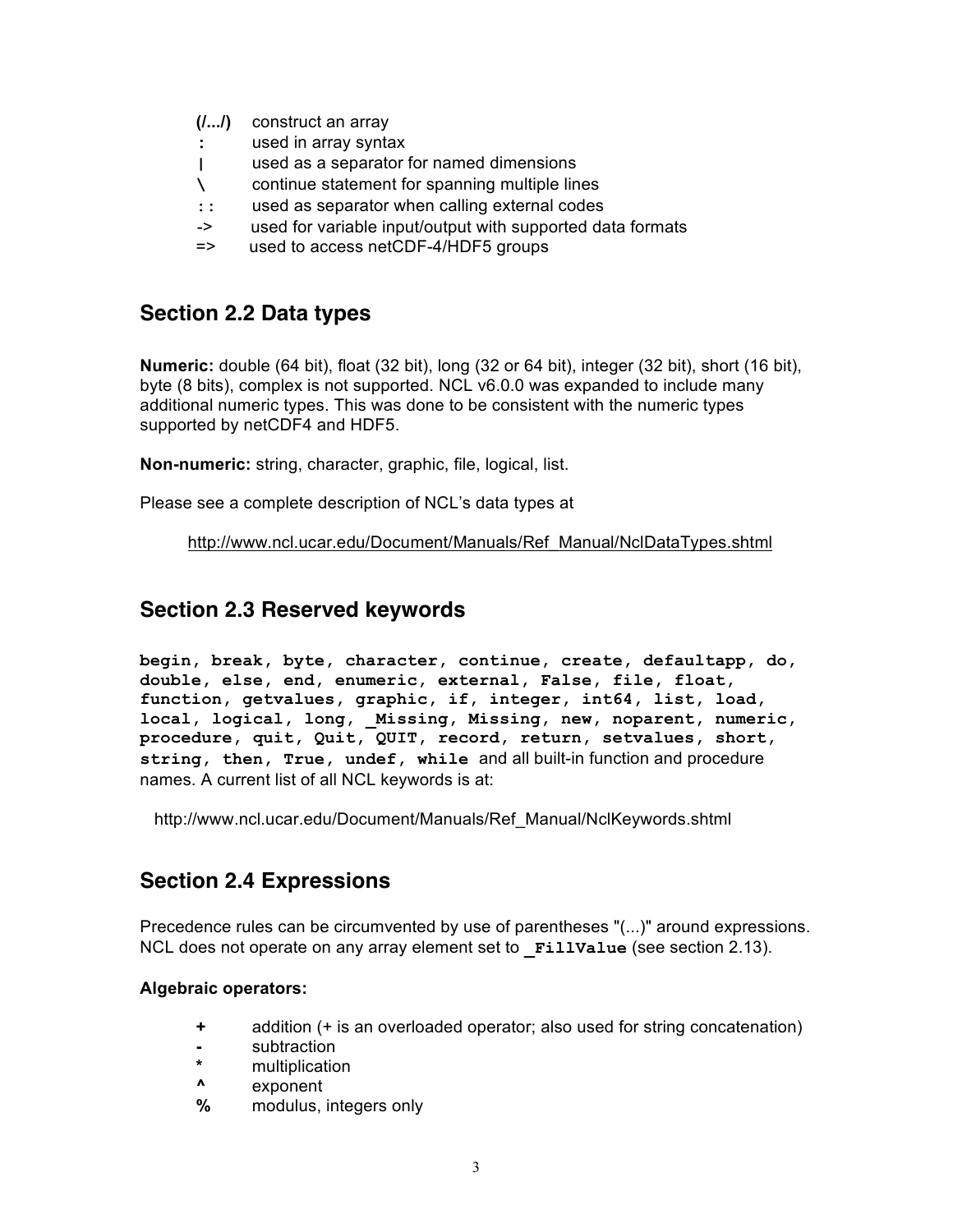- **#** matrix multiply
- **>, <** greater than, less than (sometimes called "clipping" operators)

**Logical:** 

**.lt.** less than **.le.** less than or equal to **.gt.** greater than **.ne.** not equal to **.eq.** equal to **.and.** and **.or.** or **.xor.** exclusive or **.not.** not

## **Section 2.5 Variables**

Variable names must begin with an alphabetic character but can contain any mix of numeric and alphabetic characters. The underscore "\_" is also allowed. NCL variables are based upon the netCDF variable model. As such, variables may have ancillary information (called metadata) attached to the variable. Metadata may be accessed, created, changed and deleted via NCL functions and syntax (see sections 2.11-2.13).

Variables imported via NCL's **addfile** or **addfiles** functions (Section 3) will have all available metadata automatically attached to the variable. This greatly simplifies coding and access to each variable's metadata.

## **Section 2.6 Statements**

Statements are the fundamental element of NCL. Everything NCL does happens only after a statement is entered. Statements are case sensitive and are not restricted to being a single line of source, and statements can be nested within statements. There are 17 different kinds of statements: assignment, procedure call, function definition, procedure definition, block, do, if-then, if-then-else, break, continue, setvalues, getvalues, return, record, new, stop, and quit.

## **Section 2.7 Loops**

NCL provides two kinds of do loops: a **while** loop that repeats until its *scalar\_logical\_expression* evaluates to False, and a traditional **do** loop that loops from a start value through an end value incrementing or decrementing a loop variable either by one or by a specified stride.

```
do n=start,end,optional_stride
     [statement(s)]
end do \qquad \qquad ; space is required
```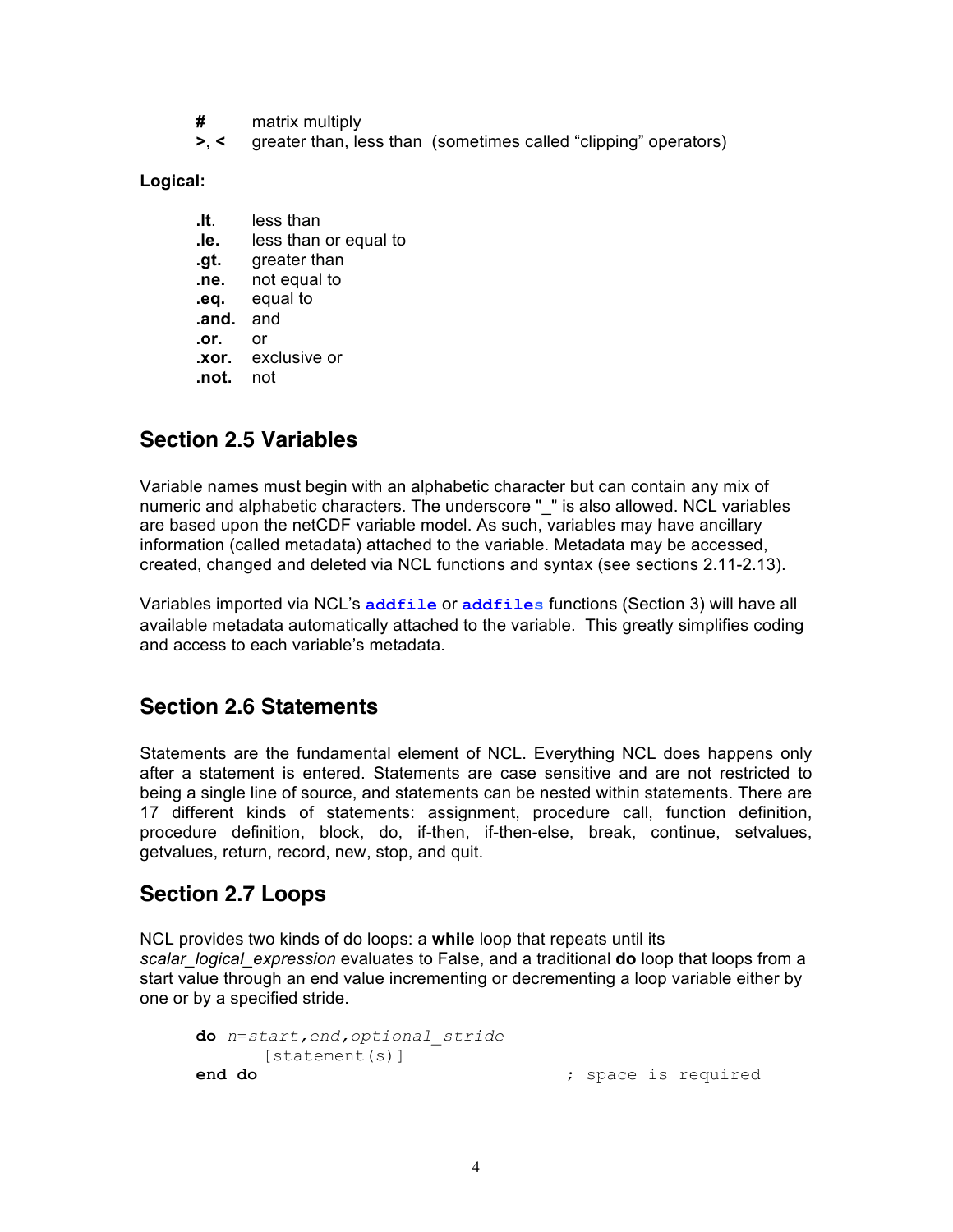```
do while (scalar_logical_expression)
       [statement(s)]
end do
```
With each kind of loop, the keywords *break* and *continue* can be used.

**break**: jump to first statement after **end do** 

**continue**: proceed directly to the next iteration

Use of loops should be minimized in any interpreted language. Often, loops can be replaced by array syntax or a built-in function. If multiple **do** loops are required and execution speed is a concern, linking codes written in Fortran or C may be the best approach. (Section 7.)

## **Section 2.8 Blocks and if statements**

Blocks provide a way to group a list of statements. Since blocks are statements, the statements within the **begin** and **end** do not get executed until the **end** statement is parsed and the source is determined to be free of syntax errors. The use of **begin** and **end** is optional for the main or driver script.

```
begin ; optional but recommended
   [statement(s)]
end ; required if begin present
```
There are two kinds of **if** statements: the **if-then** statement and the **if-then-else** statement. These function like **if** statements in other popular programming languages.

```
if (scalar_logical_expression) then
     [statement(s)]
end if
if (scalar_logical_expression) then
     [statement(s)]
else
     [statement(s)]
end if
```
Technically, there is no explicit **else if** statement in NCL. However, nested **if** statements can be used. Each **if** must have a corresponding **end if**.

```
if (scalar_logical_expression) then
     [A statement(s)]
  else if (scalar_logical_expression) then
     [B statement(s)]
   else if (scalar_logical_expression) then
     [C statement(s)]
   else
      [D statement(s)]
```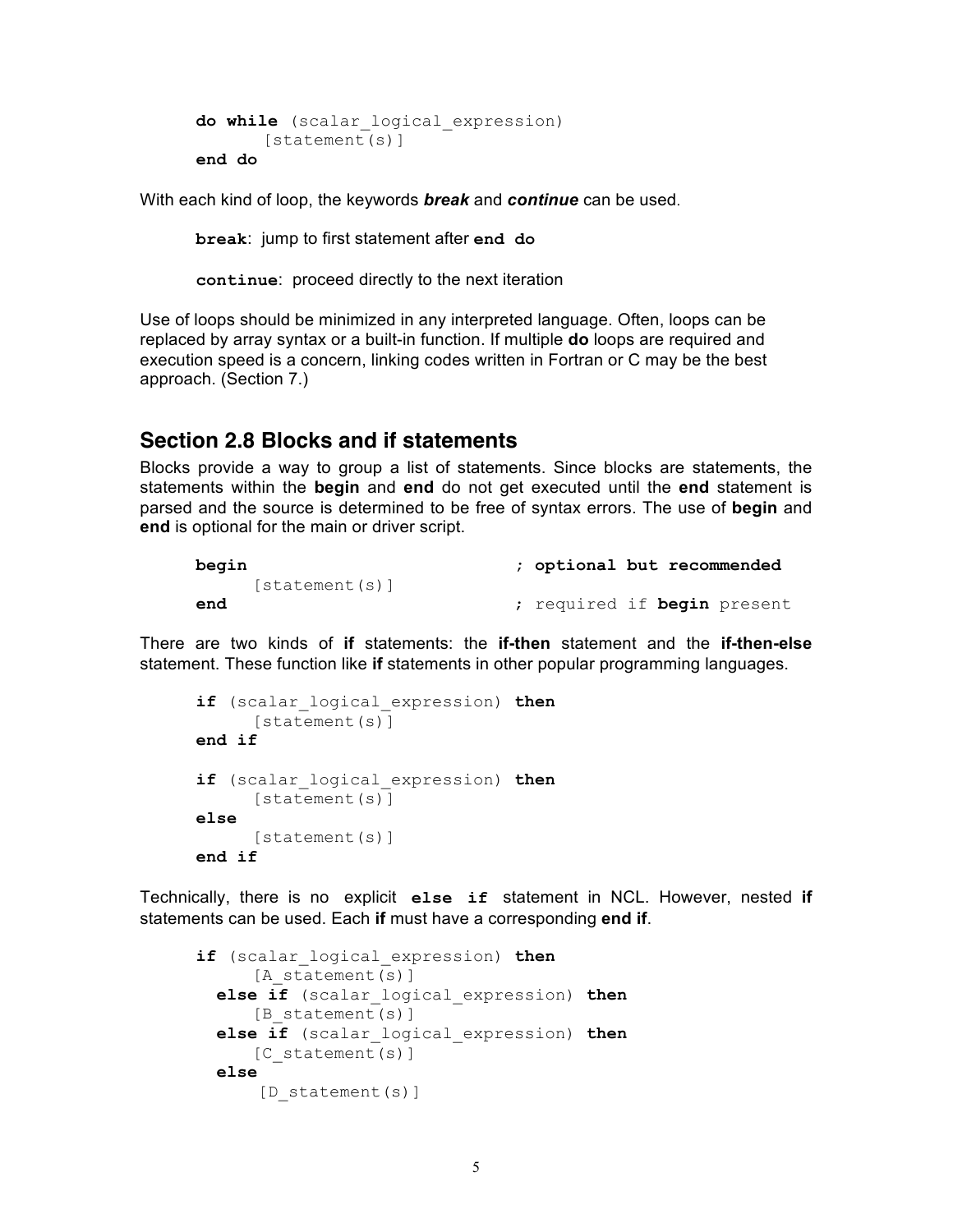| end if |           | $\cdot$ C & D |  |  |
|--------|-----------|---------------|--|--|
| end if | $\cdot$ B |               |  |  |
| end if | $\cdot$ A |               |  |  |

Logical expressions are evaluated left to right, so in multiple expression statements, place the expression most likely to fail on the left:

```
if (z.eq.3 .and. all(x.gt.0)) then
     [statement(s)]
end if
```
## **Section 2.9 Dimensions and subscripting**

There are two types of array subscripting in NCL: standard and coordinate. Standard subscripting features are similar to the array subscripting available in F90, Matlab, and IDL. In addition, NCL dimensions may have names associated with them (Section 2.10). NCL subscript indices start at 0 and end at *N*-1. Like the C computer language, NCL is row major. For multidimensional arrays this means that the rightmost subscript varies fastest and the leftmost subscript varies slowest. Subscripts have the form:

*start\_index* **:** *end\_index* **:** *optional\_stride*

Omission of *start\_index* defaults to 0; omission of *end\_index* defaults to *N*-1; the default *optional\_stride* is 1. Therefore, a "**:**" without a start or end index means all elements.

**Section 2.9.1 Standard subscripting** may be used to index any array variable. For the following examples, assume variable *T* is a 3D array of size (nt, ny, nx) with named dimensions (time, lat, lon).

|                         | Index                                          |
|-------------------------|------------------------------------------------|
| T                       | ; entire array [don't need $T(:,:,:)$ ]        |
| T(0, : , : : 5)         | ; 1st time, all lat, every 5th lon             |
| $T(0, \ldots -1, 4:50)$ | ; 1st time, reverse lat, lon index values 4-50 |
| T(1, 45, 10:20)         | ; 1st two time, 46th lat, 10-20 lon            |

**Section 2.9.2 Coordinate subscripting** may be used for any dimension conforming to the netCDF coordinate variable data model. By definition, coordinate variables must be one-dimensional arrays of monotonically increasing or decreasing values where the variable's name and associated dimension name are the same (e.g. time(time), lat(lat), p(p), *etc.*). Coordinate subscripting is invoked by enclosing the natural coordinates between curly braces "**{**...**}**".

*X* = *T*(:,**{**-20:20**}**,**{**90:290:2**}**)

Select all time, -20 to 20 latitude inclusive, 90 to 290 longitude with a stride of 2.

## **Section 2.10 Dimension reduction**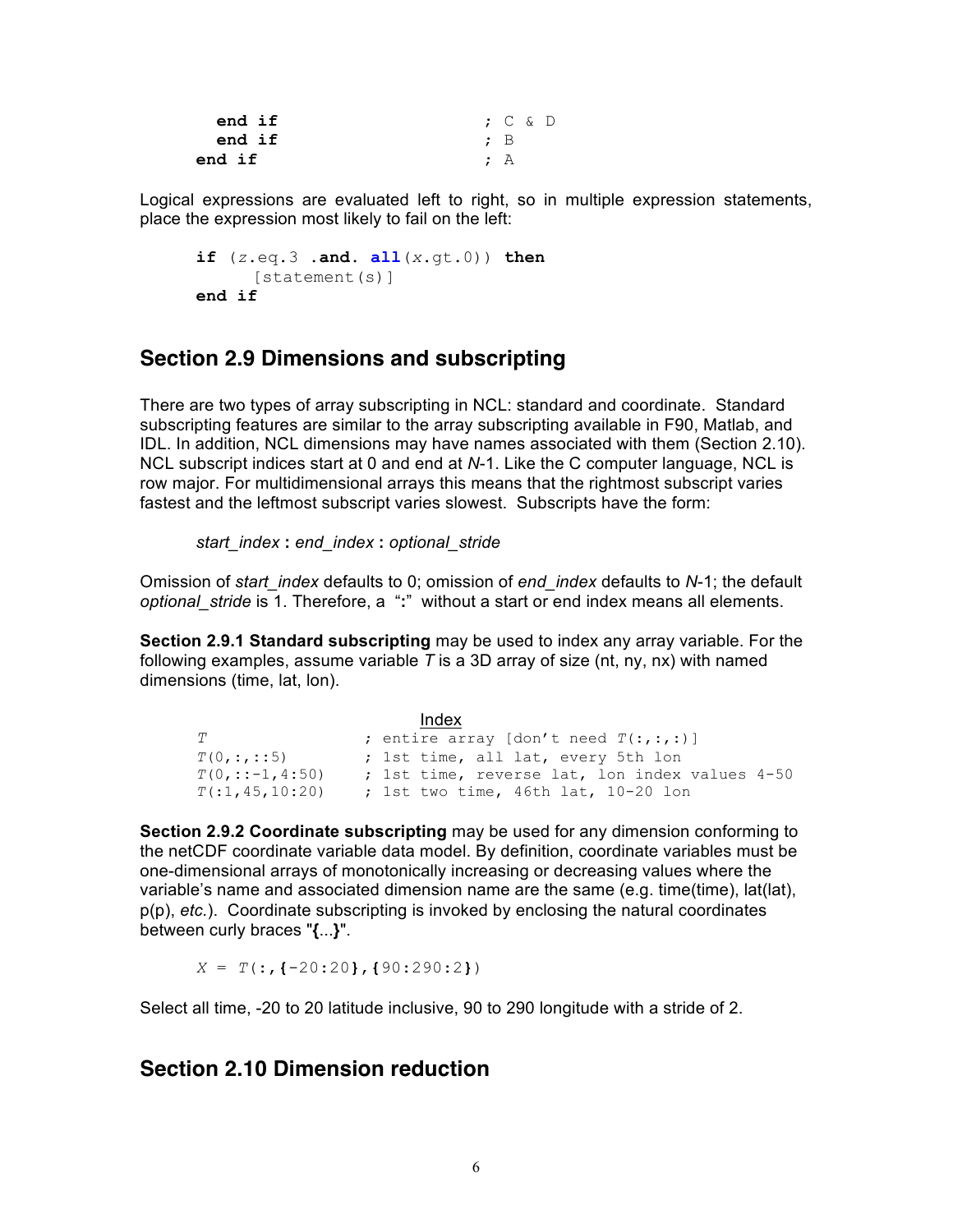When a constant subscript is specified, dimension reduction occurs. This means the rank of the array is reduced (*ie*., fewer dimensions). Assume *T* is dimensioned (nt, nz, ny, nx), then:

 $T1 = T(5, :, 12, :)$  ; yields  $T1(nx, nx)$ ; the 5 and 12 are degenerate  $T2 = T(:,:,:,0)$  ; yields  $T2(nt,nz,ny)$ ; the 0 is degenerate

NCL ignores the degenerate dimension but all appropriate metadata are copied. The user may force retention of the degenerate dimension via:

```
T3 = T(5:5, :, 12, :) ; T3(1,nz,nx)
T4 = T(5:5, :, 12:12,:) ; T4(1, nz, 1, nx)
```
## **Section 2.11 Named dimensions**

All variables read from netCDF, GRIB and HDF files have named dimensions. In addition, users may name or rename a dimension. Named dimensions are only used to reshape an array (e.g*.* transpose). The **!** symbol is used to create a named dimension or to retrieve a dimension name. Dimension numbering proceeds from left-to-right with the leftmost dimension equal to 0. Assume *T* is 3D array with size (ntime, nlat, nlon):

Assignment of named dimensions via **!** syntax:

 $T$ **!**  $0 =$  "time"  $T!1 = "lat"$  $T!2 = "1 \circ n"$ 

Retrieval of named dimensions:

*LAT* = *T***!**1 **;** LAT = "lat"

**Section 2.11.1 Dimension reordering:** Named dimensions should *only* be used when dimension reordering is required.

*reordered\_T* = *T*(lon**|**:,lat**|**:,time**|**:) ; (lon,lat,time)

Named dimensions are not subscripts. However, named dimensions can be used with coordinate and standard subscripting.

*X* = *T*(**{**lat**|**-20:20**}**, lon**|**30:42, time**|**:)

(Reorder to (lat,lon,time) and select latitudes –20 to 20, longitude indices 30 through 42, all time values.)

## **Section 2.12 Coordinate variables**

By netCDF definition, a coordinate variable is a one-dimensional array containing monotonically increasing or decreasing values that has the same name and size as the dimension to which they are assigned (e.g. time (time), level(level), lat(lat),  $etc.$ ). Coordinate variables represent the data coordinates for each index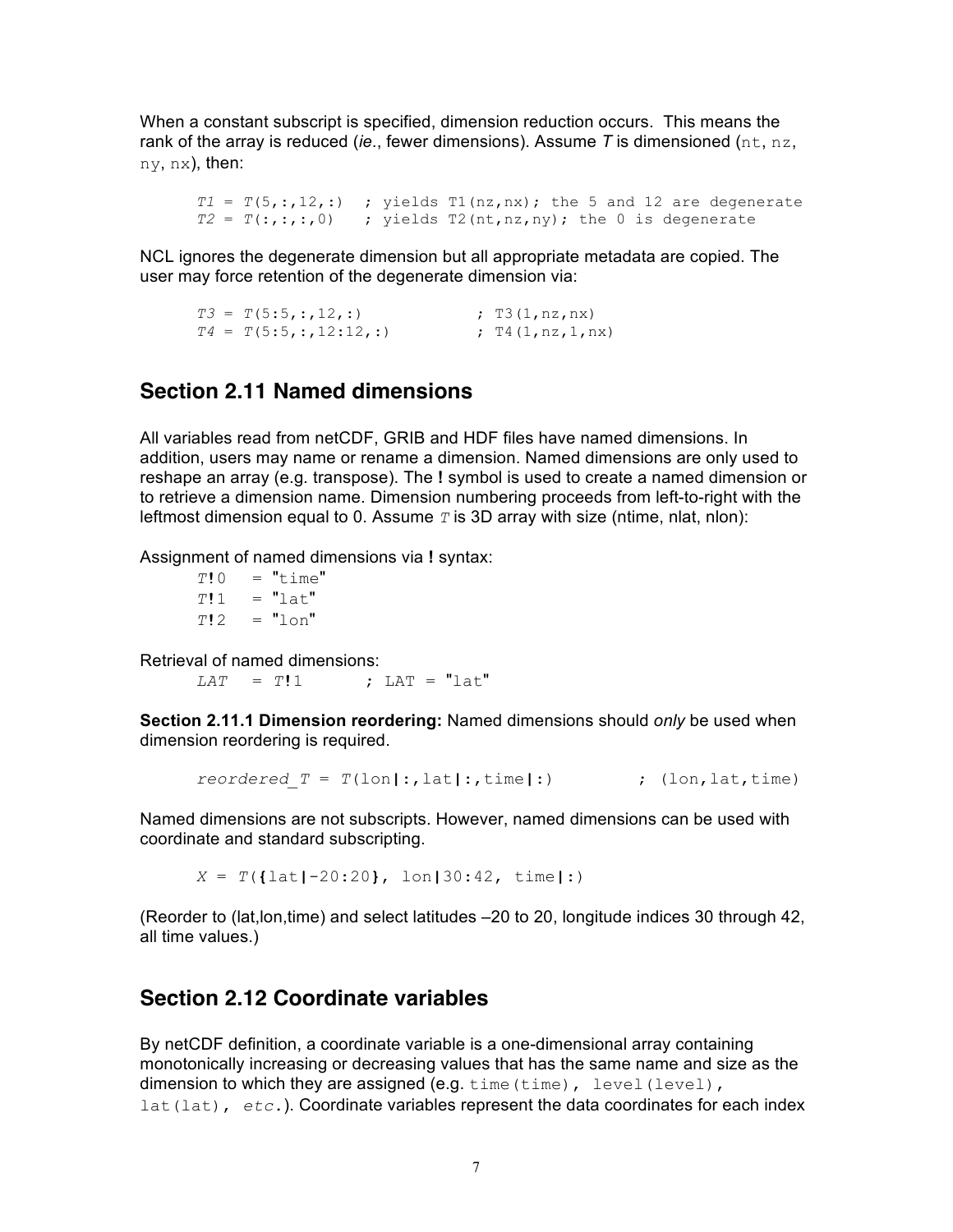in a named dimension and can be used in coordinate subscripting. The **&** operator is used to reference and assign coordinate variables. In order to assign a coordinate variable to a dimension, the dimension must first have a name associated with it:

 $T$ **!** $0 =$  "lat" ; name a dimension  $T!1 = "lon"$ *T***&**lat = **(/**-90.,-85.,...,85.,90.**/)** ; assign values to named dim *T***&**lon = **fspan**(0.,355.,72)

(See section 5.3 for a description of the array constructors **(/…/)**.)

## **Section 2.13 Attributes**

Attributes are descriptive information that may be associated with an existing variable. They are very useful for communicating information to the user about specific data. Variable attributes are referenced by entering the variable name, followed by the symbol **@** and the attribute name:

| T@units      | $=$ "Degrees $C$ " | ; assign attribute                     |
|--------------|--------------------|----------------------------------------|
| T@ FillValue | $= -9999.0$        | ; assign scalar float                  |
| T@wqt        |                    | = $(1.25, .50, .25)$ ; assign 1D array |
| W            | $= TQ$ wat         | ; retrieve attribute                   |

Attributes can be used in expressions and subscripted in the same fashion as variables:

*T* = *TS* \* *TS***@**scale\_factor + *TS***@**add\_offset

Note this equation uses array syntax (see section 5.1).

## **Section 2.14 \_Fill Value**

The attribute **\_FillValue** is a netCDF and NCL reserved attribute name that indicates missing values. Some graphics and algebraic operations treat **\_FillValue** in a special way. Note that the attribute "missing value" has no special status in NCL. If your data has a "missing value" attribute but no **FillValue** attribute, you can assign it:

*x***@**\_**FillValue** = *x***@**missing\_value

## **Section 2.15 Coercion**

Coercion is the implicit conversion of data from one data type to another. This occurs when two or more values of different variable types are operands to the same operator. A simple example is:

$$
X = 5.2 + 9
$$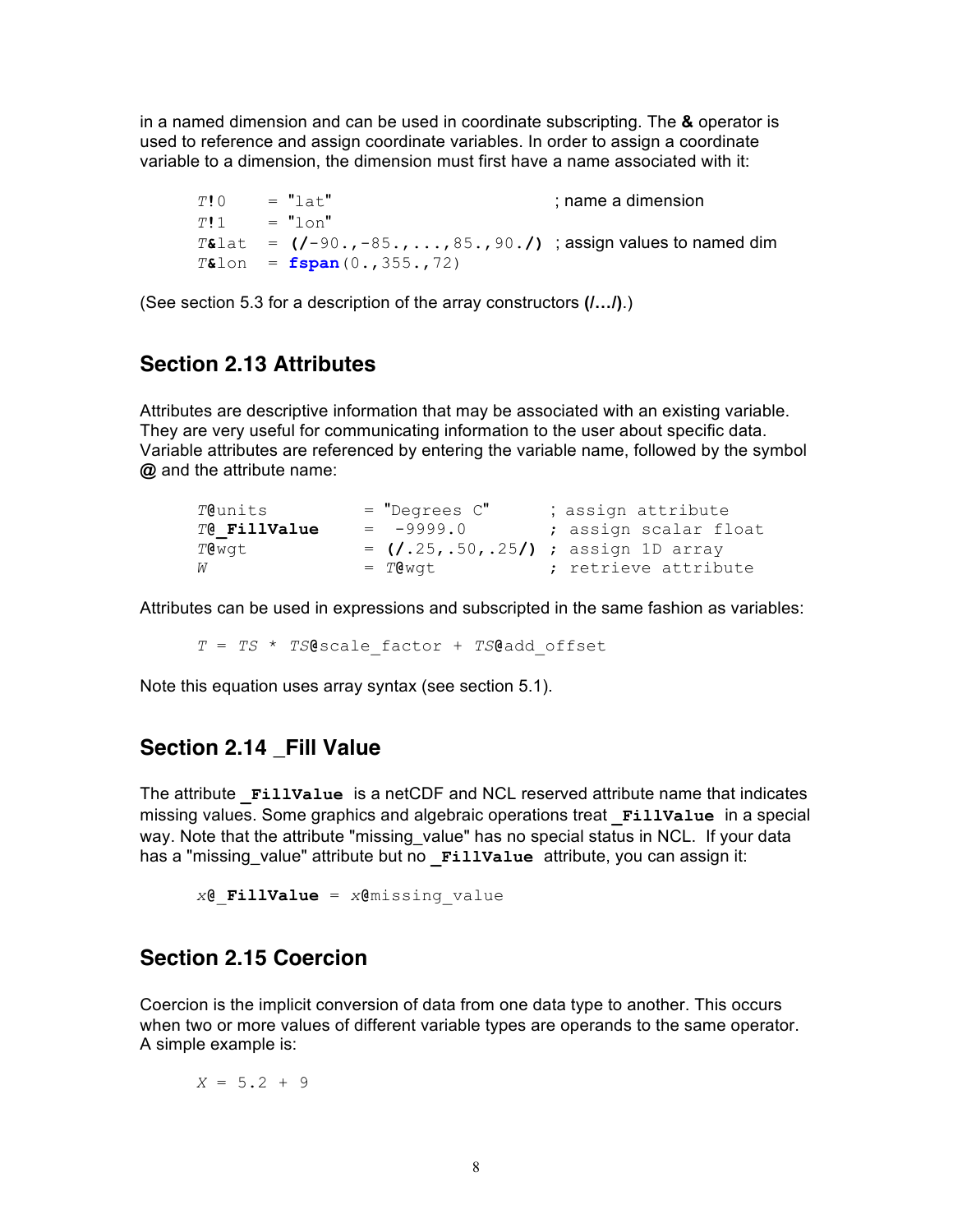Here 5.2 is of type float while 9 is of type integer. In this case, the 9 is silently coerced (promoted) to float prior to the addition. NCL will automatically coerce when no information is lost. If  $K$  is of type integer and  $X$  is of type float (or double) then the following statement would result in a fatal error (no coercion because information is possibly lost):

*K* = *X*

When information may be lost, explicit conversion functions must be used.

 $K = \text{toint}(X)$ 

Variables of type double may be explicity created using the "d" format:

*x* = 23431234.0d

Other type conversion functions and qualifiers may be found at:

http://www.ncl.ucar.edu/Document/Functions/type\_convert.shtml

## **Section 2.16 Variables and metadata**

There are two types of assignments in NCL, value-only assignments and variable-tovariable assignments. Only the latter copies metadata.

**Value-only assignments** occur when the right side of the assignment is not a variable. The right side can be a constant, the result of an expression, or the result of the array constructor syntax **(/…/).** No dimension names, coordinate variables or attributes other than **\_FillValue** are assigned. If the right side of the expression does not contain any missing values, then **FillValue** is not assigned. Examples:

```
a = (/1,2,3,4,5,6,7,8,9,10/)
b = ispan(1,10,1)
q = w * sin(z) + 5b = 19911231.5d ; double
```
If the left side was defined prior to the assignment statement, then the value on the left side is assigned the value of the right side. If the left side is a subscripted reference to a variable, then the right side elements are mapped to the appropriate location in the left side variable. If the left side has any attributes, dimension names, or coordinate variables, they will be left unchanged since only values are being assigned to the left side variable. For example, assume *T* is a variable which has named dimensions, coordinate arrays, and attributes. Further, *T* contains temperature data and has a units attribute such that:

*T***@**units = "degC"

indicating that the units are degrees Celsius. Converting to degrees Kelvin would be a value-only assignment (no metadata transferred) because the right side is an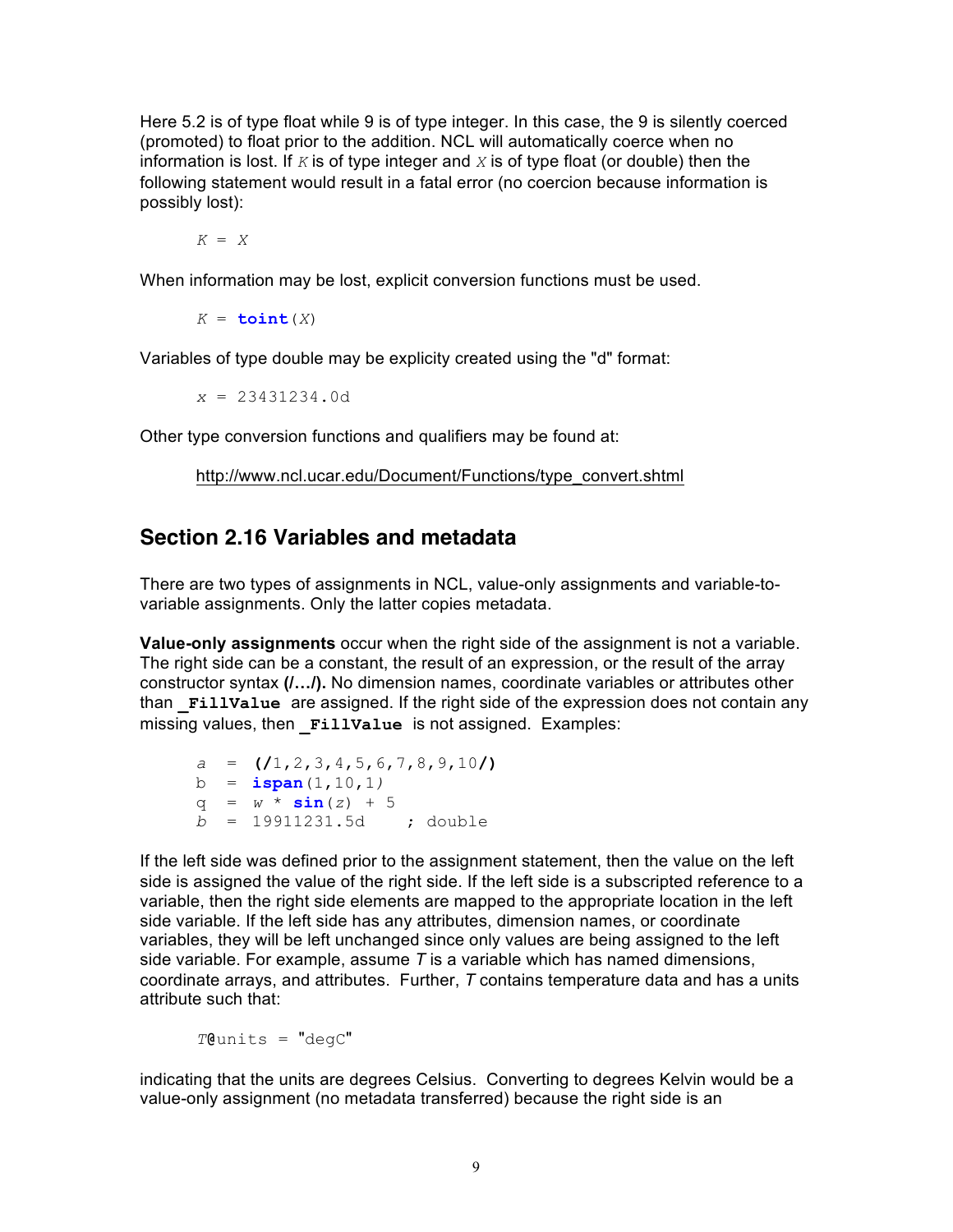expression:

*T* = *T* + 273.15

T would retain its original metadata including the units attribute. In this case, it is the user's responsibility to update the units attribute:

T**@**units = "degK"

**Variable-to-variable assignments** means all attributes, coordinate variables, and dimension names, in addition to the actual values, are assigned. Assignment occurs when both the left side and the right side are variables. If *y* did not exist, then *y*=*x* would result in *y* being an exact copy of *x* including any metadata. If *y* was previously defined, then *x* must be of the same type (or be coercible to the type of *y*), and *x* must have the same dimensionality as *y*. Further, if *y* had metadata then the metadata associated with *x* would replace those associated with *y*. It is important to note that the array constructor characters **(/**…**/)** can be used to assign one variable to another so that only values are assigned while attributes, dimensions, and coordinates variables are ignored. For example:

y = **(/** x **/) ;** y same size, shape, type as x; no meta data

## **Section 2.17 Variable Reassignment**

NCL is a strongly typed language. By default, it will not allow a variable to be dynamically reassigned like (say) Matlab, Python or IDL. For example, let

k **= (/**1,2,3,8**/) ;** type integer, size 4

NCL **will allow** the following (rhs means 'right hand side'):

k **= (/**4,5,6,9**/) ;** rhs is same type and size

NCL **will not allow** the following:

 $k = (1, 2, 3, 8) * 1.0$ ; *rhs* is float (different type) k **= (/**1,2,3,8,9**/) ;** rhs is size 5 (different size)

Prior to v6.1.2, the user would have to **delete**(k) prior to the assignment. NCL v6.1.2 introduced a new **re**assignment operator invoked by the **:=** syntax. This allows dynamic reassignment (no need to explicitly delete the variable prior to assignment):

```
 k := (/1,2,3,8/)*1.0
 k := (/1,2,3,8,9/)
```
The **re**assignment operator is commonly used in loops where array sizes change with each iteration.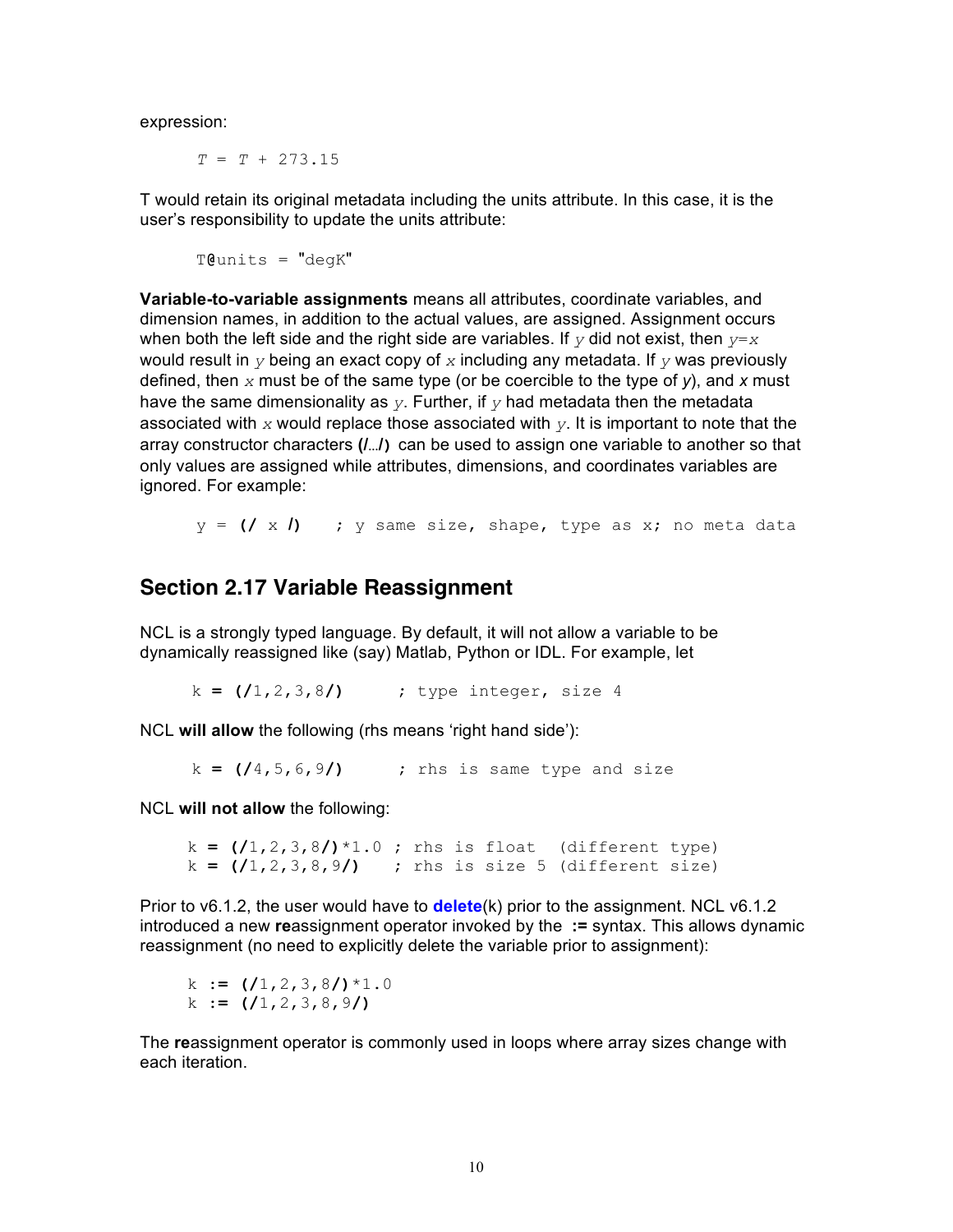## **Section 2.18 Variable of Type List (Container Variable)**

A variable of type list can contain multiple variables. Consider, three variables

 $a = \ldots$  ; may have meta data (type double)  $b = \ldots$  ; " " " (type string)  $c = \ldots$  ; " " " (type integer) A list variable can be created via the **[/**…**/]** syntax myList = **[/** a,b,c **/]** ; create a variable of type list

A more complete description may be found (search for 'List variables') at:

http://www.ncl.ucar.edu/Document/Manuals/Ref\_Manual/NclVariables.shtml

## **Section 3: NCL File input/output**

NCL has excellent file support for a variety of common data formats.

## **Section 3.1 Supported formats**

File formats that are known to NCL are called supported formats. These formats include netCDF3/4, HDF4 (Scientific Data Set), HDF4-EOS, HDF5, HDF5-EOS, GRIB-1, GRIB-2, shapefile, and CCM History Tape format (Cray only). For details see:

http://www.ncl.ucar.edu/Document/Manuals/Ref\_Manual/NclFormatSupport.shtml

#### **Section 3.1.1 Creation of a file reference**

The function, **addfile**, can be used to import all supported formats:

*f* = **addfile** (*fname.ext*, status)

*f* is a reference or pointer to a file. It can be any valid variable name. *fname* is the full or relative path of the data file. Supported formats have different (case insensitive) file extensions (*ext*). NCL recognizes most commonly encountered file extensions. Some of the more common are indicated below.

| status: | "r" | [read: all supported formats]   |
|---------|-----|---------------------------------|
|         | "c" | [create: netCDF, HDF only]      |
|         | "w" | [read/write: netCDF, HDF only ] |

Examples:

|   |                                                          | ; some other .ext        |
|---|----------------------------------------------------------|--------------------------|
| f | $= addfile("foo.nc", "r")$                               | ; $cdot$ . $cdf$ , $nc4$ |
|   | $qrb = addfile("/my/dir/foo.qrb", "r") ; .qrib1, .qrib2$ |                          |
|   | $hdf = addfile("/your/hdf/foo.hdf", 'c")$ ; .h5, .hdf5   |                          |
|   | $heos = addfile("foo.hdfeos", "r")$                      | $\ldots$ , $he2$ , $he5$ |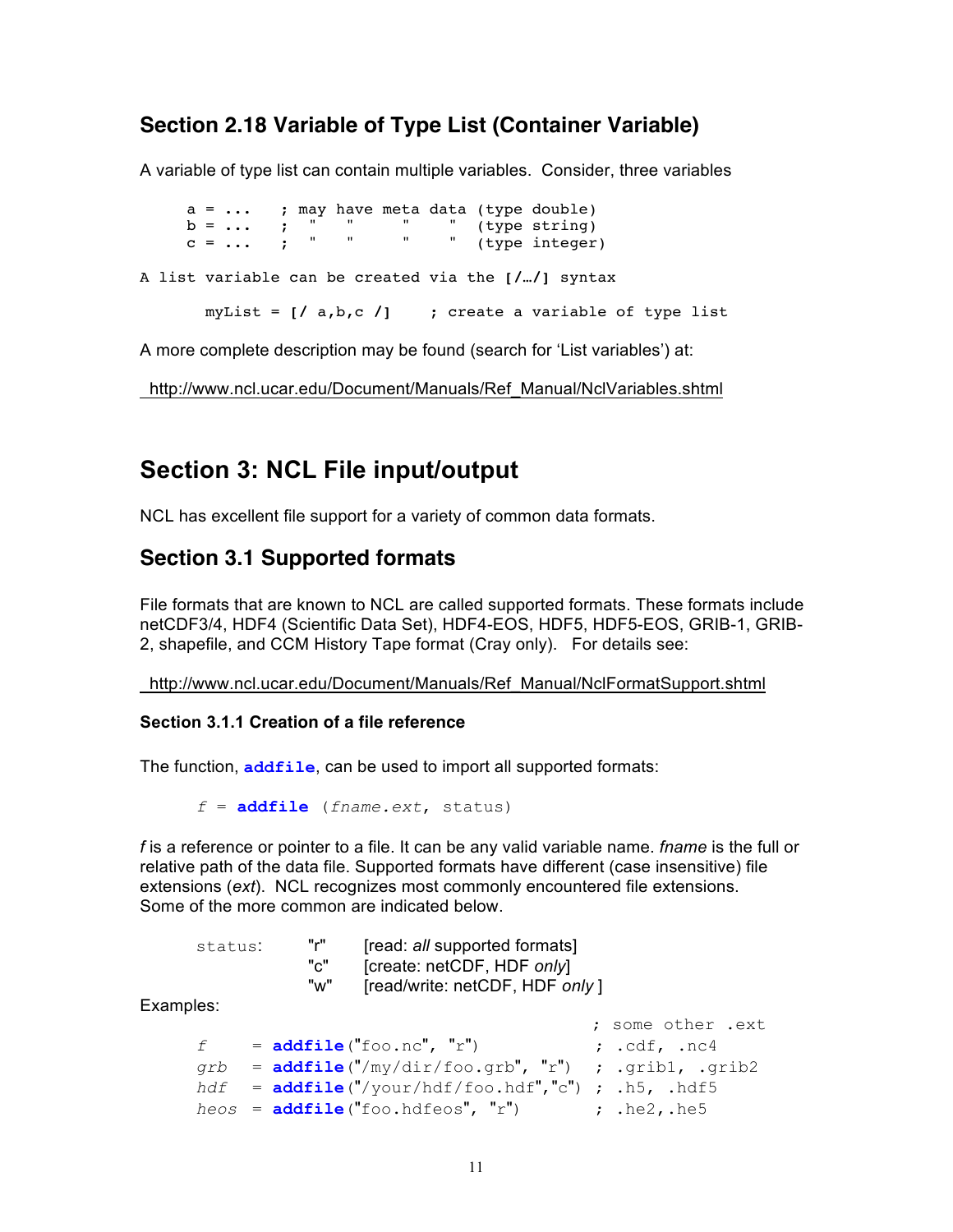Alternate ways of specifying the file path include:

```
diri = \sqrt{8}some/path/"
fili = "space.nc4"
sat = addfile(diri+fili, "r")
diri = "\sim/some/other/path."fili = "gpm"ext = ".h5"sat = addfile(diri+fili+ext, "r")
```
A nice feature of **addfile** is that the file on the disk need *not* have the file extension attached to the file name*.* E.g., if a grib file is named "foo", **addfile**("foo.grb", " $r$ ") will initially search for a file named  $f \circ \circ q$  and if the file does not exist under the specified name, **addfile** will search for a file named "foo" and treat it as a GRIB file.

The introduction of HDF-5 and netCDF-4 (which is a restricted subset of HDF-5) required enhancements to internal file and variable structures. The user can require that NCL use the advanced structure when invoking NCL via '**ncl –f'** (see Section 6.1) or within a script via the **setfileoption** procedure (Section 3.1.8).

#### **Section 3.1.2 Reading Variables from Supported File Formats**

Importing (reading) variables from any supported format is simple. If *X* is a variable on a file referenced (pointed-to) by *f*, then:

 $x = f - \sum X$ 

If variable metadata (attributes and/or coordinate variables) are available they will automatically be attached to the variable *x*. The user need not explicitly read any attributes or coordinate. An important NCL feature is that when a variable is imported, it is placed into a consistent variable model (data structure) regardless of the original source file format (netCDF-3/4, HDF-4/5, GRIB-1/2, shapefile). This facilitates data processing and the creation of generic functions.

HDF-5 and netCDF-4 introduced new file data types. One is named a *"group".* For illustration, an **ncl** filedump of a HDF-5 file from the Global Precipitation Measurement (GPM) Mission would show:

```
 dimensions:
   lon = 3600lat = 1800 variables:
  group </Grid>
\leftarrow Grid is the name of the group
```
Embedded within the *group* named "/Grid" is a variable named "precipitation". Because there could be multiple *groups* on the file a new syntax ( **=>** )was introduced to allow specific *group* references. An example: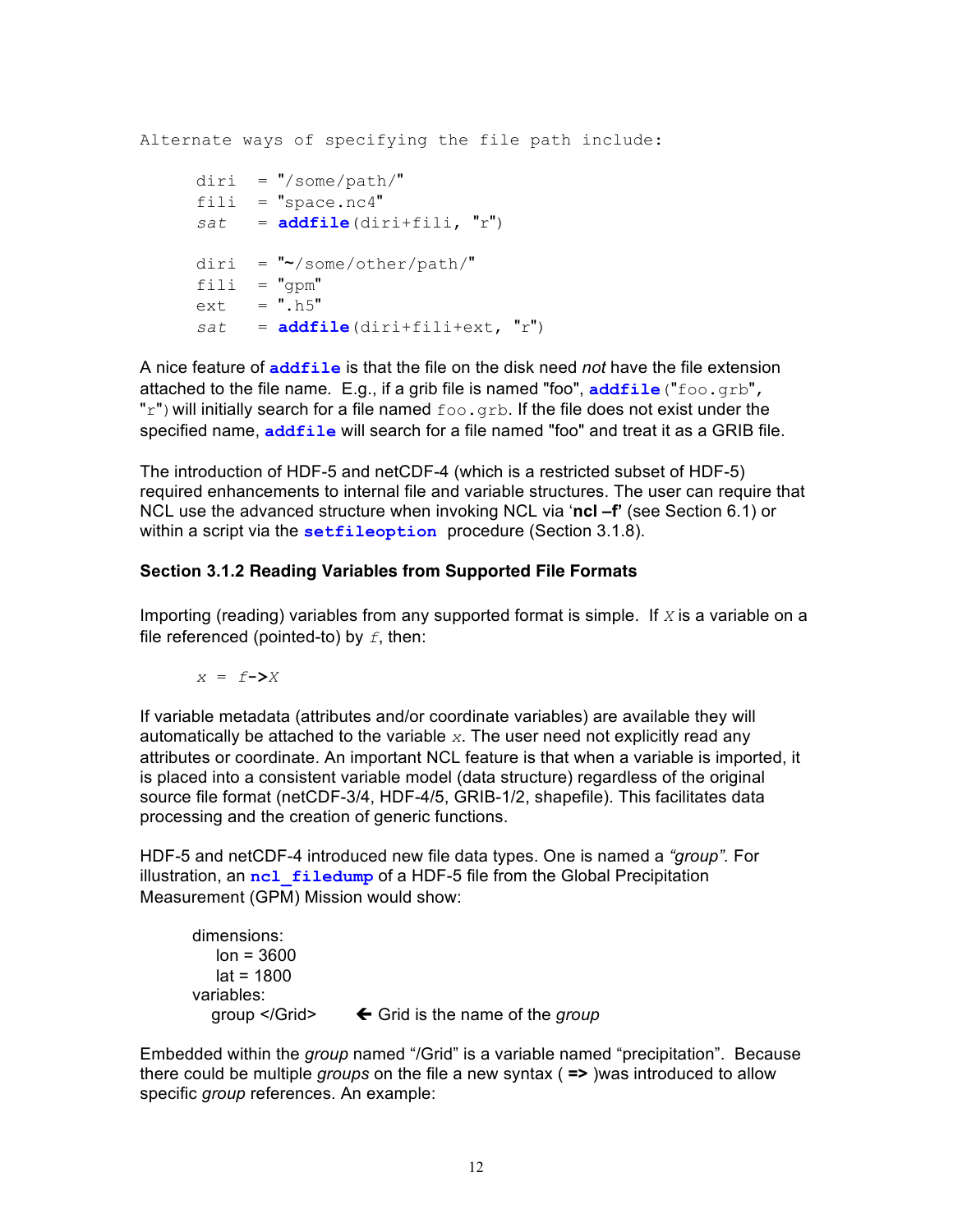| f = addfile ("GPM.h5" "r")                | ; file reference (pointer)                       |
|-------------------------------------------|--------------------------------------------------|
| $grp = f = >/Grid$                        | ; grp will reference the group named /Grid       |
| $\text{prc} = \text{grp}$ ->precipitation | ; import the variable "precipitation" from /Grid |

It is important to note that the imported variable will have the same consistent data structure used for all NCL variables. The following figure illustrates NCL's netCDF-based variable model including a printed overview of a variable (here named "p").



#### **Section 3.1.3 When to use the \$ syntax**

In some instances, the variable name must be enclosed by **\$** symbols. This is necessary if the variable on the file has a non-alphanumeric character (*e.g.,* space, "+", "-", *etc.*) embedded in the name:

*x* = *f***->\$**"ice cream+oreo-cookies…yummy!"**\$**

More commonly, the variable on the right hand side of the pointer (**->**) is a variable of type string:

vars = **(/**"T","U","V"**/)**  $x = f - \frac{5}{3} \text{vars}(n)$  **;** loop indices:  $n = 0, 1, 2$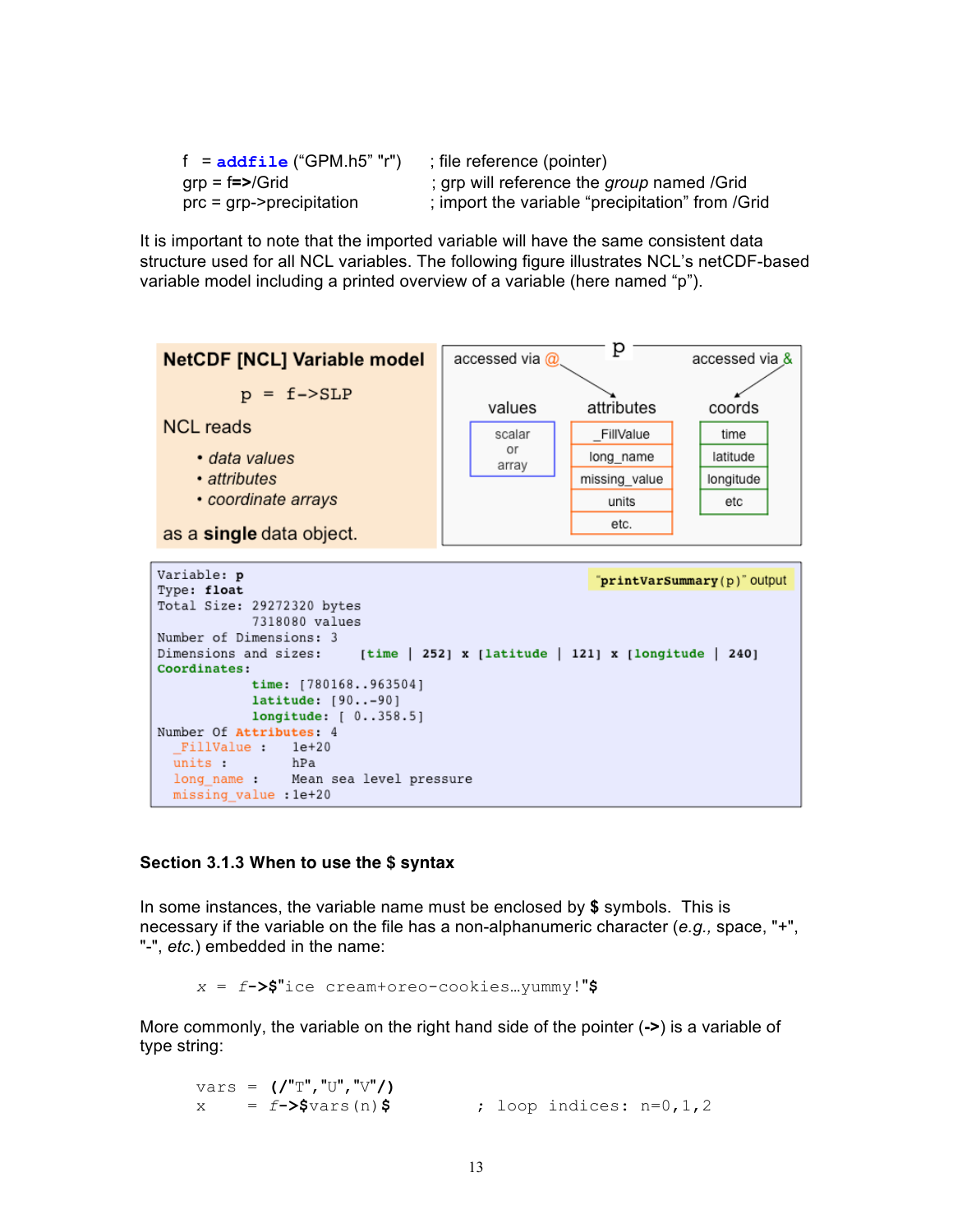#### **Section 3.1.4 Printing the contents of a supported file**

**print** can be used to view the contents of any supported format or variable. When used on a file the printed information will be similar to that produced by "*ncdump* –h foo.nc". (Note: *ncdump* is a netCDF/Unidata application; it is not part of NCL.) For example:

 $f = addfile('foo.getb", "r")$ **print**(*f*) ; looks like ncdump –h

Note: The NCL command line utility **ncl\_filedump** can produce an overview of any supported file's contents from the command line. See Section 3.1.9:

http://www.ncl.ucar.edu/Document/Tools/ncl\_filedump.shtml

ncl filedump foo.grb ; netCDF, GRIB of HDF

#### **Section 3.1.5 Reordering a variable on input**

Assume *X* is a 3D variable with dimension sizes (ntime, nlat, nlon). To reverse the latitude ordering of the array:

*X* = *f***->**X(:,::-1,:) ; use NCL array syntax

#### **Section 3.1.6 Importing byte or short data with conversion to float**

Distributed with NCL is a suite of user-contributed functions. Several functions in this library will convert variables of type **short** and **byte** to type **float**:

```
x = short2flt(f->X) ; also, x = short2flt hdf(f->X)
y = byte2flt(f->Y)
```
To use these functions, the "contributed.ncl" library must be loaded prior to use:

**load** "\$NCARG\_ROOT/lib/ncarg/nclscripts/csm/contributed.ncl"

#### **Section 3.1.7 Spanning multiple files**

The function **addfiles** (note the trailing 's') provides the user with the ability to access data spanning multiple files. This function can concatenate records (default; "cat") or "join" variables from different files by adding an extra dimension. In this example, we use **systemfunc** (see section 5.8) to get a listing of all the ann\* netCDF files in the current directory.

```
fils = systemfunc("ls ann*.nc")f = addfiles(fils, "r")T = f[:]->T
```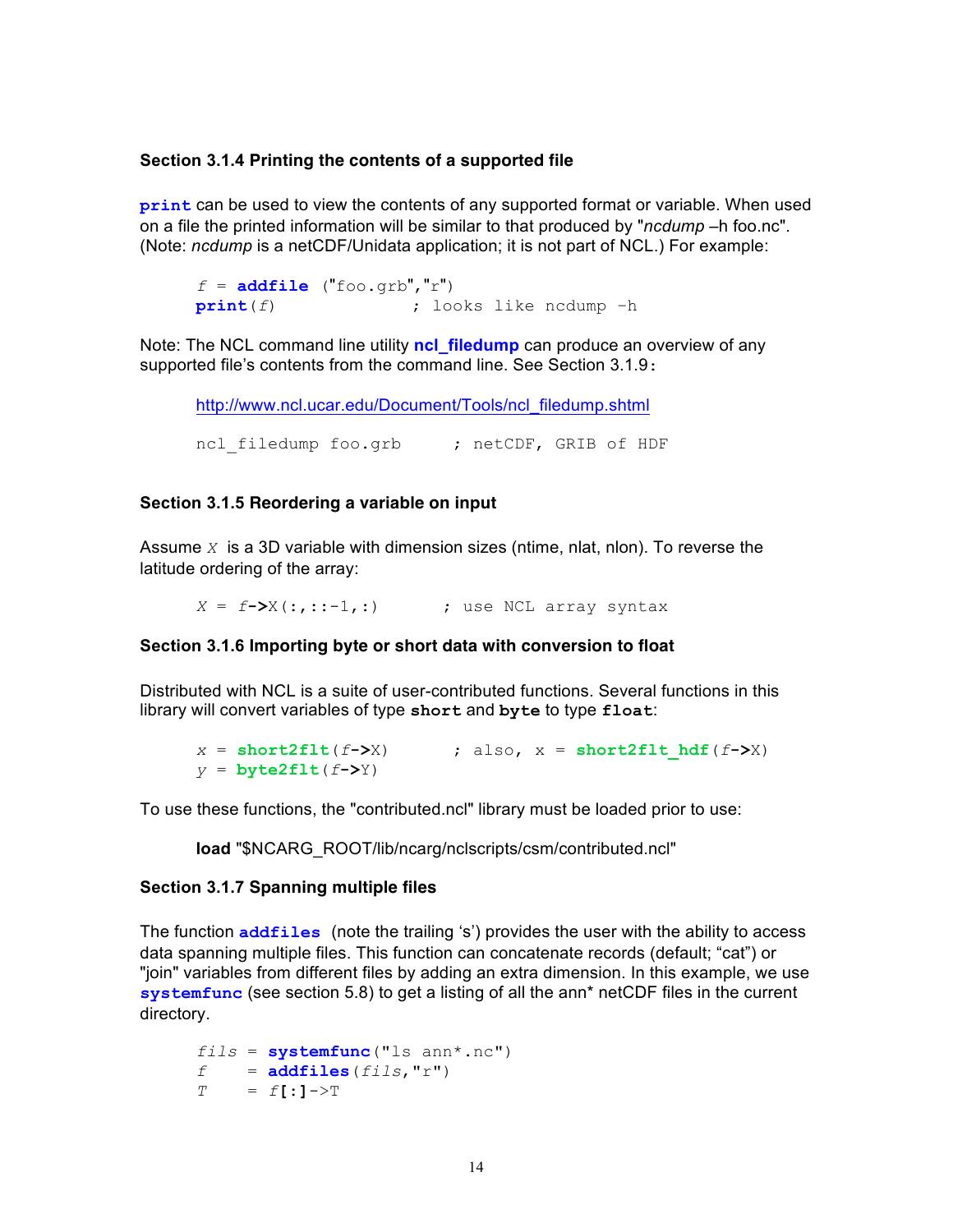or use coordinate subscripting if appropriate

*T* = *f***[**:**]**->T(**:**,**{**500**}**,**{**-30**:**30**}**,**:** )

The resultant variable, *T*, will span all the files.

For more detail, see:

```
http://www.ncl.ucar.edu/Document/Functions/Built-in/addfiles.shtml
```
#### **Section 3.1.8 Altering the default behavior of <b>***addfile(s)*

The **setfileoption** procedure can be used to alter the default file handling settings. Some examples:

```
setfileoption ("nc", "FileStructure", "Advanced") ; netCDF-4, HDF-5
 setfileoption ("bin","WriteByteOrder","BigEndian") ; write big-endian
```
Details and more examples are at:

```
http://www.ncl.ucar.edu/Document/Functions/Built-in/setfileoption.shtml
```
#### **Section 3.1.9 ncl\_filedump**

This command line operator will generate a text description of a specified file. The file may be in *any* supported file format: netCDF, GRIB, HDF or HDF-EOS. The default output is to the standard output [screen] but it may be redirected to a file. Regardless of the input file format, the textual form of the output is similar to that produced by 'ncdump –h'.

```
 ncl_filedump [options] fname.ext ; to screen
 ncl_filedump [options] fname.ext | less ; to pager
 ncl_filedump [options] fname.ext >&! dump ; to file "dump
```
The file name on the disk is not required to have the file extension*.* E.g., if the specified file is "foo.grb" then, **ncl\_filedump** will initially search for that file name. If the file does not exist under the specified name, **ncl\_filedump** will search for a file named "foo" and treat it as a GRIB file.

The options are may be seen by entering '**ncl\_filedump** –h' or, for more details, consult

http://www.ncl.ucar.edu/Document/Tools/ncl\_filedump.shtml

#### **Section 3.1.10 ncl\_convert2nc**

This command line operator will convert any GRIB, HDF or HDF-EOS file to netCDF format.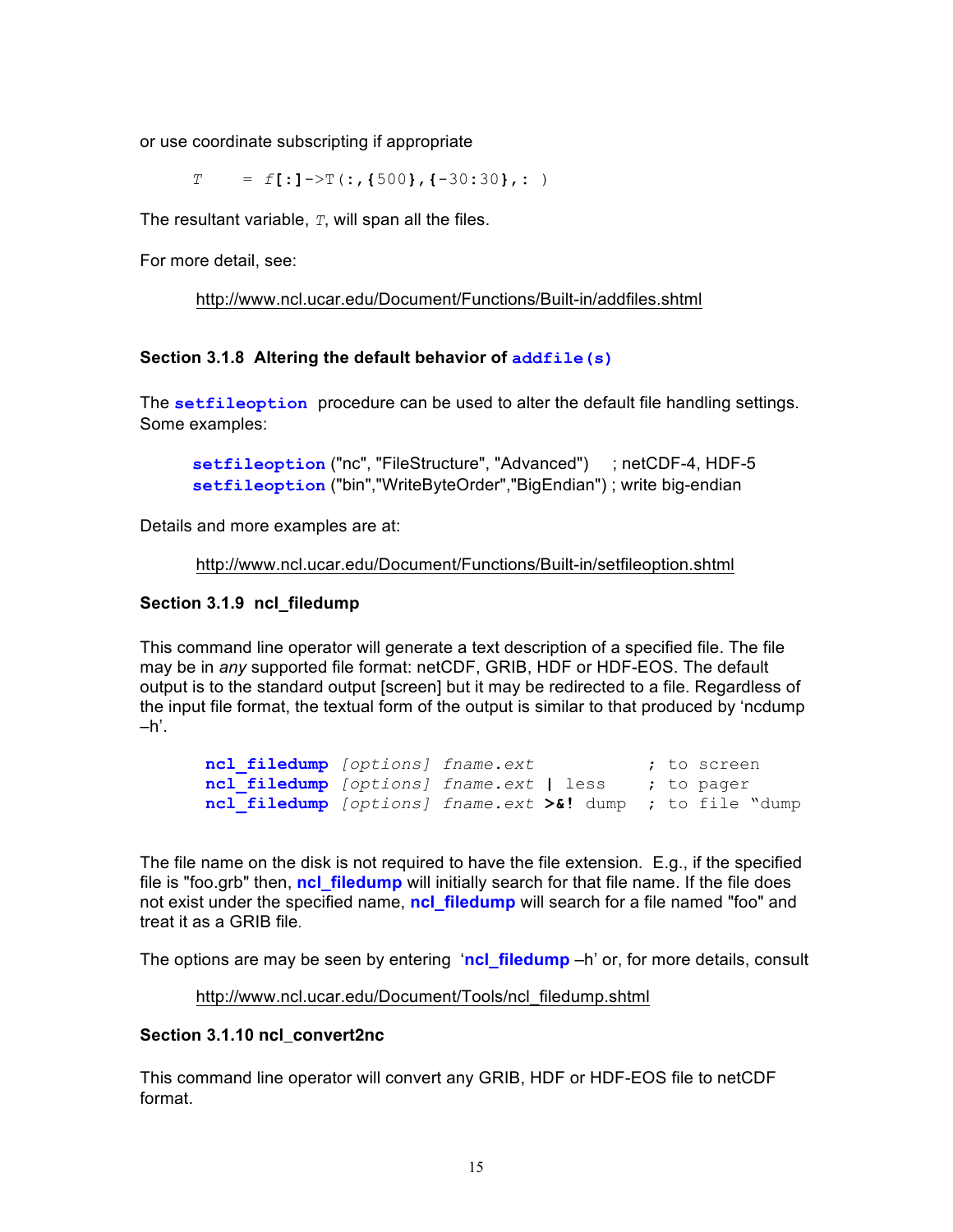**ncl\_convert2nc** *fname(s) [options]*

Note that the options are specified *after* the file name(s). The options may be seen by entering '**ncl\_convert2nc** –h' or, for more details and extensive examples, consult

http://www.ncl.ucar.edu/Document/Tools/ncl\_convert2nc.shtml

## **Section 3.2 Binary data files**

Binary data are not necessarily portable. Most machines write IEEE binary. Notable exceptions include the CRAY native binary. Even IEEE binaries are not necessarily portable. IEEE binaries are in two different flavors: big endian and little endian. Depending on the machine, a binary file may have to reorder the bytes (byte swap). NCL allows for dynamic byte swapping via the **setfileoption** procedure.

#### **Reading binary files:**

Several functions read binary data files. Most read IEEE binary and several read CRAY binary. There is no standard file extension for binary files. The ".bin**"** is arbitrary.

**fbinrecread**(*path*:string,*recnum*:integer,*dims*[\*]:integer,*type*:string) can be used to read a Fortran unformatted sequential file. Records, which start at 0, can be of varying type and length.

*x* = **fbinrecread**("a.bin",0,**(/**64,128**/)**,"float")

**fbindirread**(*path*:string,*rnum*:integer,*dims*[\*]:integer,*type*:string) can be used to read binary records of fixed record length (direct access). All records in the file must be the same dimensionality and type. To read the (*n*+1)th record:

*x* = **fbindirread**("b.bin",*n*,**(/**73,144**/)**,"float")

Other functions for reading binary data include: **cbinread**, **fbinread**, and **craybinrecread**.

#### **Writing binary files:**

Several procedures write IEEE binary data files.

**fbinrecwrite**(*path*:string,*recnum*:integer,*value*) can be used to write a Fortran unformatted sequential file. Records can be of varying type and length.

Assume you have the following five variables: *time*(ntime), *lat*(nlat), *lon*(nlon),  $y$ (ntime,nlat,nlon),  $z$ (nlat,nlon). Note that using a  $-1$  as a record number means to append.

**fbinrecwrite**("f.bin",-1, *time*)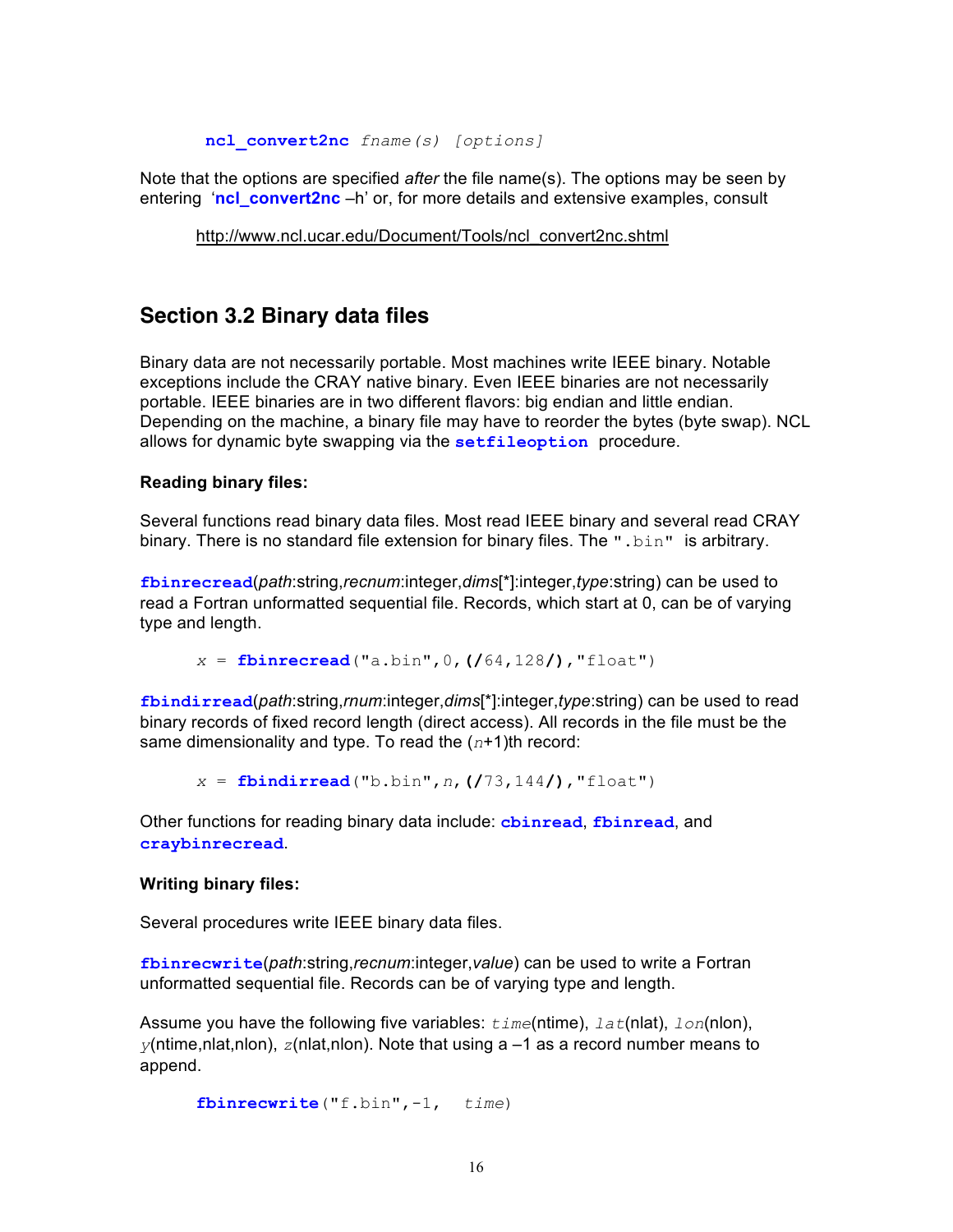**fbinrecwrite**("f.bin",-1, *lat*) **fbinrecwrite**("f.bin",-1, *lon*) **fbinrecwrite**("f.bin",-1, *y*) **fbinrecwrite**("f.bin",-1, *z*)

**fbindirwrite**(*path*:string,*value*) can be used to write a Fortran direct access file. All records must be of the same length and type.

```
do n=0,ntim-1
    fbindirwrite("/my/path/f.bin",y(nt,:,:))
end do
```
Other procedures for writing IEEE binary data include: **cbinwrite** and **fbinwrite**.

#### **Reading/writing big endian and little endian files:**

The default behavior of NCL's binary read/write functions and procedures is to assume the files are compatible with the endian type for the system. The **setfileoption** procedure can be used to dynamically perform byte swapping, if needed.

## **Section 3.3 ASCII**

#### **Reading ASCII files:**

**asciiread**(*filepath*:string,*dims*[\*]:integer,*datatype*:string), allows the data to be shaped upon input. Complicated ASCII files (e.g., multiple variable types or differing numbers of columns) should be read by importing the file as type string and using the string and conversion functions to parse the data. Alternatively, C or Fortran subroutines could be used.

```
z = asciiread("data.asc",(/100,13/),"float")
```
*z* will be a float variable with 100 rows and 13 columns, e.g. (100,13). Also see Section 5.8.

NCL is distributed with several functions in contributed.ncl that facilitate access to ascii files that are partitioned into header and tabular numbers. These functions are called **readAsciiHeader** and **readAsciiTable**, respectively.

#### **Writing ASCII files:**

**asciiwrite**(filepath:string, value) writes one column of values and the user has no control over format.

**asciiwrite**("foo.ascii",*x*) ; one element per row

write matrix(data[\*][\*]:numeric, fmtf:string, option) can write multiple columns and the user has format control (also see section 4.4).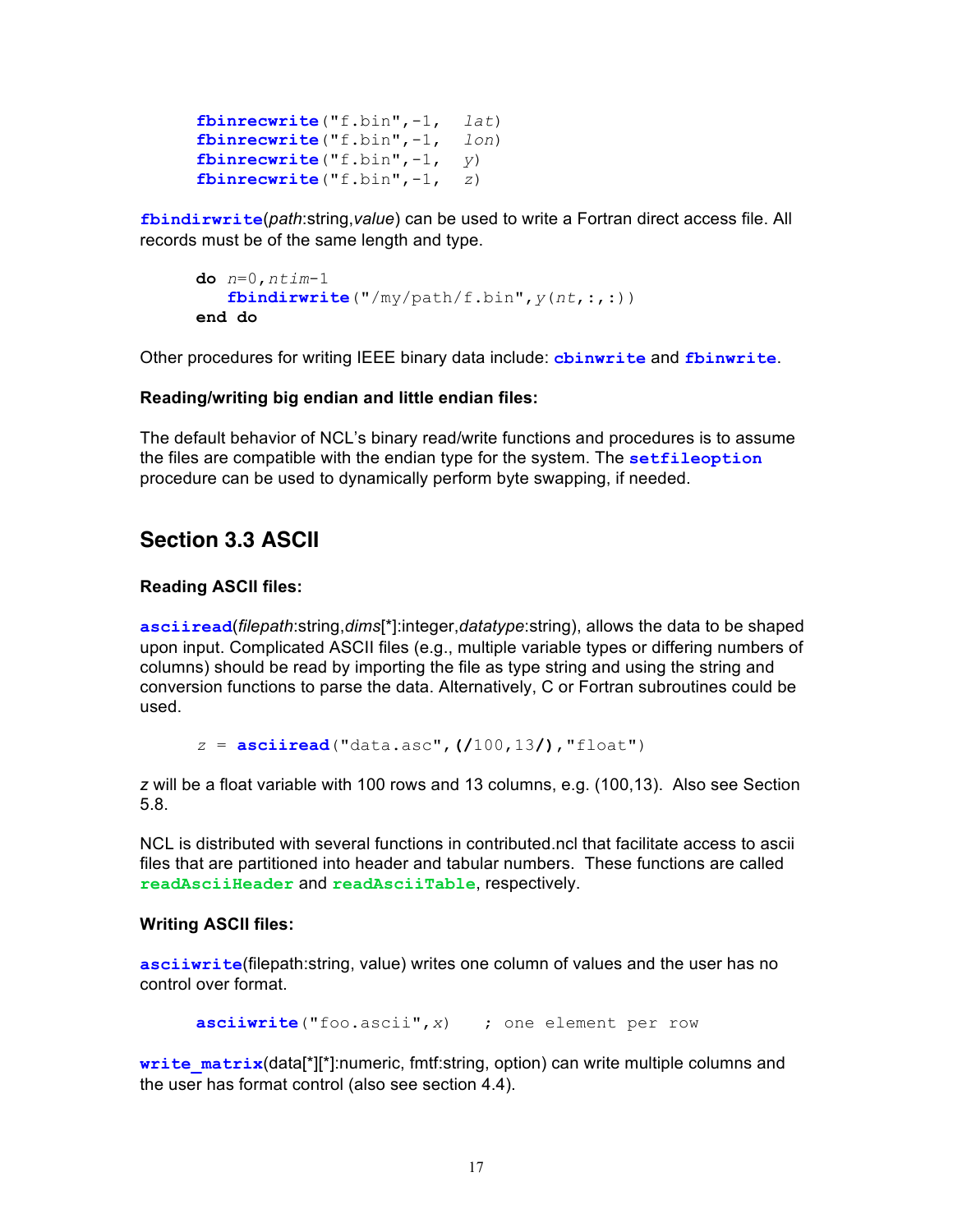*fmtf* ="15f7.2" ; format string using fortran notation *opt* = **True** *opt***@**fout = "foo.ascii" **write\_matrix**(*x*,*fmtf*,*opt*)

**write table**(filepath:string, option:string, alist:list, fmtf:string), introduced in v6.1.0, is the most flexible of the procedures that write ascii files. It can write or append all elements of a list variable to a user specified file.

 alist = **[/**a,b,c,d,f**/] ;** list with different variables write table<sup>("foo.ascii", "w", alist, "%d%16.2f%s%d%ld")</sup>

## **Section 3.4 Writing netCDF/HDF**

There are two approaches for creating netCDF (or HDF) files. The first method is called the "simple method" while the second method follows the "traditional approach" of explicitly predefining the file's contents before writing any values to the file.

#### **Simple method:**

This method is straightforward. One could substitute ".hdf" for the ".nc" to create an HDF file.

$$
fo = addfile ("foo.nc", "c")
$$
  
fo->X = x  
fo->Y = y

To create an UNLIMITED dimension, which is usually time, it is necessary to add the following line of code prior to writing any values:

**filedimdef**(*fo*,"time",-1,**True**)

#### **Traditional method:**

Sometimes the "simple method" to netCDF file creation can be slow, particularly if there are many variables or the resulting output file is large. The "traditional method" is more efficient. This approach requires the user to explicitly define the content of the entire file, *prior* to writing.

NCL functions that predefine a netCDF file:

| define name of one or more variables                           |
|----------------------------------------------------------------|
| copy attributes from a variable to one or more file variables  |
| define dimensions including unlimited dimension                |
| copy attributes from a variable to a file as global attributes |
| some options can dramatically improve performance              |
|                                                                |

For the following example, assume that the variables  $\tt time$ , lat, lon and T reside in memory. When written to the netCDF file, the variable  $T$  is to be named  $TMP$ .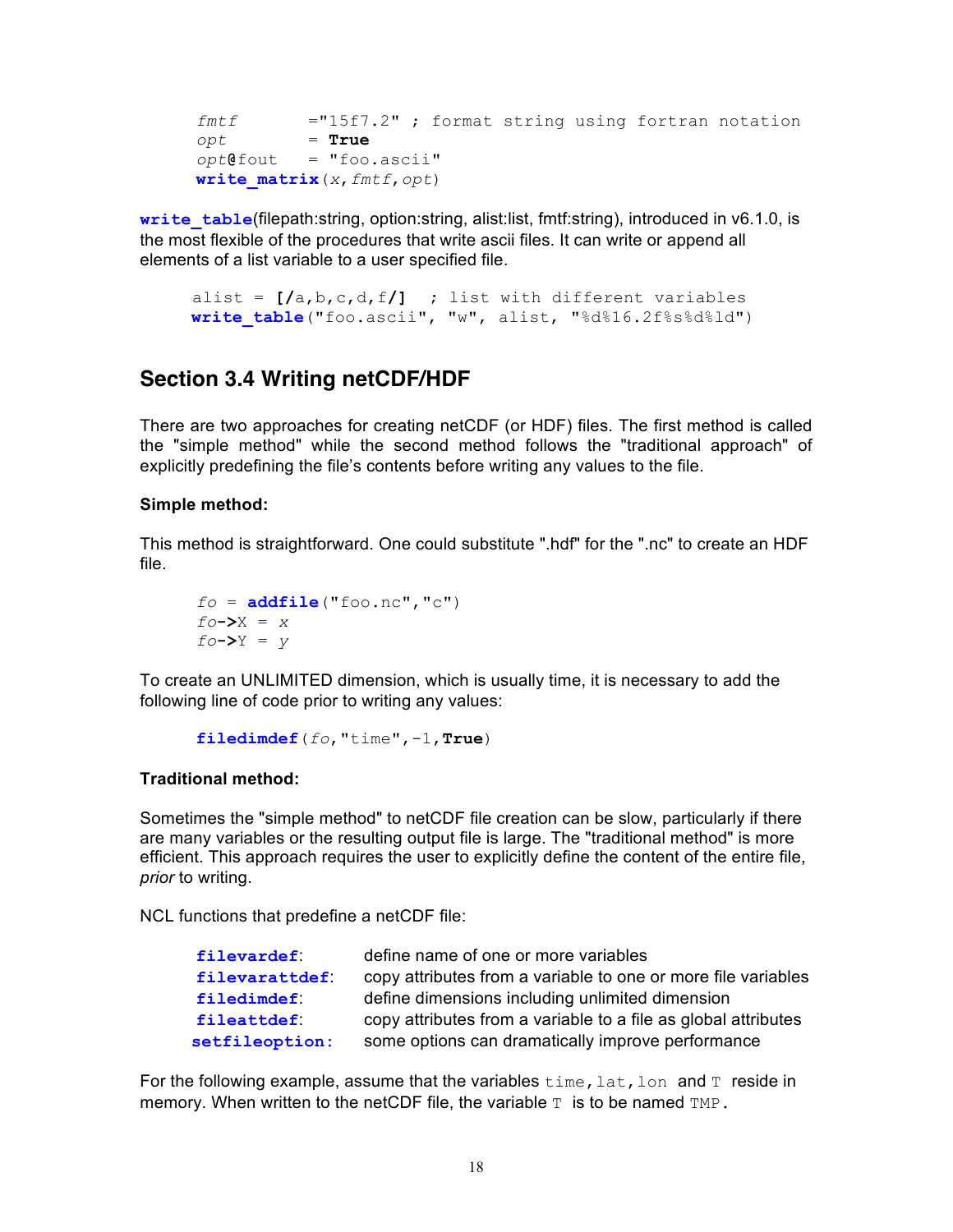```
fout = <b>addfile</b>("out.nc", "c"); create global attributes
fileAtt = True
fileAtt@title = "Sample"
fileAtt@Conventions = "None"
fileAtt@creation_date = systemfunc("date")
setfileoption(fout, "DefineMode", True) ; optional
fileattdef(fout,fileAtt)
; predefine coordinate variables
dimNames = (/"time","lat","lon"/)
dimSizes = (/-1,nlat,nlon/) ; -1 means unspecified 
dimUnlim = (/True,False,False/)
; predefine names, type, dimensions
 ; explicit dimension naming or getvardims can be used
filedimdef(fout,dimNames,dimSizes,dimUnlim)
filevardef(fout,"time",typeof(time),getvardims(time))
filevardef(fout,"lat" ,typeof(lat) ,"lat")
filevardef(fout,"lon" ,typeof(lon) ,"lon")
filevardef(fout,"TMP" ,typeof(T) , getvardims(T) )
; predefine each variable's attributes 
 filevarattdef(fout,"time",time)
 filevarattdef(fout,"lat" ,lat)
 filevarattdef(fout,"lon" ,lon)
filevarattdef(fout,"TMP" ,T) 
setfileoption(fout,"SuppressDefineMode",False) ; optional
; output values only [use (/… /) to strip metadata]
fout \rightarrow time = (ftime)fout \rightarrow lat = (/lat)fout->lon = (/lon/)
```
#### **Writing scalars to netCDF:**

NCL uses the reserved dimension name "ncl\_scalar" to identify scalar values that are to be written to netCDF.

*fout***->**TMP = **(/***T***/)** ; T in script; TMP on file

; simple method

```
f \circ = addfile("simple.nc","c")
con = 5
con!0 = "ncl_scalar"
fo->constant = con
```
; traditional method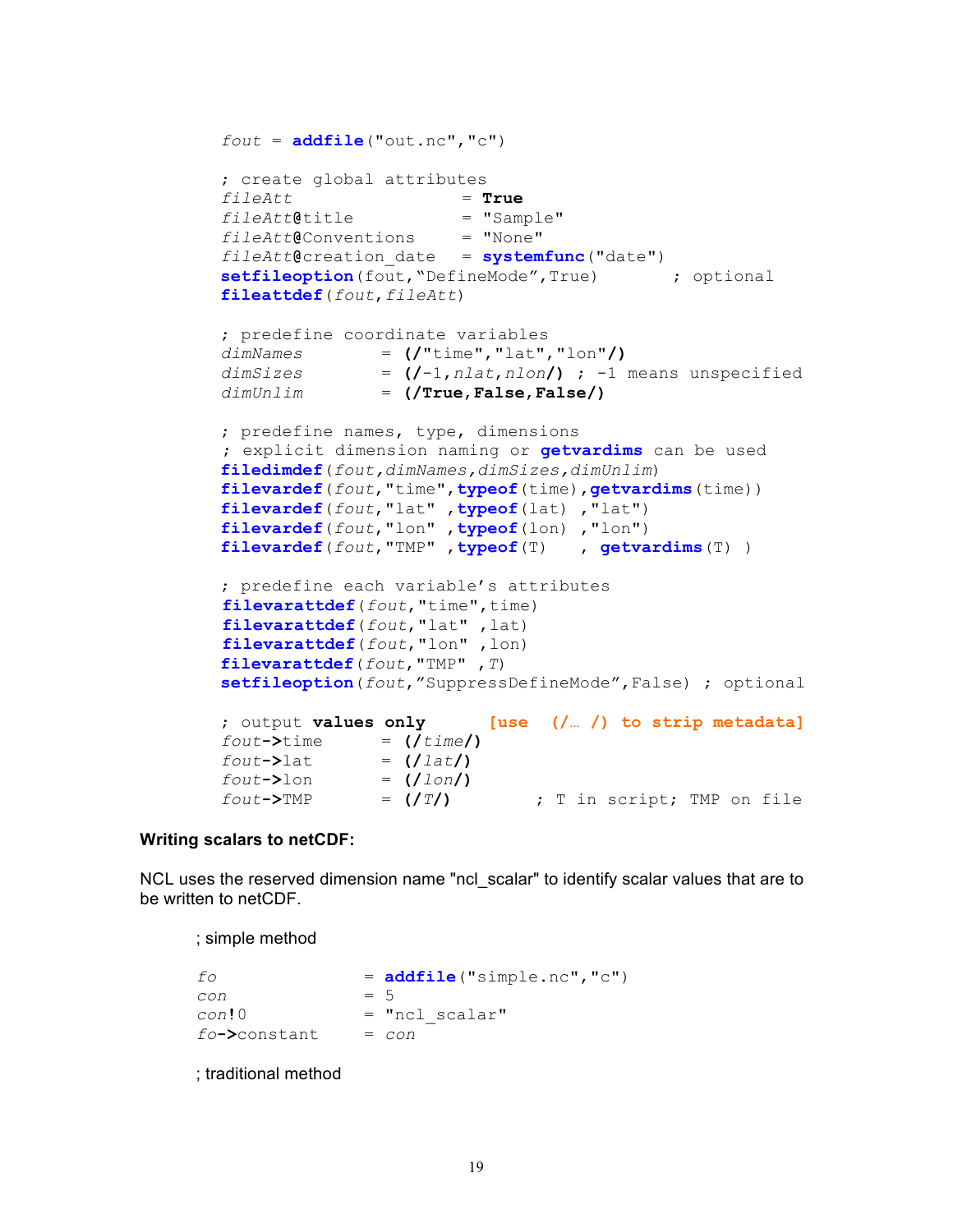```
re = 6.37122e06
re@long_name = "radius of earth"
reQunits = "m"fout = addfile("traditional.nc", "c")
filevardef(fout,"re",typeof(re),"ncl_scalar")
filevarattdef(fout,"re",re)
fout->re = (/re/)
```
#### **Writing compressed files:**

or

Writing compressed files can result in considerable reduction in file size. The **setfileoption** procedure has an option called "CompressionLevel". This can be used to specify the compression-level for data written to a NetCDF4 classic file. Prior to opening the file , the following file options should be set:

```
 setfileoption ("nc", "Format","NetCDF4Classic")
setfileoption ("nc", "CompressionLevel", 1) ; 0 through 9 possible
```
All data written to the file will be compressed. Currently, there is no way to selectively activate compression on a per-variable basis. A "CompressionLevel" of one is best.

#### **Contents of a well-written netCDF/HDF File:**

Global file attributes that should be in any file include title, conventions (if any) and source. Other file attributes may include history, references, etc.

#### **Command line conversion of supported formats to netCDF:**

NCL has a command line utility, **ncl\_convert2nc**, that will convert any supported format [GRIB-1, GRIB-2, HDF4, HDF4-EOS] to netCDF. For details see:

http://www.ncl.ucar.edu/Document/Tools/ncl\_convert2nc.shtml

## **Section 3.5 Remote file access: OPeNDAP**

Some (not all!) data servers allow remote data access via **OPeNDAP**: **Ope**n Source Project for **N**etwork **D**ata **A**ccess **P**rotocol. OPeNDAP-enabled NCL is available on some UNIX systems. File access is via a URL that is running an OPeNDAP server:

```
\n
$$
f = \naddfile("http://path/foo.nc", "r")
$$
\n\n
$$
f \n = "http://path/~ + (/ "foo1.nc", "foo2.nc", "foo3.nc" /)
$$
\n\n
$$
f = \naddfiles(fils, "r")
$$
\n
```

Users can test for file availability using **isfilepresent**. Please note that if you are behind a firewall, you may not be able to access data in this manner. Also, some OPeNDAP servers require user registration prior to access.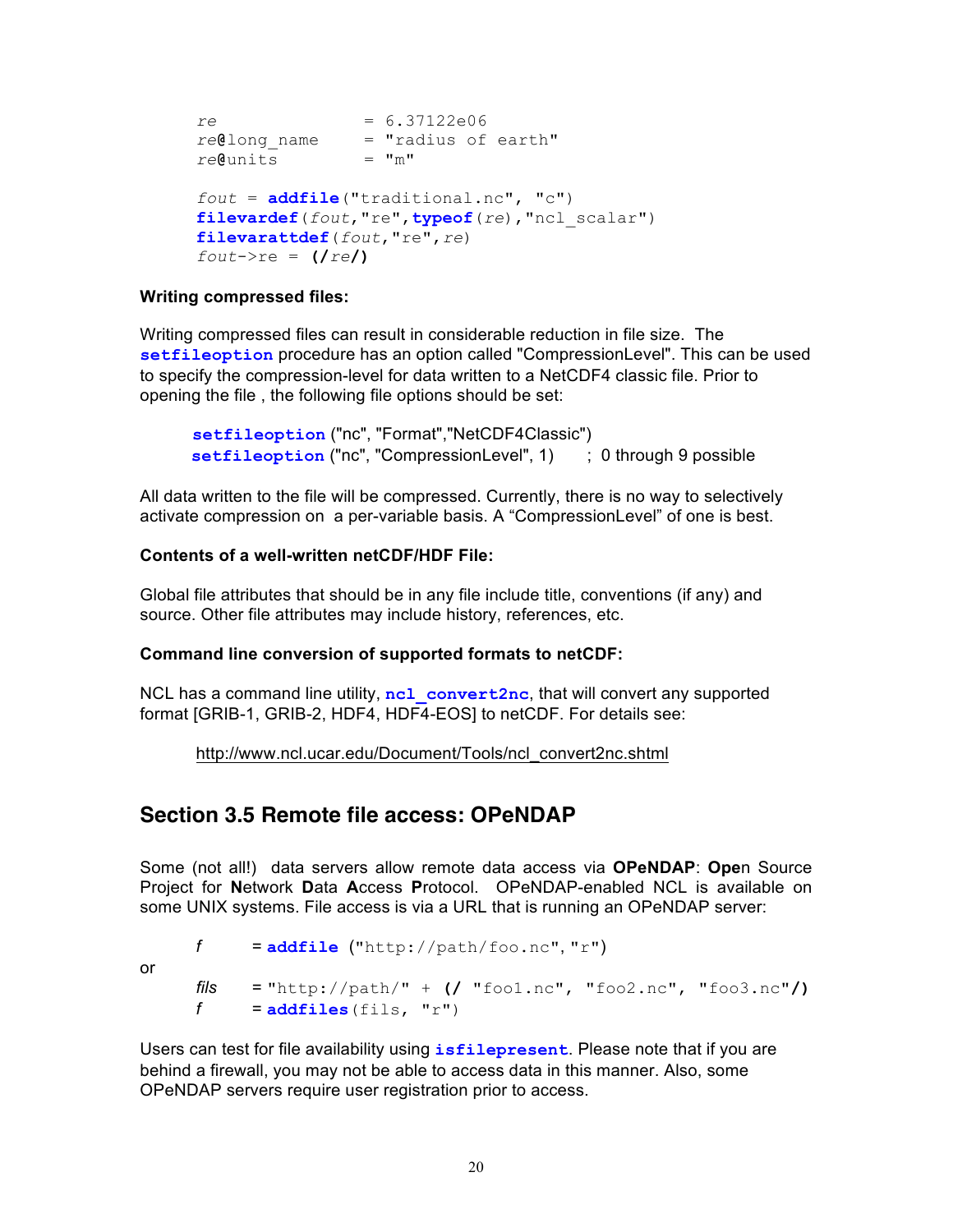## **Section 4: Printing**

NCL provides limited printing capabilities. In some instances, it may be better to invoke Fortran or C routines to have better format control. Available functions and procedures include:

| <b>printVarSummary</b> | provides and overview of a variable including all metadata  |
|------------------------|-------------------------------------------------------------|
| print                  | same as <b>printVarSummary</b> + each value of the variable |
| sprinti sprintf        | provides some format control                                |
| write matrix           | prints one variable in tabular form                         |
| print_table            | prints multiple variables of different types                |

## **Section 4.1 printVarSummary**

```
Usage: printVarSummary(u)
Variable: u
Type: double
Total Size: bytes
           147456 values
Number of Dimensions: 4
          Dimensions / Sizes: [time | 1] x [lev | 18] x
                                [lat | 64] x [lon | 128]
Coordinates:
           time: [4046..4046]
           lev: [4.809 .. 992.5282]
           lat: [-87.86379 .. 87.86379]
           lon: [ 0. 0 .. 357.1875]
Number of Attributes: 2
          long name: zonal wind component
           units: m/s
```
## **Section 4.2 print**

Usage: **print**(*u*) This will print the same information as **printVarSummary** followed by each individual value and the associated subscript:

```
(0,0,0,0) 31.7
(0,0,0,1) 31.4
(0,0,0,2) 32.3 [snip]
```
The printing of the subscripts may be avoided by invoking NCL via: **ncl –n** foo.ncl.

```
print(u(0,{500},:,{100}))
```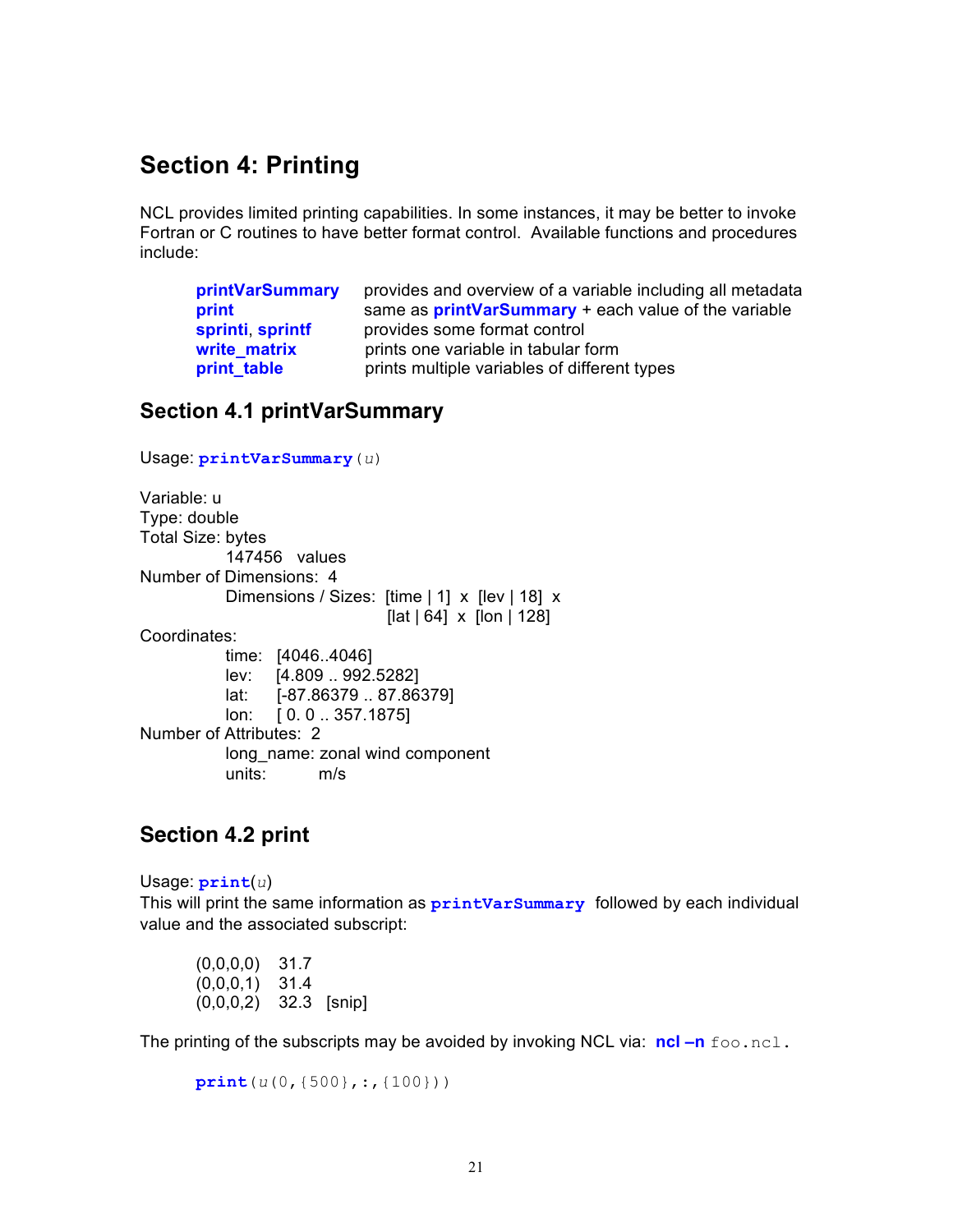would print *u* for all latitudes at time index 0, the level closest to 500 and the longitude closest to 100.

```
print("min(u)="+min(u)+" max(u)="+max(u))
```
results in the following string:

min(u)= -53.8125 max(u)=55.9736

## **Section 4.3 sprintf, sprinti**

```
print("min(u)="+sprintf("%5.2f",min(u)))
```
results in:

```
min(u) = -53.81ii=(/-47,3579,24680/)
print(sprinti("%+7.5i",ii))
```
results in the following (on different lines):

-00047, +03579, +24680

## **Section 4.4 Pretty Print: write\_matrix, print\_table**

```
If T(nrow,ncol), where nrow = 3 and ncol = 5 then
```

```
write_matrix(T,"5f7.2",False):
4.36 4.66 3.77 -1.66 4.06
9.73 -5.84 0.89 8.46 10.39
4.91 4.59 -3.09 7.55 4.56
```
Note: although write matrix is prototyped for 2D arrays, arrays of higher dimensionality can be printed using **ndtooned** and **onedtond**. Assume *X*(nt,nz,ny,nx):

```
dimx = (/nt,nz*ny*nx/) or
dimx = (/nt*nz,ny*nx/)
write_matrix(onedtond(ndtooned(X),dimx),"12f8.3",False)
```
A more flexible procedure was introduced in v6.1.0: **print\_table.** This allows multiple variables of mixed data types to be printed with different formats.

 alist = **[/**a,b,c,d,f**/]** ; variables of different types **print table**(alist, "%d,%16.2f,%s,%d,%ld")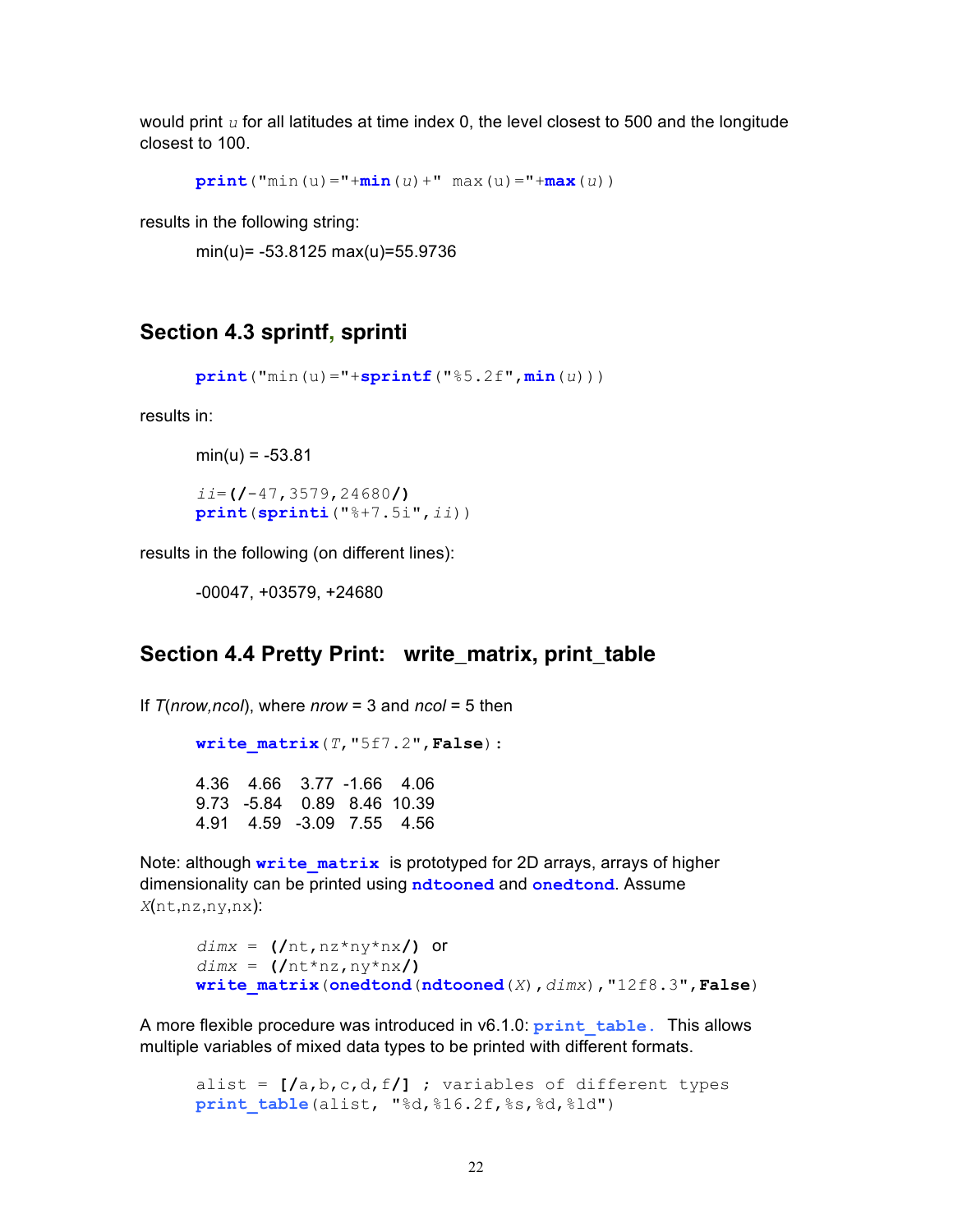## **Section 5: Data analysis and Arrays**

NCL offers different approaches to analyzing data: (1) array syntax and operations, (2) hundreds of built-in functions, (3) many user contributed functions and, (4) invoking Fortran or C language routines. Tips on coding efficiently can be found at:

http://www.ncl.ucar.edu/Document/Manuals/Ref\_Manual/NclUsage.shtml

## **Section 5.1 Array ordering and syntax**

NCL arrays are *row major* and use *zero-based* indexing similar to that used by the Python, C and C++ languages and the ordering of arrays within netCDF files. By comparison, other common processing languages (*eg.,* fortran, MATLAB, R) are *column major* and use *one-based* indexing while the IDL language is column major but uses zero-based indexing. Row major means that for each row all the columns are grouped together. In practice, this means that in row major languages the leftmost dimension varies slowest while the rightmost varies fastest. A simple is example is in Section 7.6.

NCL's algebra, like Fortran 90, MATLAB and IDL supports operations on scalars and arrays rather than single scalar values like C, C++ and PASCAL. For array operations to work, both operands must have the same number of dimensions and same size dimensions, otherwise an error condition occurs. Furthermore, the data types of each operand must be equivalent, or one operand must be coercible to the type of the other operand. Let *A* and *B* be (10,30,64,128):

| $C = A+B$   | ; element-by-element addition       |  |
|-------------|-------------------------------------|--|
| $D = A - B$ | ; element-by-element subtraction    |  |
| $E = A^*B$  | ; element-by-element multiplication |  |

*C*, *D* and *E* will be created automatically if they did not previously exist. If they did exist then the result of the operation on the right hand side must be coercible to the type of left hand side.

Scalar values are special cases when considering array operations. When scalar values appear in an expression with a multi-dimensional value (i.e., an array), the scalar value is applied to each element of the array. Consider

 $F = 2*E + 5$ 

Here, each element of array *E* will be multiplied by 2 and then 5 will be added to each element. The result will be assigned to *F*.

NCL's **<** and **>** array operators (sometimes called "clipping operators") are not commonly used in other languages. Assume *sst* is (100,72,144) and *sice* = -1.8 (a scalar). The statement:

*sst* = *sst* **>** *sice*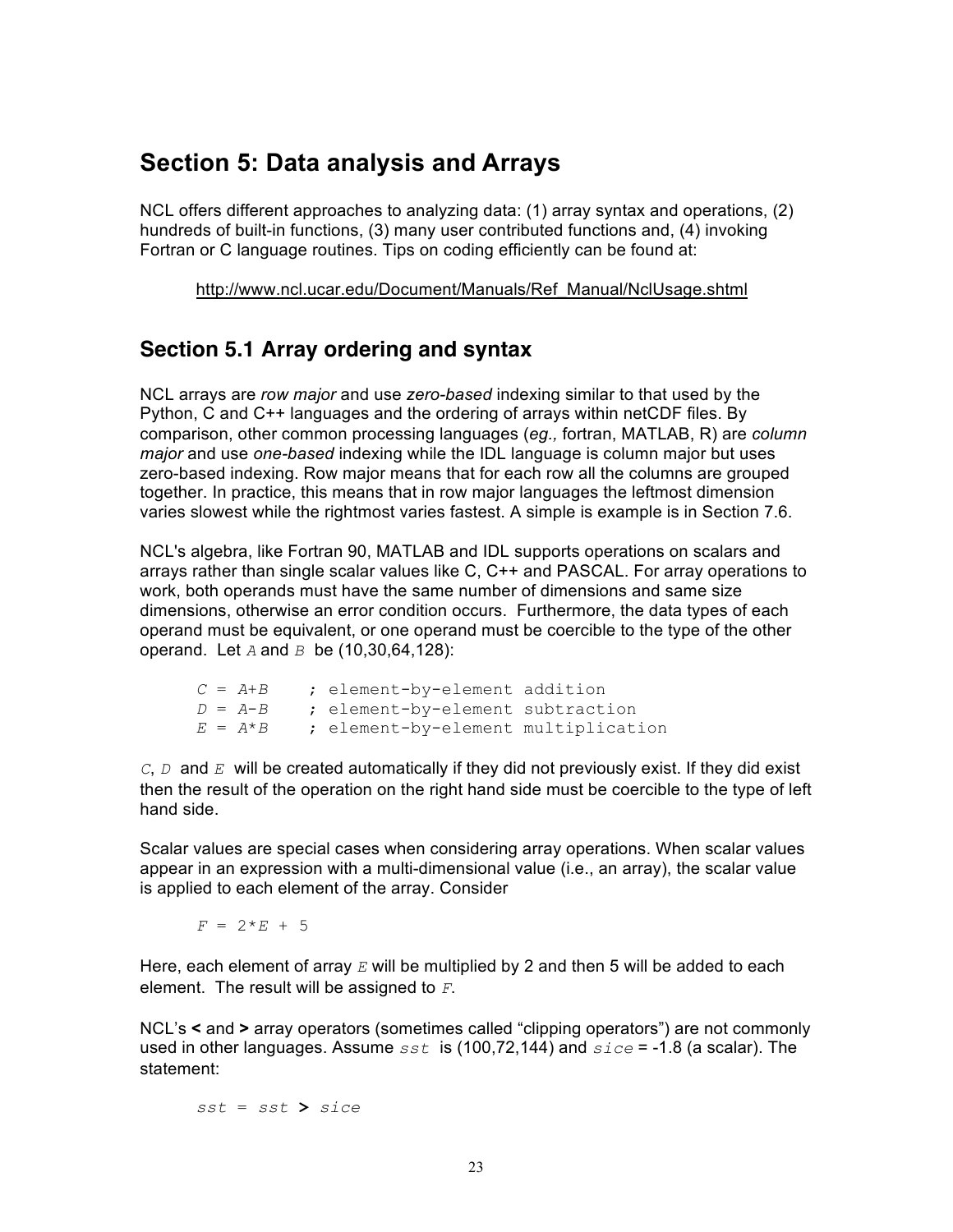means that any values of *sst* less than *sice* will be replaced by *sice*.

All array expressions automatically ignore any operation involving values set to **\_FillValue**.

## **Section 5.2 Array conformance**

Array expressions require that all operands have the same number of dimensions and same size dimensions. In this case, the arrays are said to "conform" to each other. Scalars conform to the shape of any array. Assume *T* and *P* are dimensioned (10,30,64,128):

*theta* =  $T^*$  ( 1000/*P* ) ^0.286

This results in *theta* being dimensioned (10,30,64,128). **conform** or **conform\_dims** can be used to generate arrays that conform to another array. Assume *T* is dimensioned (10,30,64,128) and *P* is dimensioned (30):

*theta* =  $T^*$  (1000/**conform**(*T*,*P*, 1)) ^0.286

**conform** expands *P*, which matches dimension "1" of *T*. For more details see:

http://www.ncl.ucar.edu/Document/Functions/Built-in/conform.shtml http://www.ncl.ucar.edu/Document/Functions/Built-in/conform\_dims.shtml

#### **Section 5.3 Array memory allocation**

Memory can be explicitly allocated/created for arrays in two ways:

1) Use of the array constructor **(/**...**/)**

```
a_integer = (/1,2,3/)
a_float = (/1.0, 2.0, 3.0/)
a_double = (/4d0,5d-5,1d30/)
a_string = (/"a","b","c"/)
a_logical = (/True,False,True/)
a_2darray = (/(/1,2/),(/5,6/),(/8,9/)/) ; 3 rows x 2 cols
```
2) Use the **new**(array\_size,shape,type,[\_FillValue]) statement: The inclusion of **\_FillValue** is optional. If it is not present, a default value will be assigned. Specifying "**No\_FillValue**" will result in no default **\_FillValue** being assigned.

```
; FillValue
a = new(3,float) ; 9.96921e+36
b = new(10,float,1e20) ; 1e20
c = new((15, 6, 7)), integer) ; -2147483647
d = new(dimsizes(U),double) ; 9.969209968386869e+36
e = new(dimsizes(ndtooned(U)),logical); Missins =
```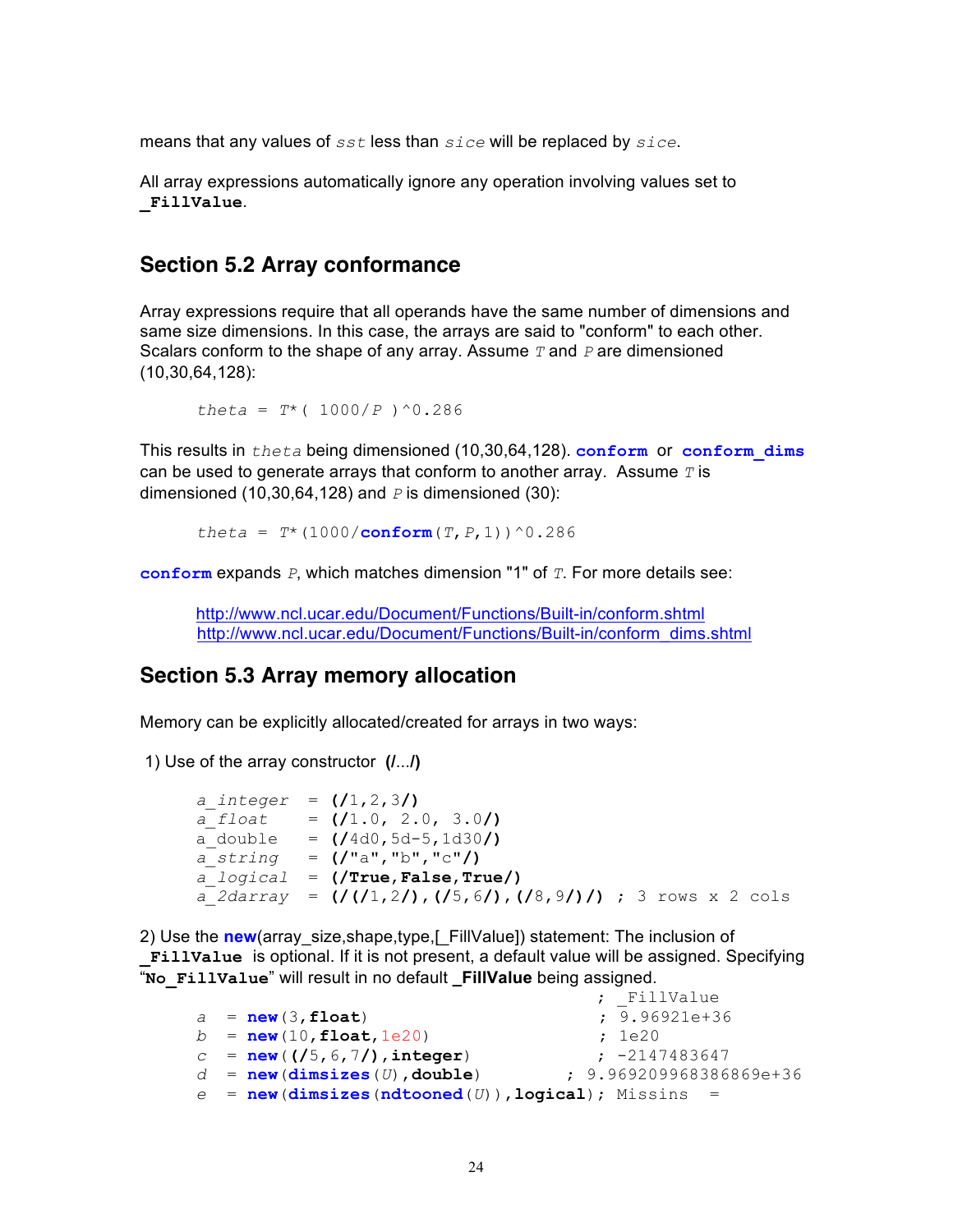```
new(100,string) ; "missing"
    q = new(3,float,"No_FillValue") ; no _FillValue
```
Memory is automatically created by functions for returned variables; thus, use of the **new** statement is not often needed or recommended.

## **Section 5.4 Functions and procedures**

NCL has both functions and procedures:

(a) Functions are expressions because they return one or more values and can therefore be used as part of an expression. E.g., **max**, **sin** and **exp** are all standard mathematical functions:

*z* = **exp**(**sin**(**max**(*q*))) + 12.345

Functions are not required to return the same type or size array every time they are called.

(b) Procedures (analogous to Fortran subroutines) cannot be part of an expression because they do not return values. NCL procedures perform a specific task and/or are used to modify one or more of the input arguments.

#### **Arguments to NCL functions and procedures:**

Arguments are passed by reference. This means that changes to their values, attributes, dimension names, and coordinate variables within a function or procedure will change their values in the main program. By convention, arguments to functions should not be changed by a function although this is not required. In the following discussion, it will be assumed that arguments to functions follow this convention.

#### **Argument prototyping:**

Function and procedure arguments can be specified to be very constrained and require a specific type, number of dimensions, and a dimension size for each dimension, or arguments can have no type or dimension constraints. This is called argument prototyping.

(a) Constrained argument specification means arguments are required to have a specific type, size and dimension shape.

**procedure** *ex* (*x*[\*][\*]:**float**,*y*[2]:**byte**,**\**  *res*:**logical**,*text*:**string**)

The argument *x* must be a two-dimensional array of type **float**, *y* must be a onedimensional array of length 2, *res* and *text* must be of type **logical** and **string** respectively, but can be of any dimensionality.

(b) Generic type prototyping: type only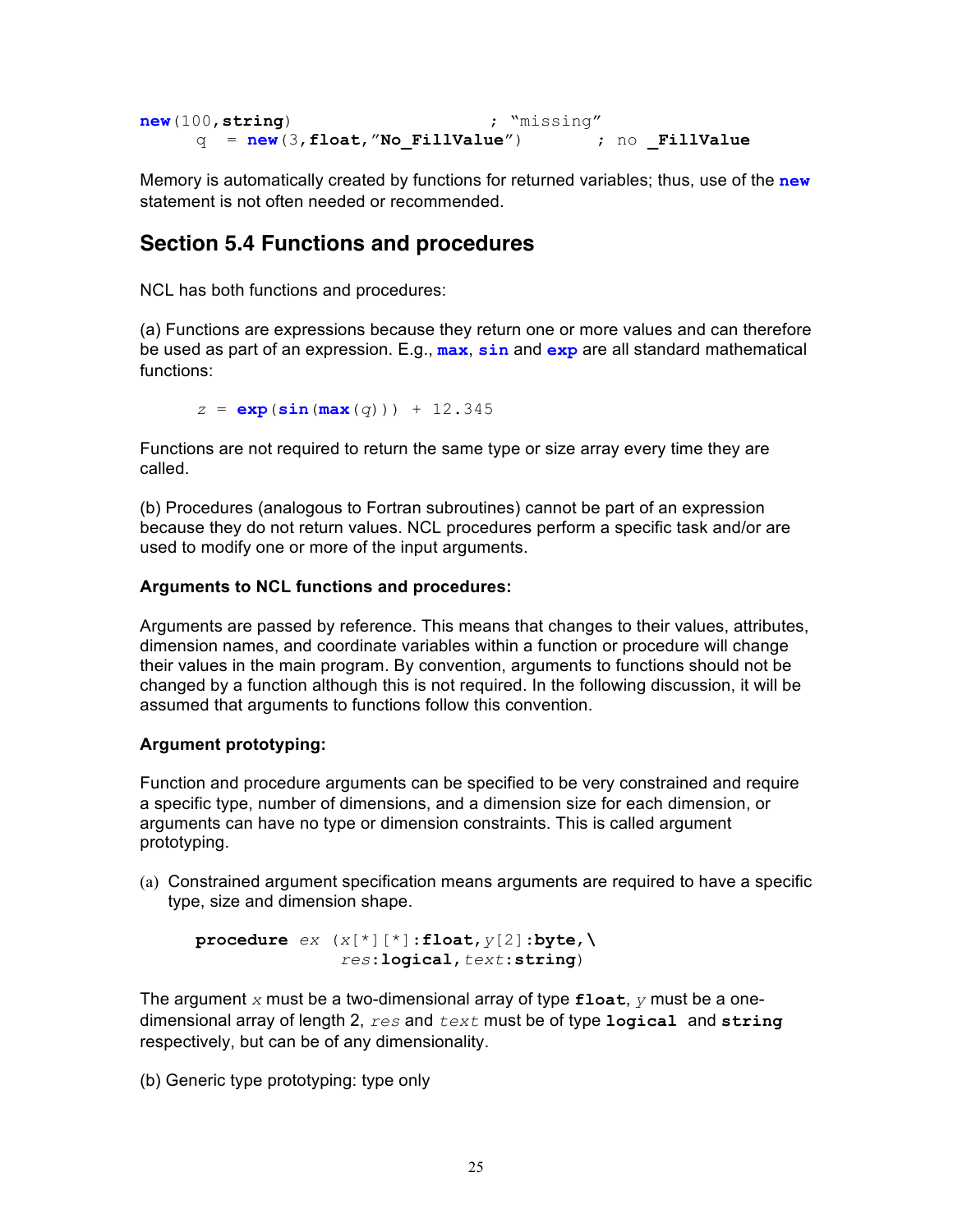**function** *xy\_interp*(*x*:**numeric**,*y*:**numeric**)

Here **numeric** means any numeric data type listed in section 2.2.

(c) No type, no size, no dimension shape specification:

**procedure** *foo*(*a,b,c*)

(d) Combination:

```
function ex(d[*]:float,x:numeric,wks:graphic,y[2],a)
```
There is one very important feature which users should be aware of when passing arguments to procedures. This is an issue only when the procedure is expected to modify the input arguments. When an input argument must be coerced to the correct type for the procedure, NCL is not able to coerce data in the reverse direction so the argument is not affected by changes made to it within the procedure. NCL does generate a WARNING message.

## **Section 5.5 Built-in functions and procedures**

NCL contains hundreds of built-in functions and procedures from the simple to the complex:

#### http://www.ncl.ucar.edu/Document/Functions/

Functions can return a scalar, an array or a variable of type list, The latter can contain multiple variables of different sizes, shapes and types. There is no need to preallocate array memory. For example, let *G* be a 4D array with dimension sizes (ntime, nlev, 73, 144) To interpolate *G* to a Gaussian grid with 128 longitudes and 64 latitudes with a triangular truncation at wave 42, the following built-in function may be used:

*g* = **f2gsh**(*G*,**(/**64,128**/)**,42)

**f2gsh** will perform the interpolation at all times and levels. The return array *g* will be dynamically created and will be of size (ntime, nlev, 64, 128)

Generally, built-in functions do not return, create or change metadata. However, many of the more commonly used built-in functions have "**\_Wrap**" versions located in a script of user contributed functions named "**contributed.ncl**". These wrappers will handle the metadata appropriately.

#### http://ww.ncl.ucar.edu/Document/Functions/Contributed/

NCL has many functions for performing operations on multidimensional arrays. These include the  $\dim *n$  suite of functions plus numerous other  $*n$  functions (*eg*, **center finite diff n, detrend n). When an appropriate**  $*$  **n function is** available, it should be utilized. The **\*\_n** functions require the user to specify the dimension number(s) upon which an operation is to be performed. As a simple example,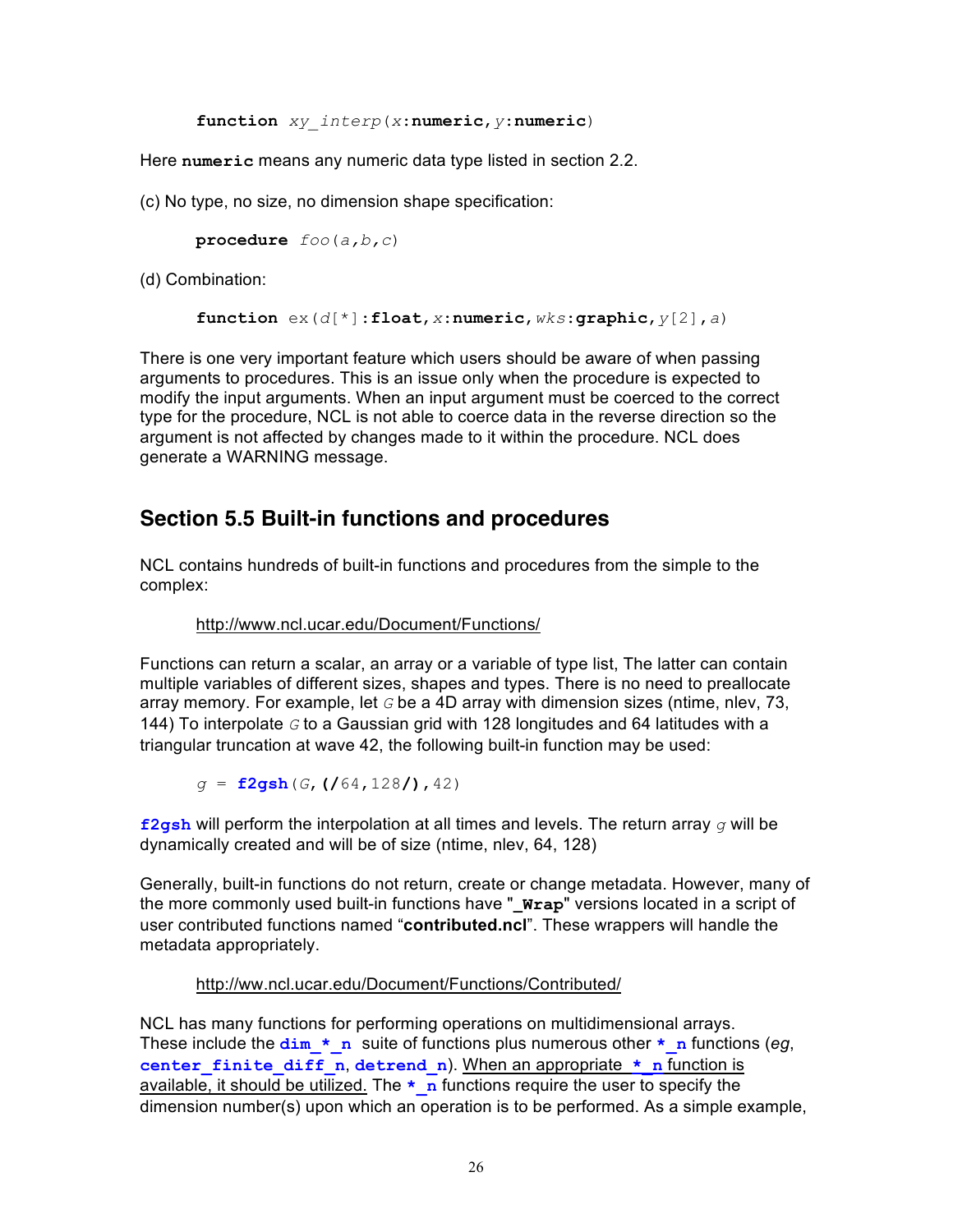consider the variable X(ntim,klev,nlat,mlon). NCL's dimension numbering is left-to-right and begins with zero: time => 0, lev => 1, lat => 2, and lon => 3. To compute zonal and time averages,

 *Xzon* = **dim\_avg\_n**(*T, 3*) ; *Xzon(ntim,klev,nlat)*  $X \text{tim} = \text{dim} \text{avg } n(T, 0)$  ;  $X \text{tim}(k \text{lev}, n \text{lat}, m \text{lon})$ 

Some functions and procedures *may* require that the dimensions of a particular argument appear in a specific order. In these cases, the dimensions of the arguments may have to be reordered using named dimensions. Consider the **eofunc** function used to compute empirical orthogonal functions. Assume *T* is a 3D variable with size (ntime,nlat,nlon) and with named dimensions  $(\text{time}, \text{lat}, \text{lon})$ . Most commonly the **eofunc** function is used to derive orthogonal spatial patterns which vary in importance over time (principal components; **eofunc\_ts**). To accomplish this partitioning the **eofunc** function requires that the rightmost dimension be time. Hence, dimension reordering must be used:

 $e$ of =  $e$ **ofunc**( $T$ (lat|:,lon|:,time|:), 3, option) ; 3 EOFs

This results in a variable (*eof*) dimensioned (3, nlat, nlon).

In general, functions do not require memory to be explicitly allocated. The filling of an array as part of a loop is an example of when it may be required. Assume *T* contains 10 years of monthly means (ntim=120). To compute the monthly climatology and standard deviation for each of the twelve months, memory for returned values must be preallocated because the calculation occurs in a loop.

```
; preallocate array
nmos = 12Tclm = new((/nmos,klev,nlat,nlon /),typeof(T),T@_FillValue)
Tstd = Tclm<br>
ntim = dimsizes(time)<br>
j qet size of time: qet size of time (120)
do n=0,nmos-1
   Tclm(n, :, :, :) = \dim \{avg\ n\} (T(n:nti m-1:n m \in S, :, :, :) , 0)
   Tstd(n,:,:,:) = dim stddev n(T(n:ntim-1:nmos,:,:,:)), 0)
end do
```
#### **Preallocation of arrays for procedures:**

If a procedure is to return one or more arguments, memory for the returned variables must be preallocated. Consider  $uv2sfvpq$ , which takes as input the zonal  $(u)$  and meridional (v) velocity components and returns the stream function ( $psi$ ) and velocity potential  $(\text{chi})$ . The returned arrays must be the same size and type as the velocity components:

```
psi = new(dimsizes(u), typeof(u))chi = new (dimsizes (u), typeof (u))
uv2sfvp(u,v,psi,chi)
```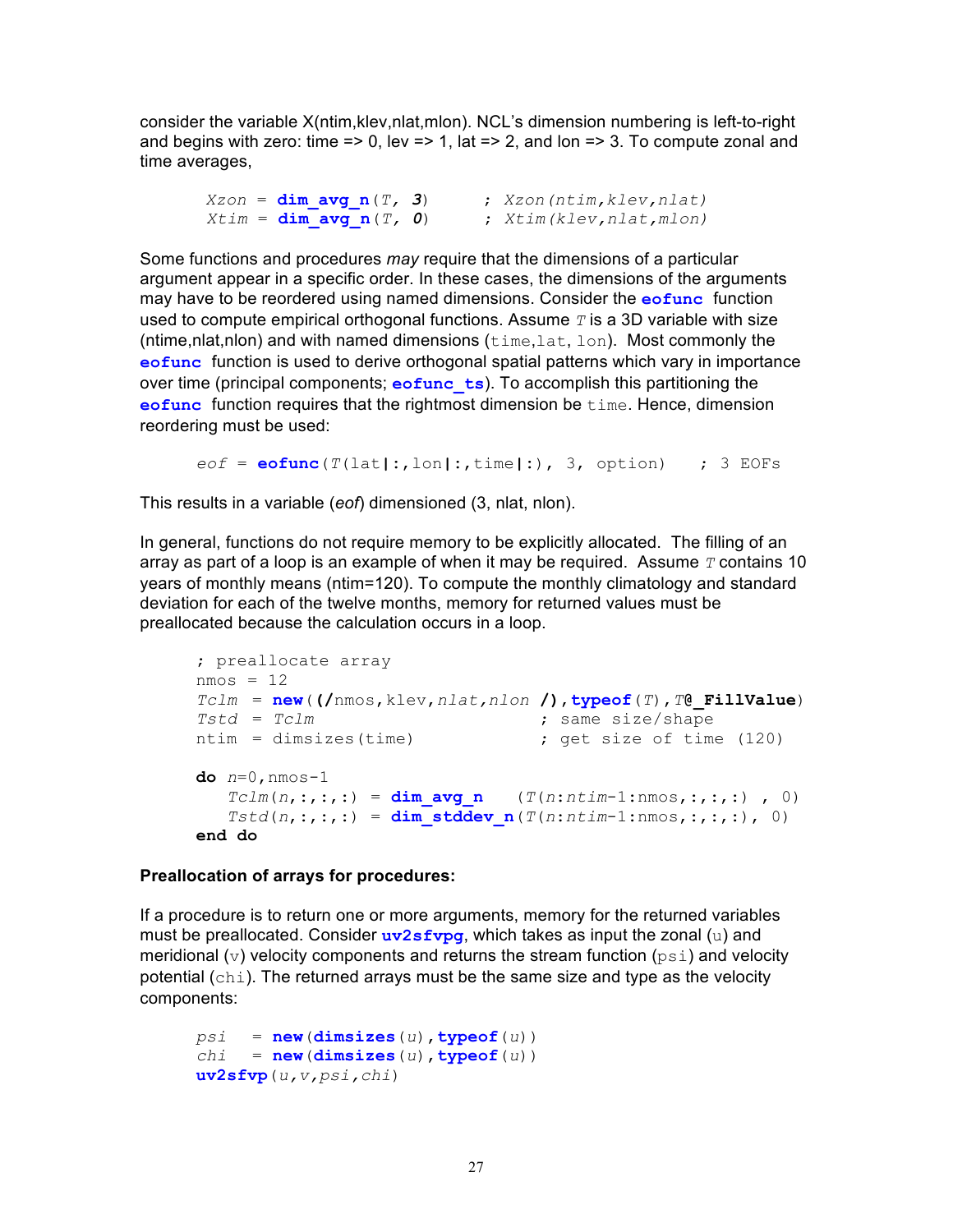#### **Function embedding:**

Functions are themselves expressions so they can form parts of larger expressions, which can reduce the number of lines of code. The readability of embedded functions is subjective, however. Consider:

*X =* **f2gsh**(**fo2fsh**(**fbinrecread**(*f*,6,**(/**72,144**/)**,"float")),**(/***nlat*,*lon***/)**,42)

More lines of code may make the sequence easier to follow:

```
G = fbinrecread(f, 6, (72, 144)), "float")
X = \textbf{f2qsh}(\textbf{fo2fsh}(G), (\textit{Inlat}, \text{mlon}), 42)
```
#### **Built-in utility functions:**

Learning how to use NCL's built-in utility functions can make processing simpler and cleaner. The most commonly used are: **all, any, conform, conform\_dims, ind, ind\_resolve, dimsizes, fspan, ispan, ndtooned, onedtond, mask, ismissing, system, systemfunc, print, printVarSummary** and **where**.

See these URLs for more details:

```
http://www.ncl.ucar.edu/Document/Functions/array_manip.shtml
http://www.ncl.ucar.edu/Document/Functions/array_query.shtml
```
## **Section 5.6 contributed.ncl**

The NCL distribution includes a library named "contributed.ncl" which contains functions that facilitate analyses. Prior to NCL 6.2.0, users were required to explicitly **load** this via:

## **load "\$NCARG\_ROOT/lib/ncarg/nclscripts/csm/contributed.ncl"**

More recent versions automatically load this library.

Brief descriptions of the functions and procedures contained in contributed.ncl are at:

#### http://www.ncl.ucar.edu/Document/Functions/Contributed/

While not required, most NCL users prefer to have a variable's metadata readily available. This information is particularly useful when using certain high-level graphical interfaces or when creating netCDF or HDF files. Since NCL's built-in functions do not create, change, or copy metadata, it becomes the user's responsibility to maintain or create metadata. Many of the functions in "contributed.ncl" can be grouped by how they handle metadata.

#### **Section 5.6.1 Wrap functions**

The "contributed.ncl" script contains many functions that contain code to create or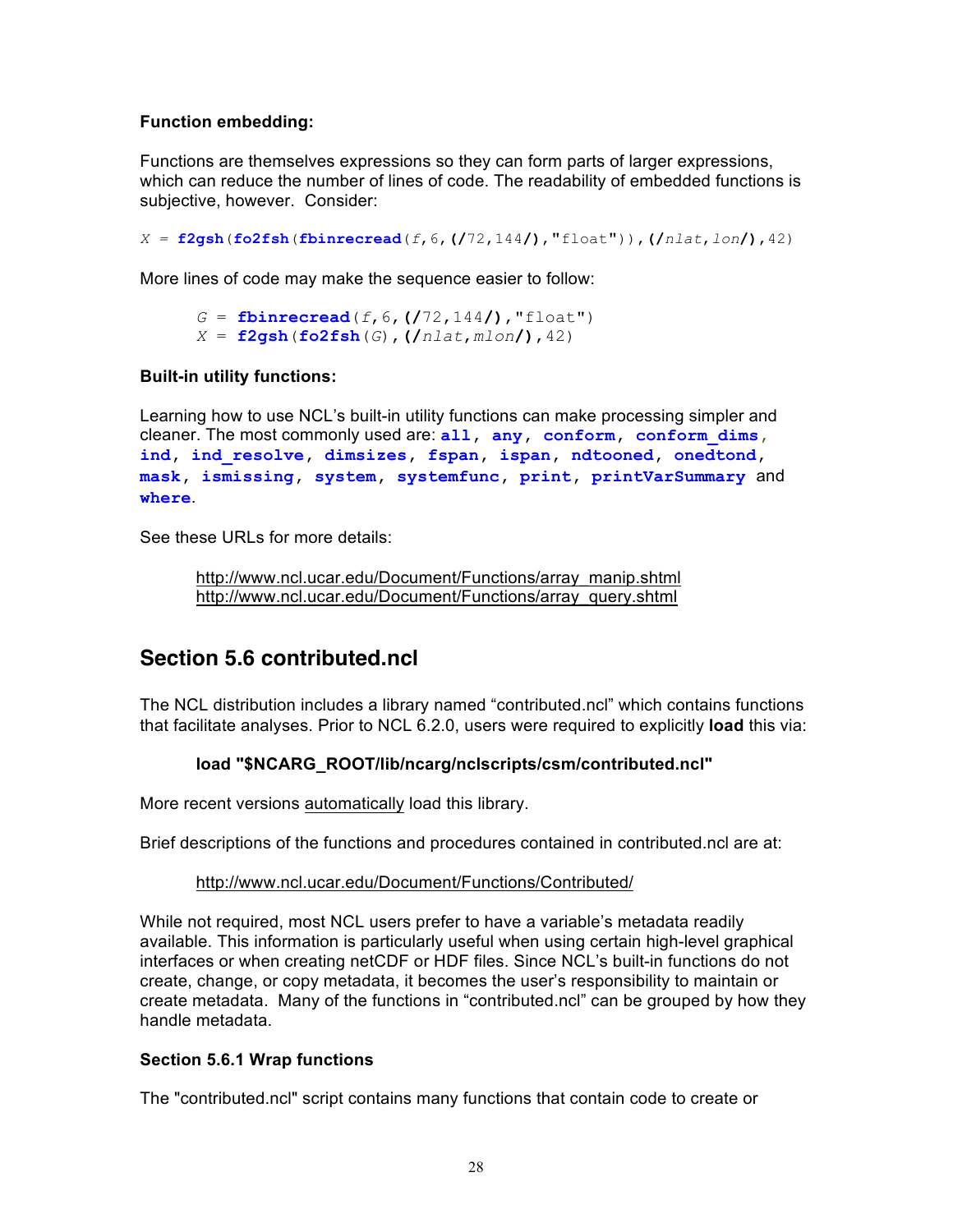maintain all appropriate meta data for built-in functions. The are called 'wrap" functions. The purpose of the wrap functions is to associate metadata with the returned variable. The wrappers have the same calling sequence as the corresponding function, and the name of the wrapper is the same as the function with an appended suffix ("**Wrap**").

The use of  $\dim$  avg n would result in the loss of  $T$ 's metadata:

 $Tzon = dim avg n(T, 0)$ 

The use of dim avg n Wrap would retain the metadata:

 $Tzon = dim avg n Wrap (T, 0)$ 

For a complete list of available wrap functions see:

http://www.ncl.ucar.edu/Document/Functions/Contributed/

**copy\_VarAtts**, **copy\_VarCoords**, **copy\_VarMeta**, and **copyatt** are a few of the functions that users have added to the contributed library for the purpose of explicitly copying coordinate variables, attributes or both. Each performs this function in a slightly different way.

#### **Section 5.6.2 Type conversion**

Assorted "contributed.ncl" functions that convert one type to another while retaining metadata include **short2flt** , **byte2flt, short2flt\_hdf, numeric2int** and **dble2flt**.

#### **Section 5.6.3 Climatology functions:**

contributed.ncl has several climatology and anomaly functions that also create the appropriate metadata: **clmMon\*()**, **stdMon\*()**, and **month\_to\_month** are just a few of the examples.

Users are encouraged to peruse contributed.ncl to learn about various functions. The functions can be taken and modified for your own purposes.

## **Section 5.7 User-defined functions and procedures**

Users may create their own functions and procedures to accomplish repetitive tasks. The general structure is:

```
undef("function_name")
function function_name(argument declaration)
local local_variable_list
begin
     [statement(s)]
return (return_value) ; individual variable (any type)
end
```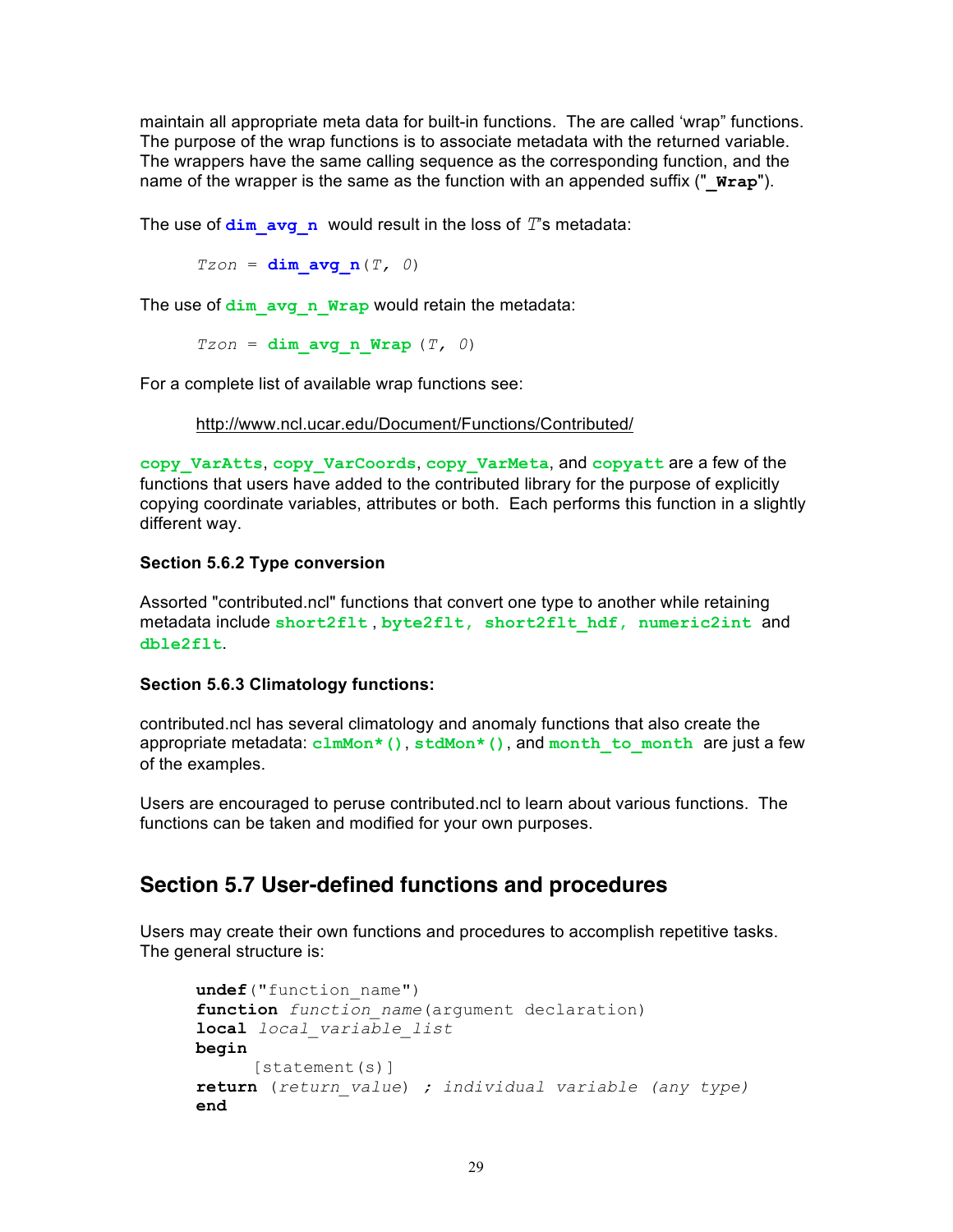```
undef("procedure_name")
procedure procedure_name(argument declaration)
local local_variable_list
begin
     [statement(s)]
end
```
The **undef** procedure causes any previously defined user function or procedure to be deleted. (Note: Built-in functions can *not* be deleted or redefined.) The **local** statement lists variables local to the current function or procedure. The use of **undef** or **local** is not required, but is recommended.

One frequently asked question is: What is the difference between a function and procedure? A function returns a variable which may be used in subsequent code. A procedure performs a task. Two common tasks are the creation of plots and files. Users often establish personal libraries of functions and procedures. This allows for the creation of cleaner and more compact scripts.

A second frequently asked question is : Can NCL user defined functions return multiple variables? The answer is "yes". However, it is not as convenient as (say) Matlab which allows :  $[a,b,c] = foo(...)$ 

Consider the following simple example:

```
undef("foo")
    function foo(argument declaration)
    local a,b,c [other local variables]
    begin
        [statements]
      a = ... ; may have meta data (type double)
b = ... ; " " " (type string)
c = ... ; " " " " (type graphic)
    return ( [/ a,b,c /] ) ; return as a 'list' variable
    end
```
Use the function via

.

q = *foo*(...) ; q is a variable of type list

There is NCL syntax to access each variable within the list variable. However, it may be clearer to explicitly extract the individual variables from the list variable via the list **[..]** syntax

| $aa = q[0]$ |                 |              | ; aa will include any meta data      |                |  |
|-------------|-----------------|--------------|--------------------------------------|----------------|--|
| $bb = q[1]$ | : bb            | $\mathbf{u}$ | $\mathbf{u}$                         | $\overline{u}$ |  |
| $cc = q[2]$ | $\mathcal{C}$ . |              |                                      |                |  |
| delete(q)   |                 |              | ; list variable 'q' no longer needed |                |  |

**Important Note:** All user created functions/procedures must be loaded prior to use. They can be in the same script or located elsewhere.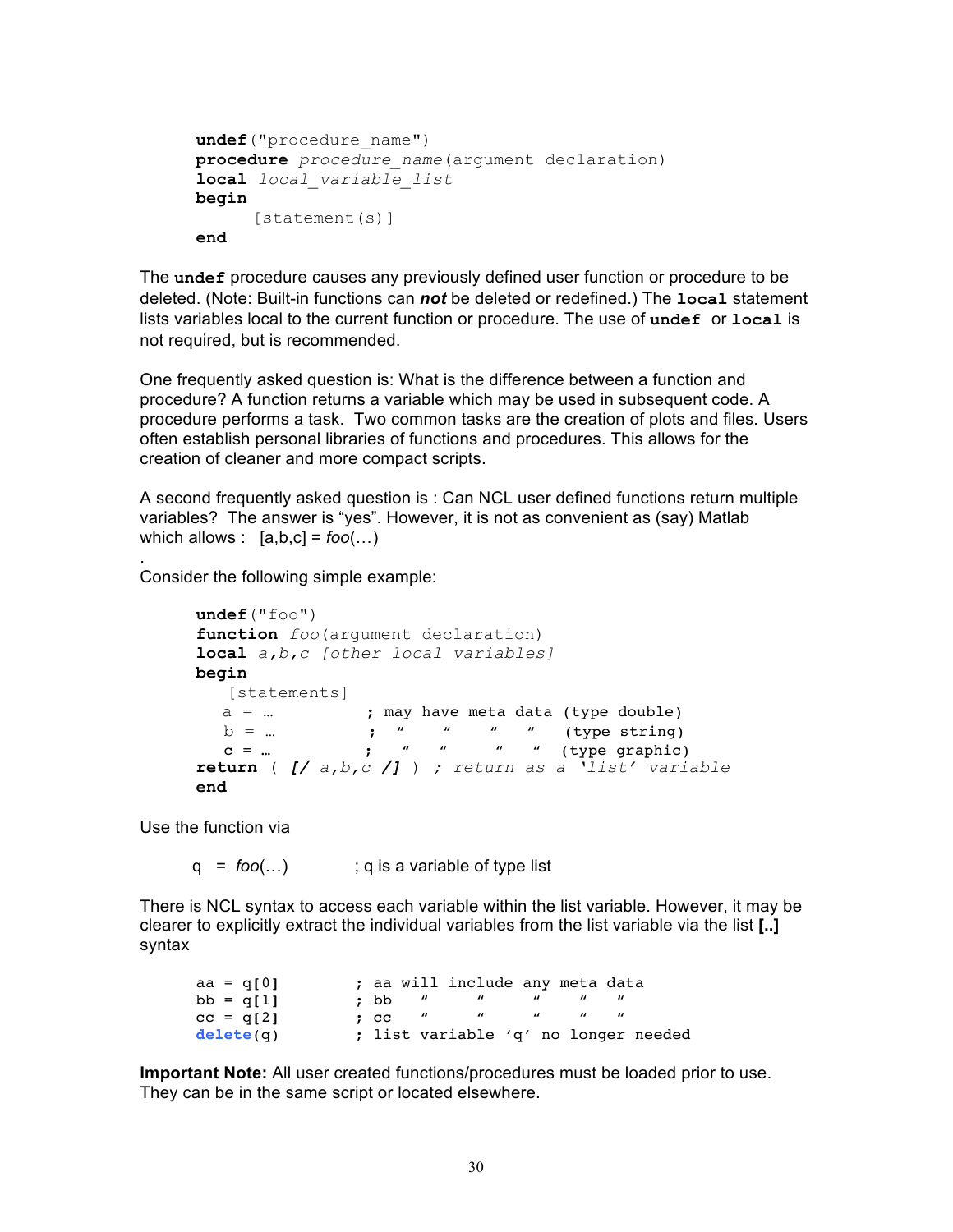```
load "/path/to/myLibrary.ncl"
```
#### **Optional arguments:**

Users may input optional arguments to procedures and functions. By convention, this is accomplished by attaching attributes to a variable prototyped as **logical**. The highlevel graphical functions and procedures all use optional arguments in this manner. This argument can then be queried using NCL's built-in suite of **is\*** functions (e.g. **isatt**).

```
opt = True
opt@scale = 0.01
opt@add = 1000 
opt@wgts = (/0.25,0.50,0.25/)
opt@a3d = array_3D 
undef ("foo")
function foo(x:numeric,opt:logical)
local dimx,rankx,xx 
begin
     dim x = dim sizes(x)rankx = <b>dimsizes</b>(<i>dimx</i>)if(typeof(x).eq."short")then
           if(opt.and.isatt(opt,"scale"))then
                xx = x*opt@scale
           else
                xx = x
           end if
     else
           return(x)
     end if
end
```
## **Section 5.8 System interaction**

Users may interact with the system via **systemfunc** and **system**. Basically, the user creates a string containing the Unix command to be executed. The semicolon can separate multiple Unix commands. Options to Unix commands can be included by using single quotes within the string.

**systemfunc** allows system commands to be executed and information is returned to an NCL variable.

```
files full path = systemfunc("ls /my/data/*.nc")files names = systemfunc("cd /my/data ; ls * .nc")date = systemfunc ("date")
```
Use the Unix "cut" command to extract columns 14-19 of an ASCII file (sample.txt), return as a one-dimensional array of type string, and convert to type float.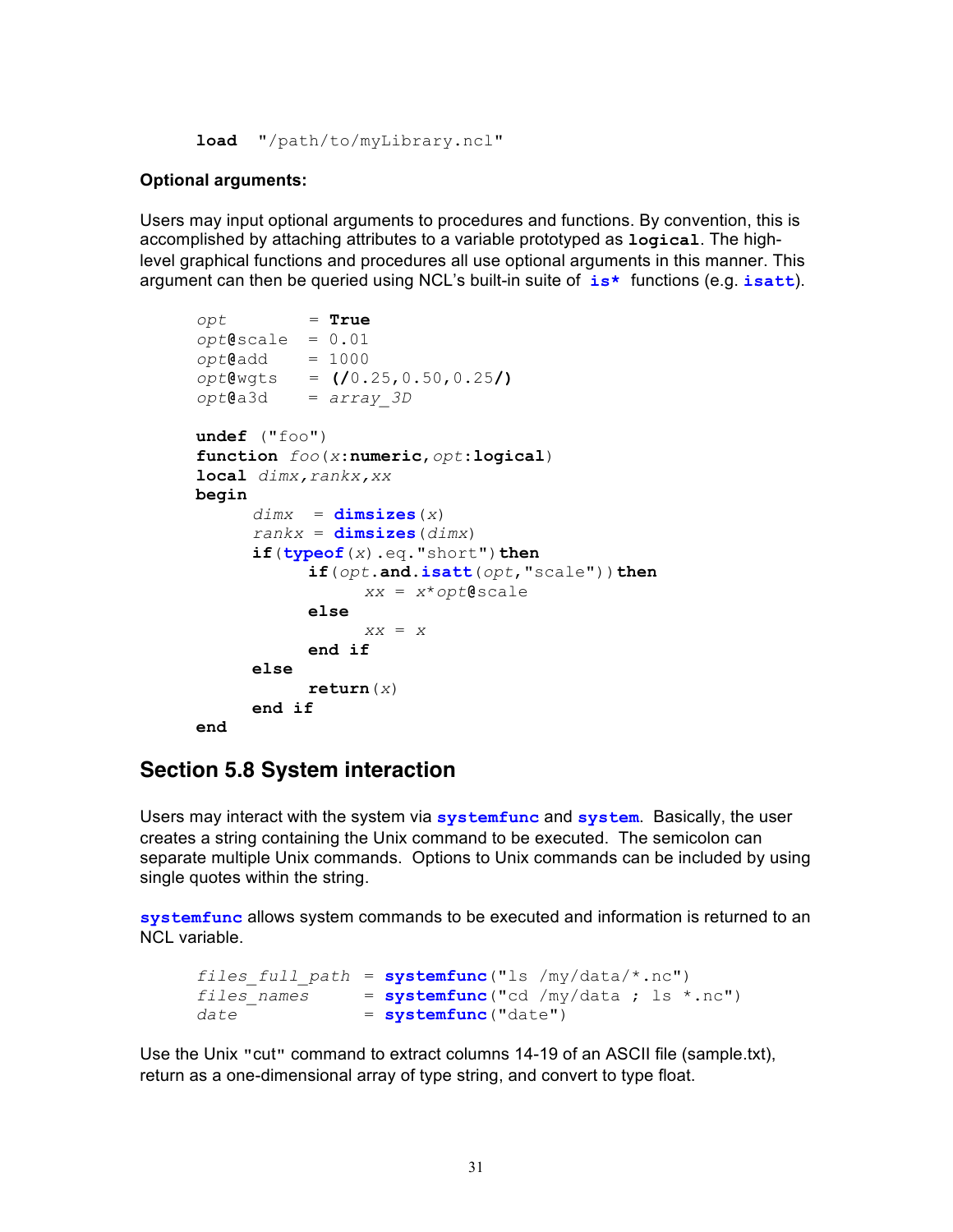$x = \text{tofloat}(\text{systemfunc}("cut -c14-19 same$  sample.txt"))

**system** allows the user to execute an action. This is different than **systemfunc** in that no information is returned to NCL. Some examples:

```
system("cp 10.nc /ptmp/user/") ; copy a file
system("sed 's/NaN/-999./g' "+asc_input+" > asc_output")
```
In the following, all of the netCDF files for 1995 are acquired from NCAR's High Performance storage System (HPSS) system and put into the directory /ptmp/user/.

```
HPSS = "/USER/Data/Path"
dir = "/ptmp/user/"year = 1995
system("hsi -q 'cd "+HPSS+" ; prompt ; lcd "+dir \
                          +" ; mget "+ nyear+ "-*.nc' ")
```
By default, NCL invokes the Bourne shell when it passes commands to the system. The following uses Bourne shell syntax to create a directory if it does not already exist:

```
DIR = "SAMPLE" 
system("if ! test -d "+DIR+" ; then mkdir "+DIR+" ; fi")
```
Users may be more familiar with other UNIX shells. The following uses C-shell syntax to accomplish the same task.:

**system**("csh -c 'if (! -d "+*DIR*+") then ; mkdir "+*DIR*+" ; endif'")

To prevent the Bourne shell from attempting to interpret csh syntax, the commands are enclosed by single quotes ('). If the csh command contains single quotes they would need to be escaped with a backslash  $( \n\cdot )$ .

## **Section 6: Command line options and assignments**

NCL supports a limited number of options and the setting and execution of simple NCL statements at the command line, in either interactive or batch mode. Details with examples are described at:

http://www.ncl.ucar.edu/Document/Manuals/Ref\_Manual/NclCLO.shtml

## **Section 6.1 Options altering behavior when NCL is invoked**

The following is a selected list of the predefined options and what they do:

- -*h* display command line options usage
- -f use New File Structure, and NetCDF4 features
- -*n* do not enumerate values in print()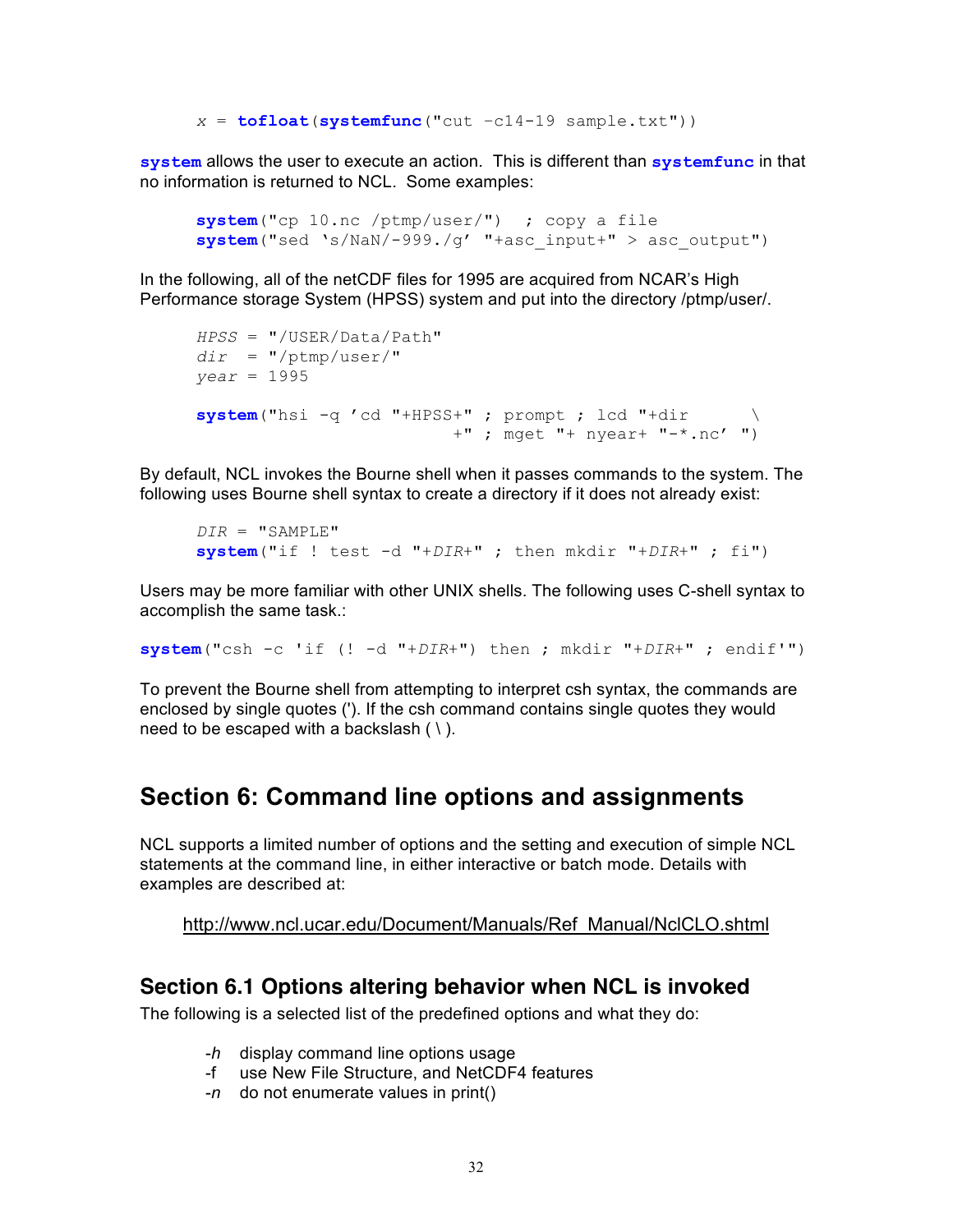- -o retain former behavior for certain backwards-incompatible changes
- -p do not page output from the system() command
- -Q do not print the NCL copyright information
- -*x* echo NCL statements as encountered
- -*V* print the NCL version and exit

Here's a simple example of using the –*x* option:

```
% ncl -x
Copyright (C) 1995-2017 - All Rights Reserved
 University Corporation for Atmospheric Research
NCAR Command Language Version 6.4.0
The use of this software is governed by a License Agreement.
See http://www.ncl.ucar.edu/ for more details.
ncl 0 > a = 5+ a = 5ncl 1> exit
+ exit
```
## **Section 6.2 Specifying variable assignments on command line**

Creating variables on the command line when NCL is invoked can facilitate data processing tasks. Some simple examples of command line arguments (*CLA*s):

```
ncl nyrStrt=1800 nyrLast=2005 foo.ncl
ncl 'f="test.nc"' p=(/850,500,200/) 'v=(/"T","Q"/)' foo.ncl
```
Spaces are not allowed. Statements containing strings must be enclosed with single quotes.

The script may contain default settings for variables that are optional:

ncl a=5 c=3.14d0 foo3.ncl

The foo3.ncl script could check the command line for a variable via the **isvar** function:

```
if(.not.isvar("a")) then<br>a = 10; set to 10 if a not defined
end if
if(.not.isvar("b") then
    b = 72.5 ; set to 72.5 if not defined.
end if
```
Invoking *CLA*s within a Unix shell script can be a nuisance. The shell script must be escaped by using special shell characters. The NCL command line

ncl 'filName="foo.nc"' tst.ncl

would be the following in C-shell syntax: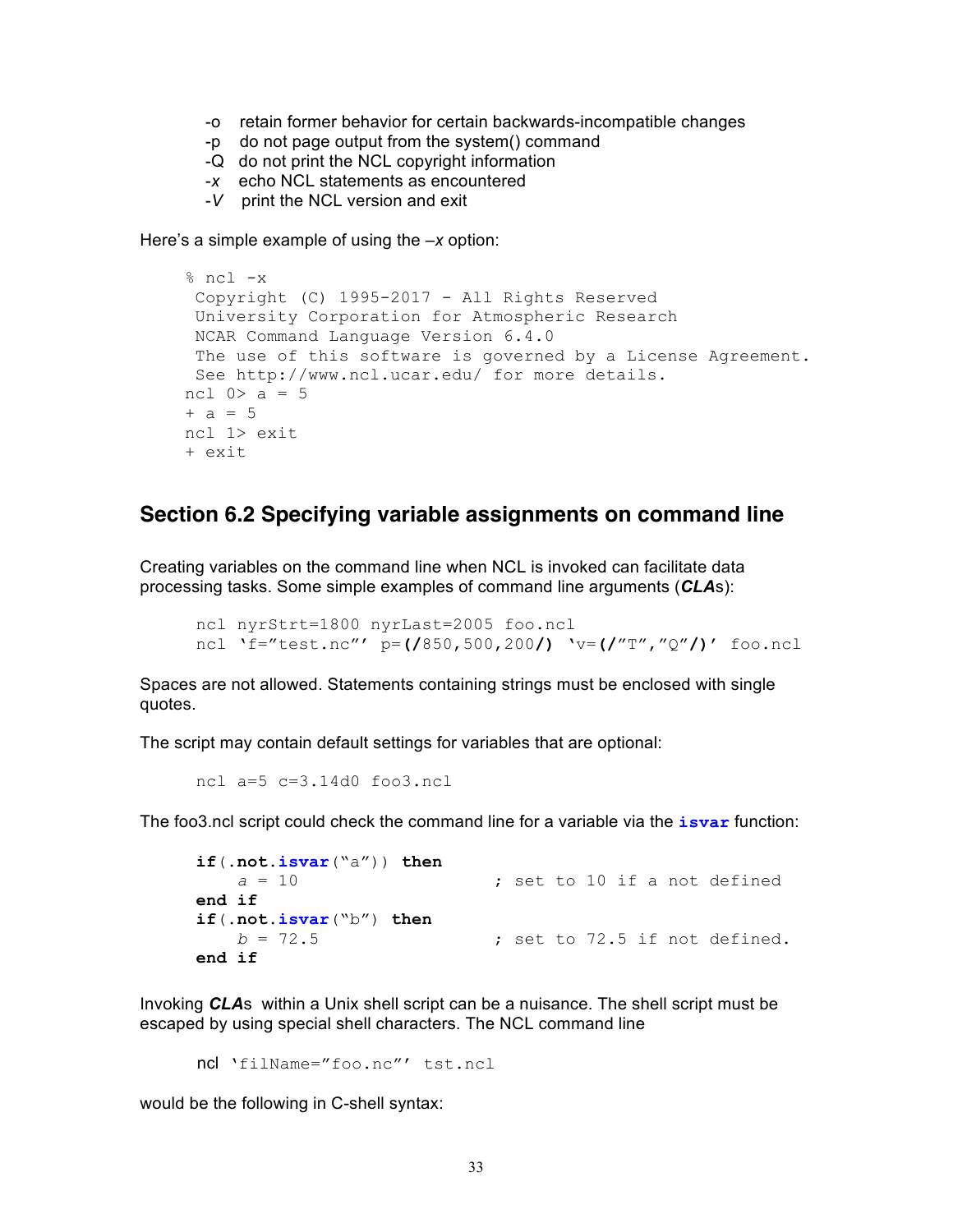#!/bin/csh –f set a=foo.nc eval ncl filName=\\\"\$a\\\" tst.ncl

This is approach requires knowledge of Unix shell syntax. It may be cleaner and easier to use an NCL script for typical shell script tasks (See Section 7.8). A simple script:

```
dq = str get dq() \qquad \qquad ; double quote character
a = "foo.nc" NCL= "ncl 'filName="+dq+ a +dq+"' tst.ncl" ; "ncl 'filName="foo.nc"' test.ncl"
print("NCL="+NCL) ; echo contents
system(NCL) ; execute
```
## **Section 7: Using external codes**

NCL, which is written in C, has been designed to allow users to invoke external codes (e.g., Fortran, C, or other libraries). The primary focus here is the use of Fortran (f77, f90) subroutines. To use external C-language functions see:

http://www.ncl.ucar.edu/Document/Manuals/Ref\_Manual/NclExtend.shtml

## **Section 7.1 NCL/Fortran interface**

The use of Fortran subroutines is greatly facilitated by the **WRAPIT** utility, which is distributed with NCL. Options available may be viewed by entering "**WRAPIT –h**" on the command line. **WRAPIT** compiles the external code and generates a file that, by convention, is called a "shared object". This object is identified by a ".so" extension. The only information that **WRAPIT** requires is the interface between Fortran and NCL including the subroutine declaration statement and arguments. Explicit specification of the argument types is not necessary since **WRAPIT** is aware of Fortran's default typing. Of course, users can override the default typing by explicitly specifying the type in the Fortran declarations. NCL uses the interface delimiter pair:

- **C NCLFORTSTART**
- **C NCLEND**

to identify the interface section. Note that the delimiters are in the form of f77 comments and, thus, have no affect on the code. The **C NCLFORTSTART** precedes the subroutine statement while **C NCLEND** follows the last declaration of arguments pertaining to the interface.

**C NCLFORTSTART**

subroutine demo (xin, xout, mlon, nlat, text) integer mlon, nlat real xin(mlon,nlat), xout(mlon,nlat)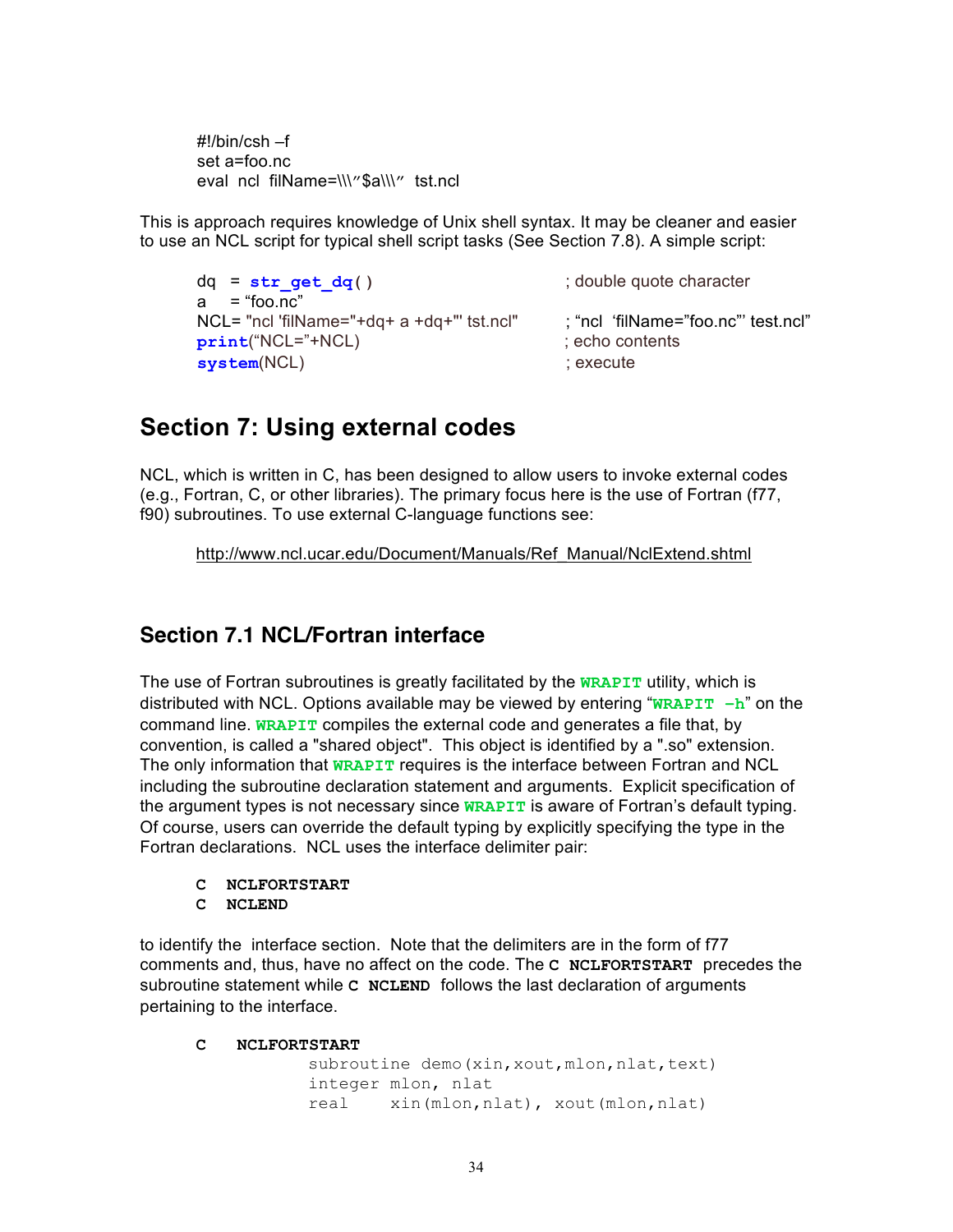```
character*(*) text
```
**C NCLEND** 

## **Section 7.2 f77 subroutines**

The four-step process to create and call shared objects is best illustrated by an example. Consider an existing file called foo.f. This file may contain one or more f77 subroutines.

1) Bracket each subroutine being called with interface delimiters:

```
C NCLFORTSTART
```

```
subroutine demo (xin, xout, mlon, nlat, text)
           integer mlon, nlat 
           real xin(mlon,nlat), xout(mlon,nlat) 
           character*(*) text
C NCLEND
```
The rest of Fortran code may include many subroutines.

2) Create a shared object using **WRAPIT**. The default behaviour is for **WRAPIT** to name the .so file the same as the Fortran file name (e.g. foo.so):

**WRAPIT** foo.f

3) Add an **external** statement to the NCL script. The **external** statement consists of an arbitrary identifier, which NCL uses to dynamically select the correct shared object (most commonly, this is the name of the Fortran file) and the location of the shared object. The default location is the current directory.

```
external FOO "./foo.so"
```
4) Invoke the specific subroutine(s) from NCL. There is a special three-part syntax that must be used which includes (a) the name by which NCL identifies the target shared object, (b) the **::** separator syntax, and (c) the Fortran subroutine interface.

FOO**::**demo(*xin,xout,nlon,nlat,text*)

A schematic NCL script would be:

```
external FOO "./foo.so"
begin
      [statement(s)]
     xout = new((/nlat,nlon/),typeof(xin)
   FOO::demo(xin,xout,mlon,nlat,text) 
      [statement(s)]
end
```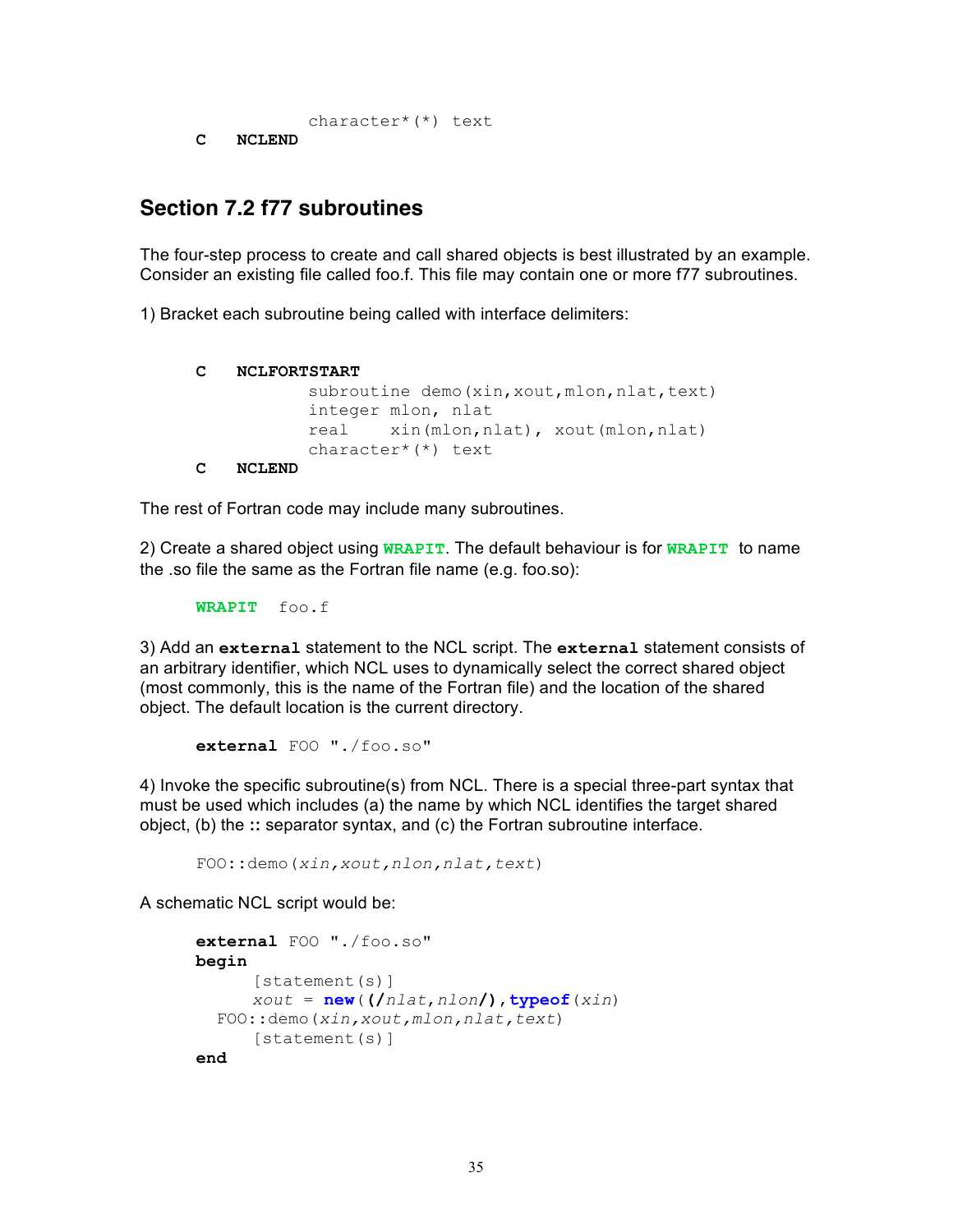## **Section 7.3 f90 subroutines**

Invoking f90 subroutines is essentially the same process used for f77 subroutines except for step (1). In f77, the NCL interface delimiters are inserted directly into the f77 subroutines. Unfortunately, the Fortran parser used by **WRAPIT** does not understand f90 syntax. Thus, the user must create a "stub" interface for each subroutine called by NCL. These stub files are a repeat of the f90 declaration list in f77 syntax. There is no need for the stub files to be complete subroutines. Remember, **WRAPIT** only cares about the subroutine call and its arguments. Consider the following f90 subroutines contained in a file called "quad.f90":

```
subroutine cquad(a,b,c,nq,x,quad)
  implicit none
  integer, intent(in) :: nq 
  real, intent(in) :: a, b, c, x(nq)real, intent(out) :: quad(nq) 
  integer :: i ! local
  quad = a*x**2 + b*x + c ! f90 array syntax
  return 
end subroutine cquad 
subroutine prntq(x,q,nq)
  implicit none
  integer, intent(in) :: nq 
  real, intent(in) :: x(nq), q(nq)integer :: i ! local 
  do i = 1,nq
      write(*, ' (I5, 2F10.3)') i, x(i), q(i)end do 
  return
end subroutine prntq
```
1) Create interface stubs using f77 syntax and store in file quad90.stub. Each stub file requires a set of **C NCLFORTSTART** and **C NCLEND** delimiters.

```
C NCLFORTSTART
   subroutine cquad (a,b,c,nq,x,quad) dimension x(nq),quad(nq) ! ftn default
C NCLEND
C NCLFORTSTART
   subroutine prntq(x,q,nq)
    integer nq
   real x(nq), q(nq)C NCLEND
```
2) Create the shared object using **WRAPIT**. If f90 modules were present, they should be compiled prior to the routines that use them. The user must specify the compiler to be used on the command line. Enter **WRAPIT**  $-h$  for a list of command line options.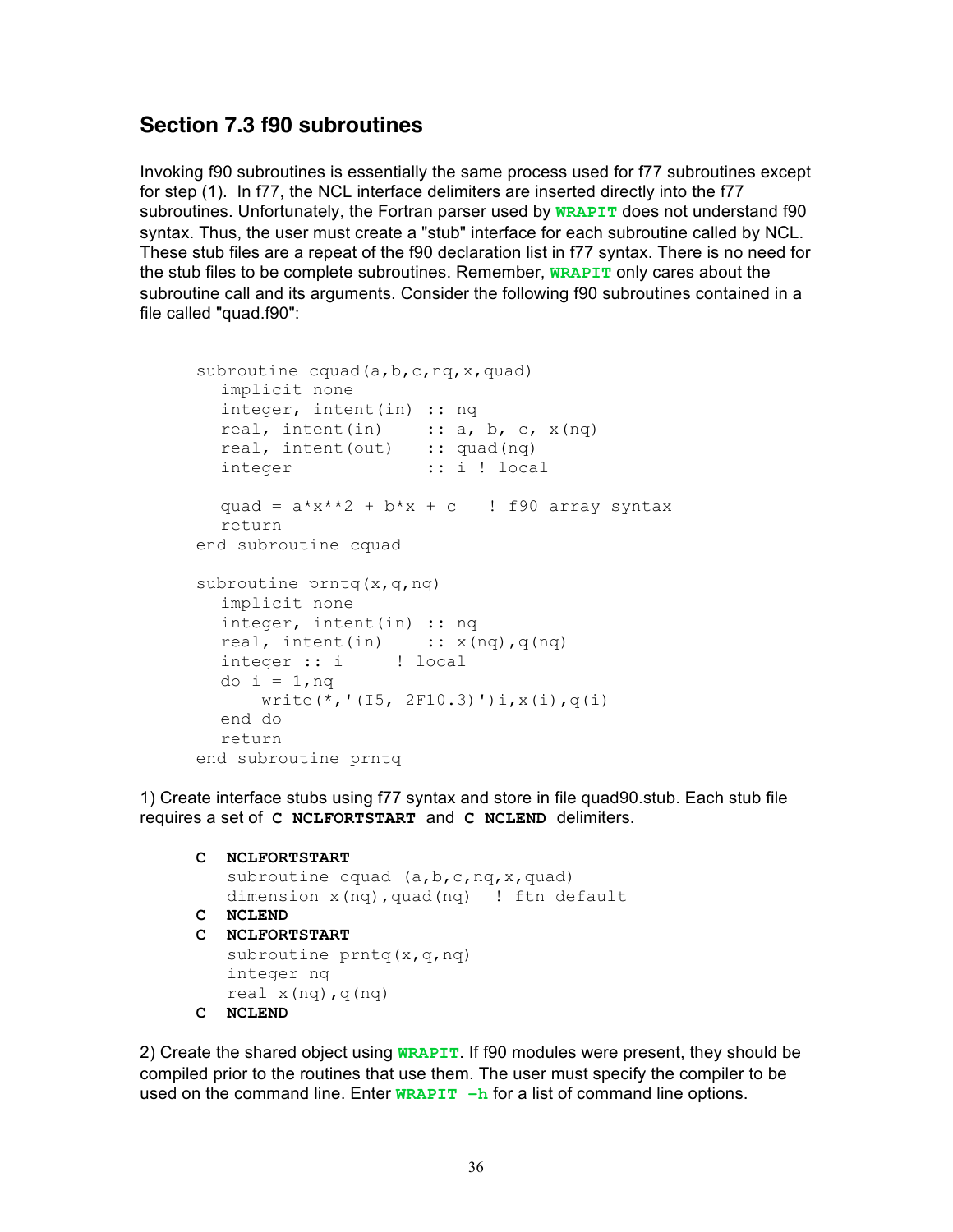**WRAPIT** quad90.stub quad.f90

3-4) Same as section 7.2.

A sample NCL script would be:

```
external QUPR "./quad90.so"
begin
     a = 2.5
     b = -.5c = 100.
     nx = 10
     x = fspan(1.,10.,10)
     q = new(nx,float) 
     QUPR::cquad(a,b,c,nx,x,q)
     QUPR::prntq(x,q,nx)
end
```
## **Section 7.4 Accessing the LAPACK library distributed with NCL**

NCL is distributed with a 'double precision' version of LAPACK. Users can access this library by creating a stub (interface) subroutine and then using **WRAPIT** to create a shared object. For example, let's say a user wants to use LAPACK's *DGELS* subroutine to solve an overdetermined or underdetermined real linear system. The stub/interface subroutine, here name *DGELSI* located in the file 'dgels\_interface.f*' ,* would look like

```
 C NCLFORTSTART
      SUBROUTINE DGELSI( M, N, NRHS, A, B, LWORK, WORK ) 
      IMPLICIT NONE 
      INTEGER M, N, NRHS, LWORK 
      DOUBLE PRECISION A( M, N ), B( M, NRHS), WORK(LWORK) 
 C NCLEND
 C declare local variables 
      INTEGER INFO 
      CHARACTER*1 TRANS 
     TRANS = "N" CALL DGELS(TRANS, M,N,NRHS,A,LDA,B,LDB,WORK,LWORK,INFO) 
      RETURN 
      END
```
Use **WRAPIT** to compile the wrapper subroutine and to specify the location of the LAPACK library for the local system.

 **WRAPIT** -L \$NCARG\_ROOT/lib -l lapack\_ncl dgels\_interface.f

The sample script in the next section illustrates how one can invoke the shared object from within an NCL script.

## **Section 7.5 Using commercial libraries**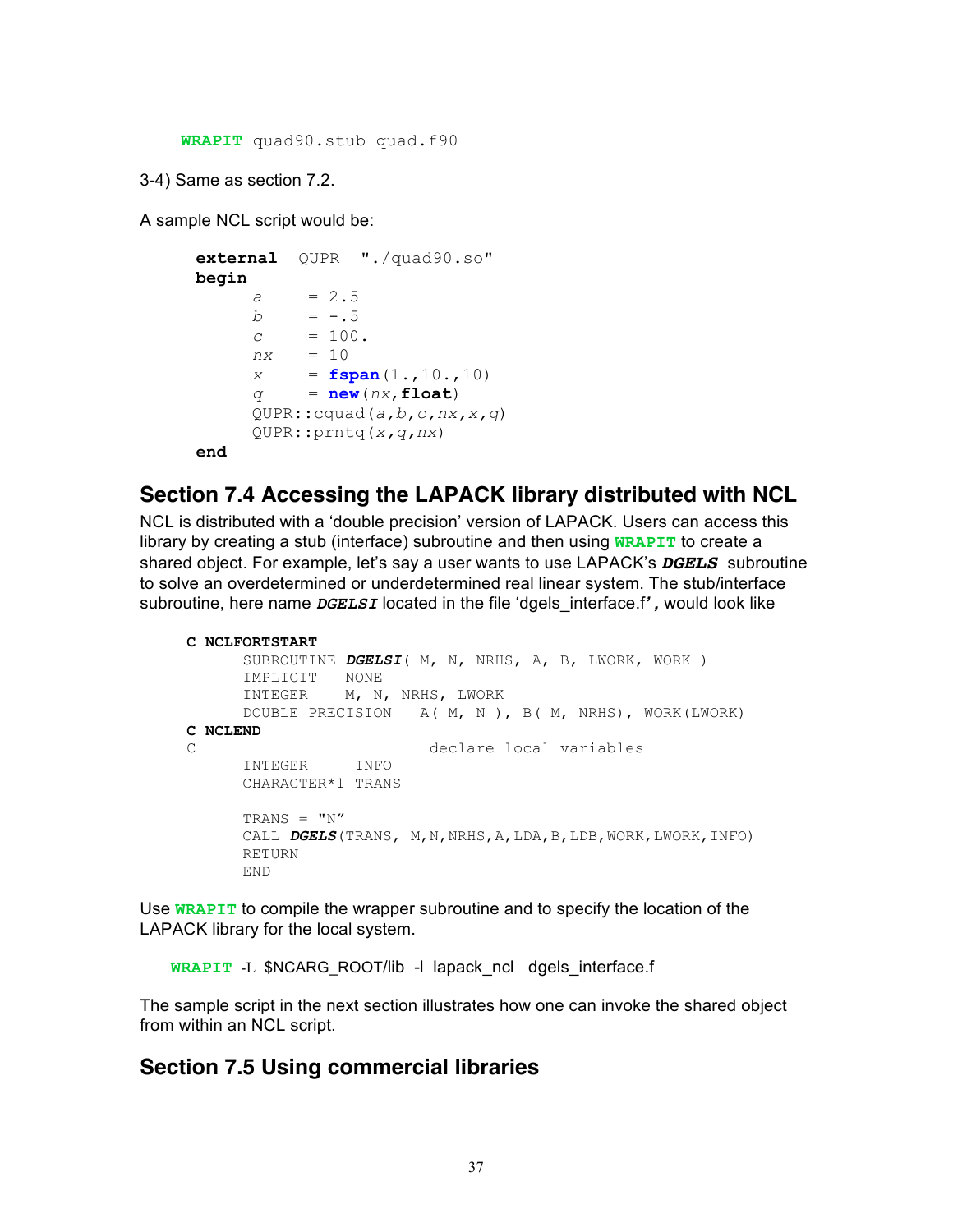The process is similar to using f90 codes because the user must create a stub file to explicitly specify the required calling sequence and argument types. Let's assume we want to use IMSL's rcurv subroutine. For convenience, f77 syntax will be used.

1) Create a wrapper program arbitrarily named rcurvwWap.f

#### **C NCLFORTSTART**

```
subroutine rcurvwrap(n, x, y, nd, b, s, st, n1)
    integer n, nd, n1
   real x(n), y(n), st(10), b(n1), s(n1)C NCLEND
   call rcurv (n, x, y, nd, b, s, st) ! IMSL name
    return
    end
```
2) Use **WRAPIT** to compile the wrapper subroutine and to specify the location of the IMSL library for the local system.

```
WRAPIT –l mp –L /usr/local/lib64/r4i4 –l imsl_mp rcurvWrap.f
```
3-4) Same as section 7.2 and 7.3

Sample script:

```
external IMSL "./rcurvWrap.so"
begin
     x = (/0,0,1,1,2,2,4,4,5,5,6,6,7,7/)
     y = (/508.1,498.4,568.2,577.3,651.7,657.0,\
     755.3,758.9,787.6,792.1.841.4,831.8,854.7,\
     871.4/)
     nobs = dimsizes(y)
     nd = 2
     n1 = nd+1
     b = new(n1, typeof(y)) ; create return arrays
     s = new(n1, typeof(y))st = new(10, typeof(y)) ; call IMSL routine
     IMSL::rcurvwrap(nobs,x,y,nd,b,s,st,n1)
     print(b)
     print(s)
     print(st)
end
```
## **Section 7.6 What WRAPIT does**

**WRAPIT** is a UNIX script that performs a number of tasks including using Fortran compilation and linking that creates the shared object (.so). It provides users with many options: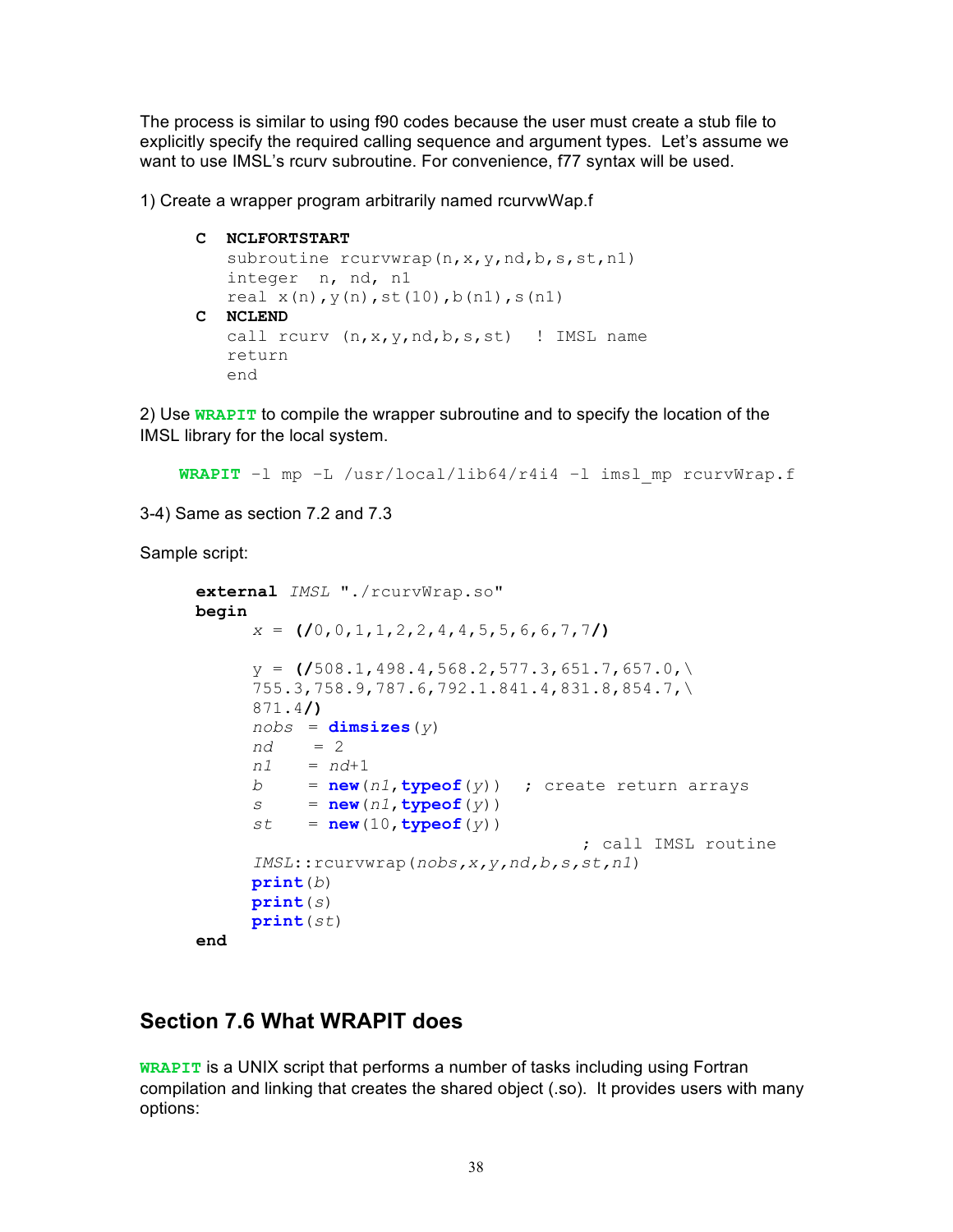WRAPIT -h <return>

**WRAPIT** performs the following tasks:

1) Uses an NCL utility **wrapit77**, a C-language program, to create a C wrapper program that invokes the f77 parser and creates the required C code to interface between NCL and Fortran.

 $\text{wrapit77}$  < foo.f >! foo $W.c$ 

2) Compiles and creates object modules for the C and Fortran codes:

cc -c foo W.c ; foo W.o f77  $-c$  foo.f ; foo.o

3) Creates a dynamic shared object (.so) using the local ld.

4) Cleans up temporary files so that only the shared object file (\*.so) remains.

## **Section 7.7 NCL/Fortran array mapping**

In Fortran, the leftmost array dimension varies fastest while in NCL the rightmost array dimension varies fastest. Sometimes this causes confusion. Rarely is reordering an array required when invoking a Fortran subroutine from an NCL script. Thus, even though the array dimension names appear in reverse order the individual array elements directly map. The rule "fastest varying dimesnsions in one language map to fastest varying dimension in another language" applies here.

| NCL                 |              | Fortran                |
|---------------------|--------------|------------------------|
| x(time,lev,lat,lon) | $\le$ =map=> | x(lon, lat, lev, time) |

Consider the following two arrays where N=2 and M=3:

ncl:  $x(N,M)$  <==>  $x(M,N)$  :Fortran  $x(0,0)$  <==>  $x(1,1)$  $x(0,1)$  <==>  $x(2,1)$  $x(0,2)$  <==>  $x(3,1)$  $x(1,0)$  <==>  $x(1,2)$  $x(1,1)$  <==>  $x(2,2)$  $x(1,2)$  <==>  $x(3,2)$ 

## **Section 7.8 NCL and Fortran (or C) in Unix shell script**

When working on an NCL script that is invoking one or more Fortran (or C) shared objects, it is convenient to combine all the various steps into a single Unix shell script. The following outlines the components via a C-shell script.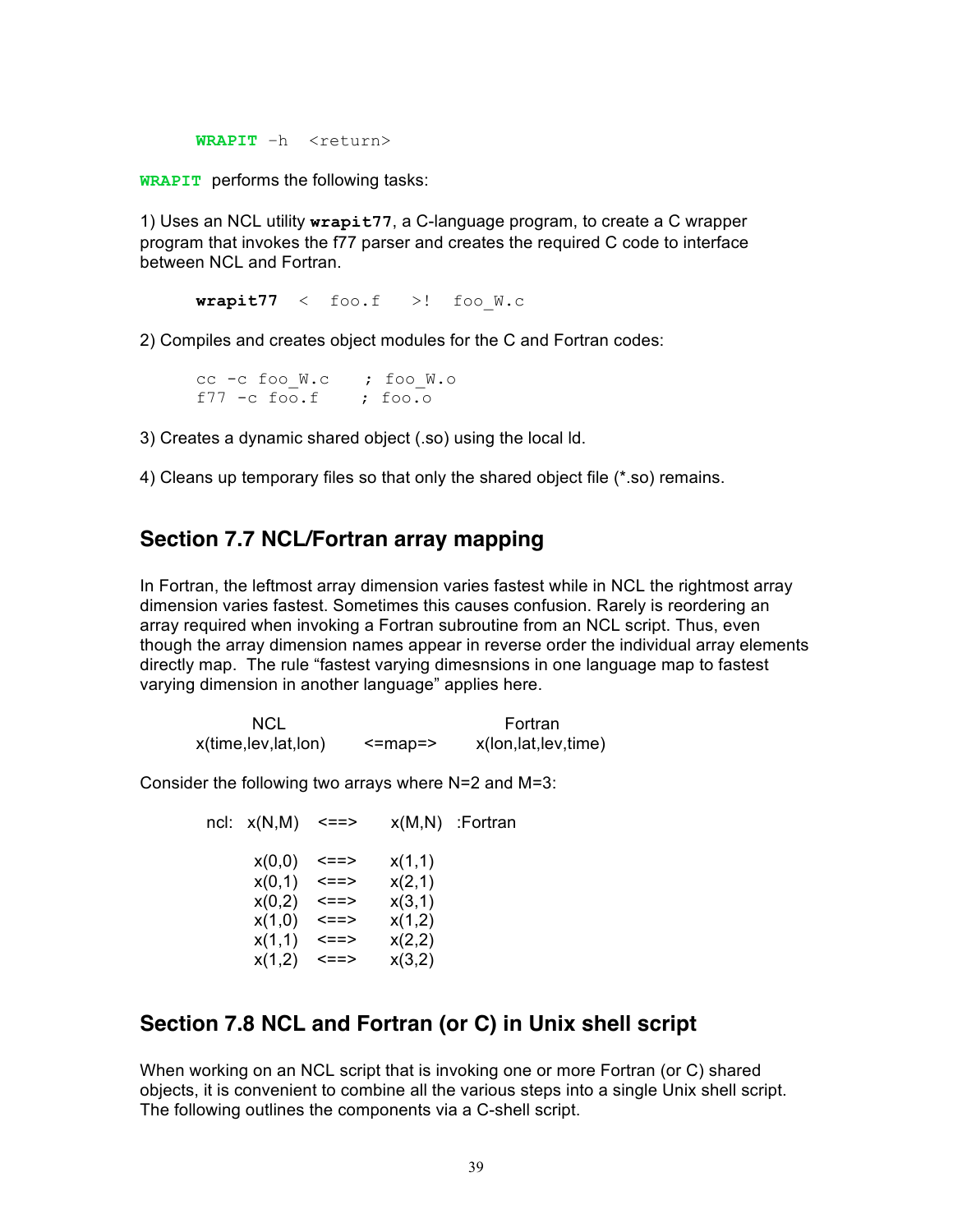```
 #!/usr/bin/csh
 # =========== Edit NCL Code ============
 cat >! main.ncl << "END_NCL"
 load "$NCARG_ROOT/lib/ncarg/nclscripts/csm/gsn_code.ncl"
 load "$NCARG_ROOT/lib/ncarg/nclscripts/csm/gsn_csm.ncl"
 load "$NCARG_ROOT/lib/ncarg/nclscripts/csm/contributed.ncl"
 external SUB "./sub.so" 
 begin 
     ...NCL code…
 end
 "END_NCL"
 # ===========Edit Fortran Code ========
 cat >! sub.f << "END_SUBF"
 C NCLFORTSTART
     ...
 C NCLEND
 "END_SUBF"
 # =========== Invoke WRAPIT ==========
 WRAPIT sub.f
 # =========== EXECUTE ========
 ncl main.ncl >&! main.out
 exit
```
## **Section 7.9 Using NCL as a scripting language**

NCL can be used like a scripting language. Often, it is cleaner and easier then using a Unix shell. The following uses an NCL do loop to (a) access files from NCAR's High Performance Storage System (*HPSS*); (b) invoke a netCDF operator (*ncrcat*) to create a new netCDF file; and, (c) remove (*rm*) the files created in step (a). The general procedure is to create a string that is passed to the system for execution via the **system** procedure. The **print** statements are included to track the state of the script. Note thesingle ' in the hpsscmd.

```
hpss = "/Model/Sample/" ; HPSS path
diri = "/ptmp/user/" ; dir containing input files
 fili = "b20.007.pop.h.0" ; prefix of input files
 diro = "/ptmp/user/out/" ; dir containing output files
    filo = "b20.TEMP." ; prefix of output files
   nyrStrt = 300 ; 1st year
   nyrLast = 999 ; last year
    do nyear=nyrStrt,nyrLast
     print ("--- "+nyear+" ---") ; acquire 12 MSS files for year
       hpsscmd = "hsi -q 'cd "+ hpssi +" ; lcd "+diri+ \
                " ; prompt; mget "+fili+nyear+"-[0-1][0-9].nc'"
```